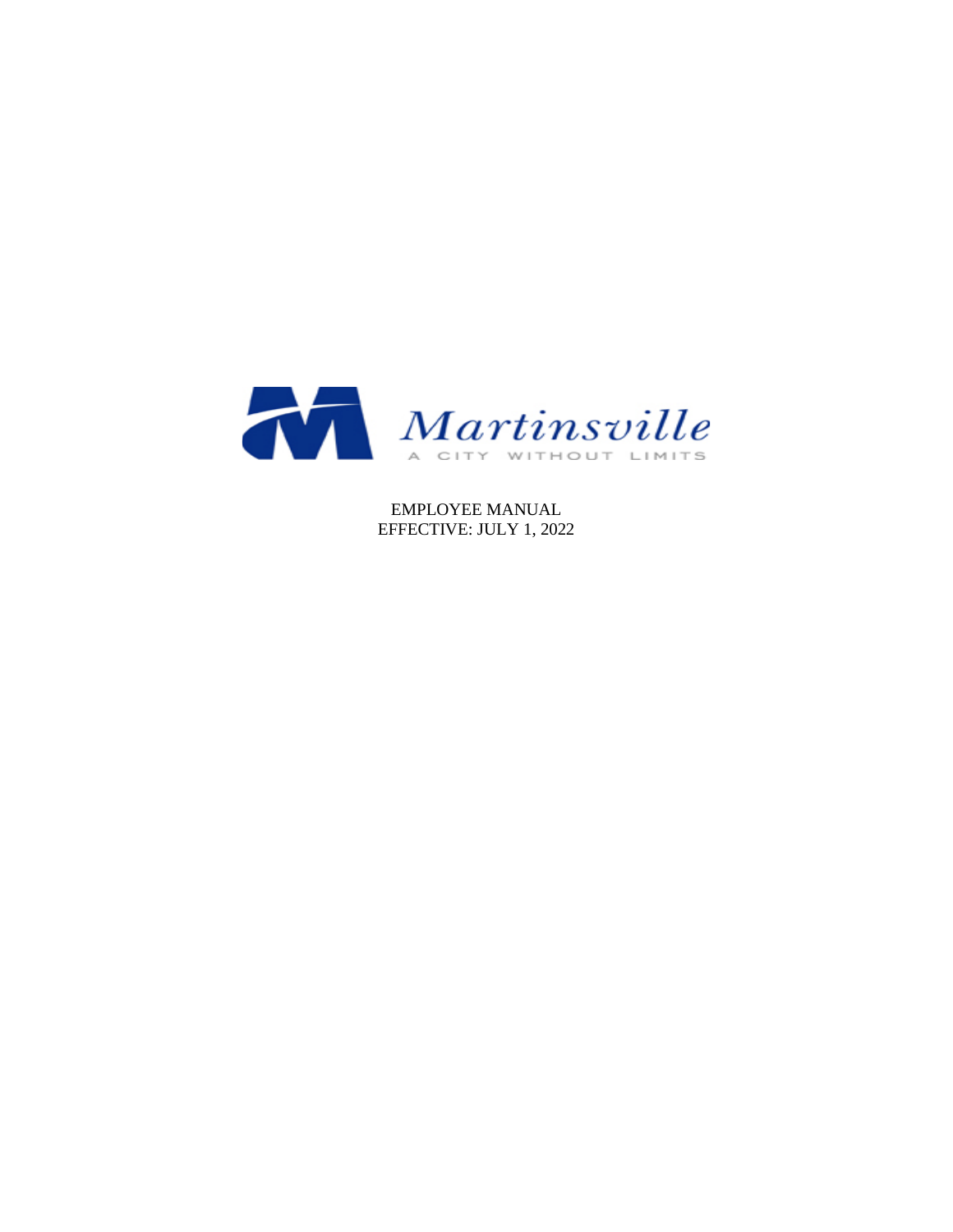# <span id="page-1-0"></span>**1 Acknowledgement of Receipt of Employee Manual**

I have received a copy of the City of Martinsville's Employee Manual. This manual replaces any employee manuals or guides that I may have received as part of my employment with the City. The manual has been prepared from relevant laws, regulations, and policies, and outlines my privileges and obligations as an employee. I will become familiar with the specific guidelines in the manual because it summarizes specific procedures that may affect my daily work. If I have any questions or need further assistance with matters covered by it, I will contact my supervisor, department director, or the Human Resources Office.

This manual is subject to change with or without notice. It is understood that revisions in policy, procedure, or employee benefits in this Employee Manual will supersede or eliminate those found in preexisting Employee and Administrative Policies & Procedures Manuals, and I may be notified of such changes through normal communication channels.

Nothing in this manual is intended or interpreted to create a contract (stated or implied) or guarantee of employment and or benefits for any specific period of time or for any specific procedures or type of work. This means that either the City of Martinsville or I may end the work relationship at any time for any reason. This practice is not a change from long-standing City policy and is only referred to here to avoid any misunderstanding.

I have had the opportunity to review the Employee Manual, ask questions if necessary, and acknowledge that I understand the policies and procedures set forth it. I agree to comply with the guidelines, policies, and procedures of the City. I further agree that failure to comply with any policy, procedure, or standard practice of the City may result in corrective action including immediate termination of employment.

I understand and agree that the City may execute a payroll deduction in order to reimburse the City for any lost, stolen, or damaged City property or worker's compensation reimbursement for any reason and at any time with or without notice. I further understand and agree that the City may deduct from my vacation and comp-time banks at its discretion in order to reimburse the City for any lost, stolen, or damaged City property or worker's compensation reimbursement for any reason and at any time with or without notice.

I further understand no supervisor, manager or representative of the City, other than the City Manager, can make any agreement guaranteeing employment for any specified period. I also understand any such agreement, if made, will not be enforced unless it is in writing and is signed by the City Manager.

\_\_\_\_\_\_\_\_\_\_\_\_\_\_\_\_\_\_\_\_\_\_\_\_\_\_\_\_\_\_\_\_\_\_\_\_\_\_\_\_\_\_\_\_\_\_\_\_\_\_\_\_\_\_\_\_\_\_\_\_\_\_\_\_\_\_\_\_\_\_\_\_\_\_\_\_\_\_\_\_\_\_\_

\_\_\_\_\_\_\_\_\_\_\_\_\_\_\_\_\_\_\_\_\_\_\_\_\_\_\_\_\_\_\_\_\_\_\_\_\_\_\_\_\_\_\_\_\_\_\_\_\_\_\_\_\_\_\_\_\_\_\_\_\_\_\_\_\_\_\_\_\_\_\_\_\_\_\_\_\_\_\_\_\_\_\_

Print Name of Employee Theorem Employee's Signature/Date

Print Name of Witness Signature of Witness Signature of Witness Signature of Witness Oate

After obtaining the employee's signature, this completed form will be retained in the Human Resources Office. It will become a part of your employee personnel file.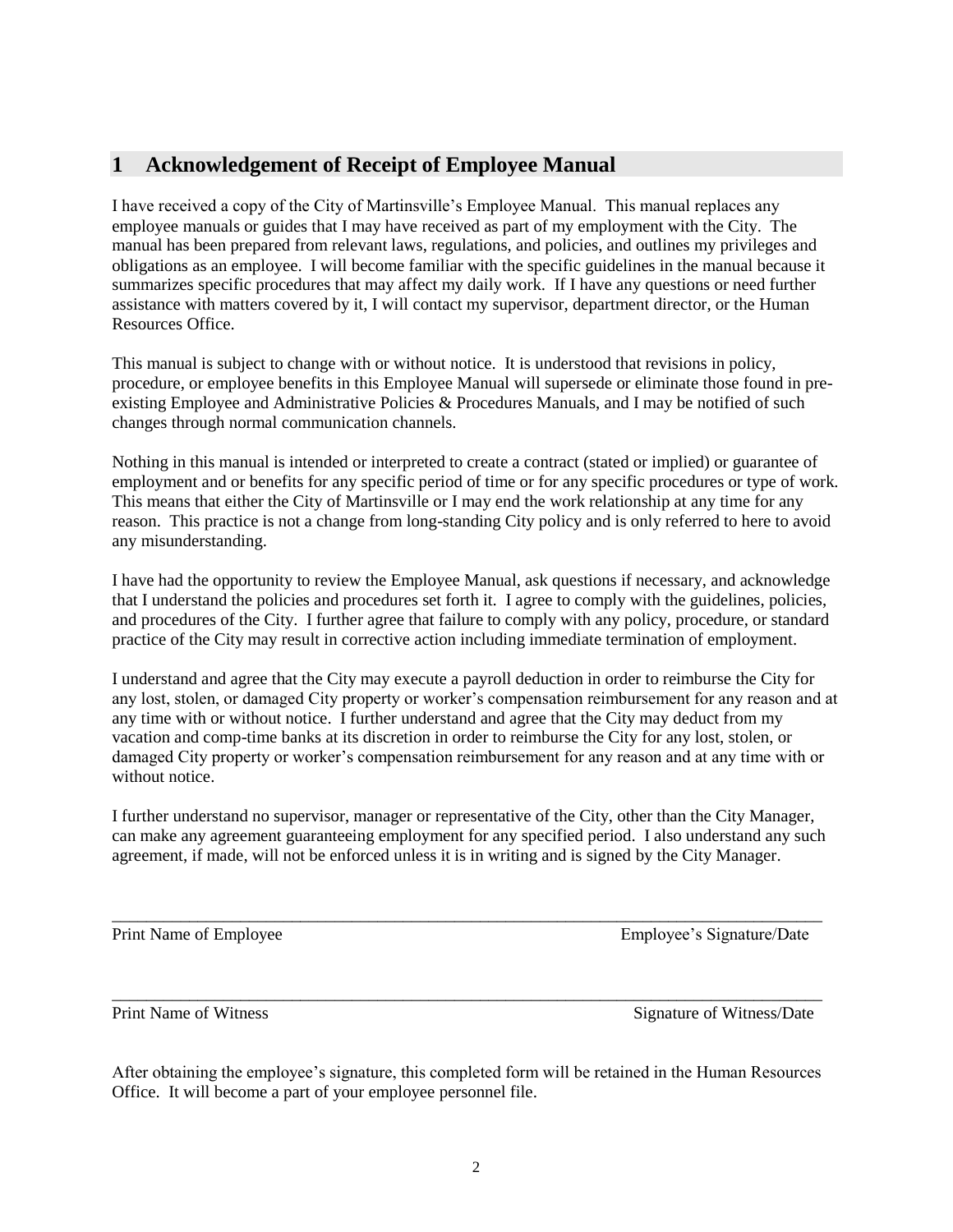# **Contents**

| 1                              | <b>ACKNOWLEDGEMENT OF RECEIPT OF EMPLOYEE MANUAL2</b> |  |
|--------------------------------|-------------------------------------------------------|--|
| $\overline{2}$                 |                                                       |  |
| 3                              | PUBLIC SERVICE IN THE CITY OF MARTINSVILLE9           |  |
| 3.1                            |                                                       |  |
| 3.2                            |                                                       |  |
| 3.3                            |                                                       |  |
| $\overline{\mathbf{4}}$        |                                                       |  |
| 4.1                            |                                                       |  |
| 4.2                            |                                                       |  |
| 4.1                            |                                                       |  |
| 4.2                            |                                                       |  |
| 4.3                            |                                                       |  |
| 4.4                            |                                                       |  |
| 4.5<br>4.5.1<br>4.5.2<br>4.5.3 |                                                       |  |
| 4.6                            |                                                       |  |
| 4.7                            |                                                       |  |
| 4.8                            |                                                       |  |
| 4.9                            |                                                       |  |
| 4.10                           |                                                       |  |
| 4.11                           |                                                       |  |
| 4.12                           |                                                       |  |
| 4.13                           |                                                       |  |
| 4.14                           |                                                       |  |
| 4.15                           |                                                       |  |
| 4.16                           |                                                       |  |
| 5                              |                                                       |  |
| 5.1                            |                                                       |  |
| 5.2                            |                                                       |  |
| 5.3                            |                                                       |  |
| 5.4                            |                                                       |  |
| 5.5                            |                                                       |  |
| 5.6                            |                                                       |  |
| 5.7                            |                                                       |  |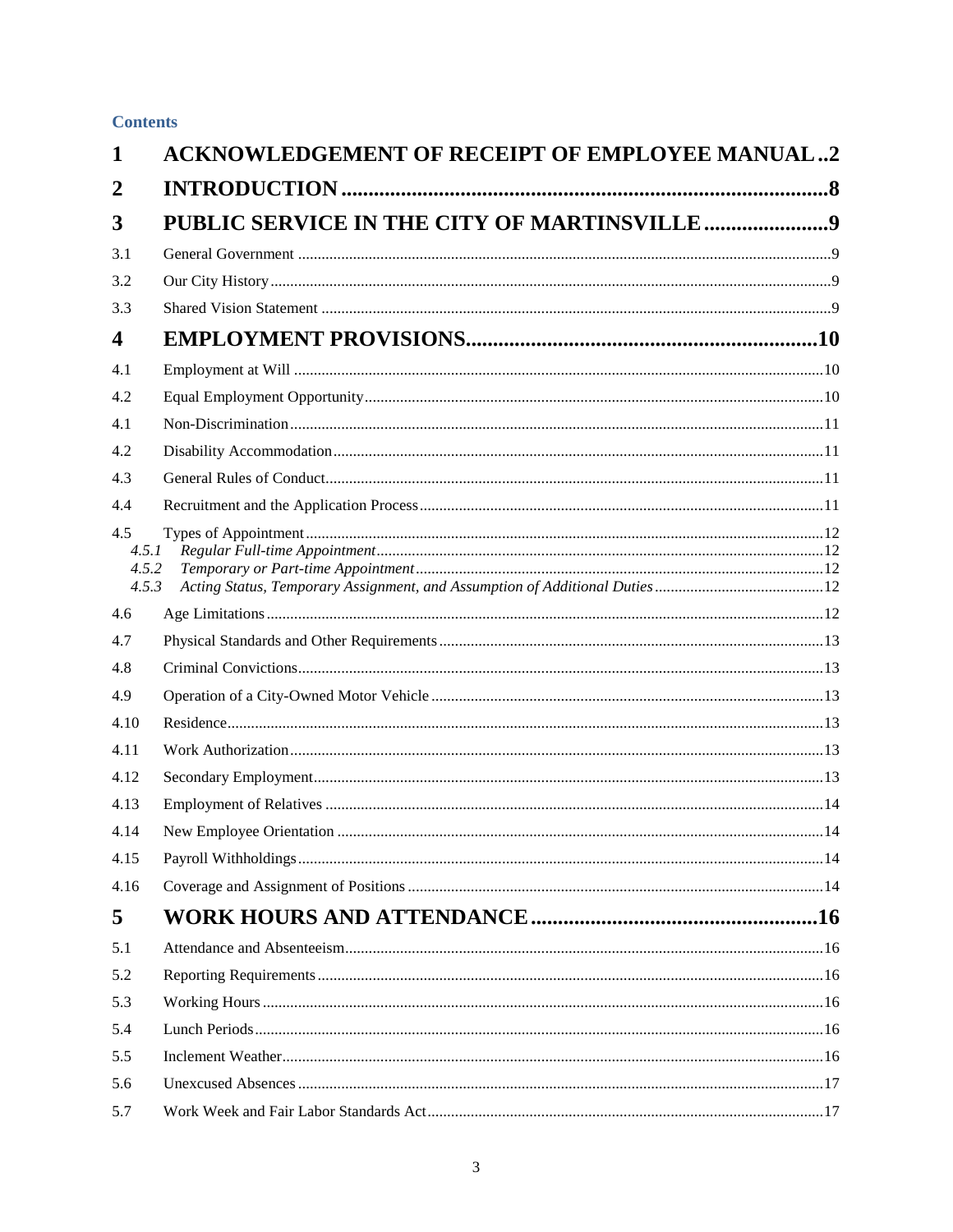| 5.7.1            |                                             |  |
|------------------|---------------------------------------------|--|
| 5.7.2            |                                             |  |
| 5.7.3<br>5.7.4   |                                             |  |
| 5.7.5            |                                             |  |
| 5.7.6            |                                             |  |
| 5.7.7            |                                             |  |
| 5.7.8            |                                             |  |
| 5.7.9<br>5.7.10  |                                             |  |
| 5.7.11           |                                             |  |
| 5.7.12           |                                             |  |
| 6                |                                             |  |
| 6.1              |                                             |  |
| 6.2              |                                             |  |
| 6.3              |                                             |  |
| 6.4              |                                             |  |
| 6.5              |                                             |  |
| 7                | PROFESSIONAL CONDUCT & WORKING CONDITIONS23 |  |
| 7.1              |                                             |  |
| 7.2              |                                             |  |
| 7.3              |                                             |  |
| 7.4              |                                             |  |
| 7.5              |                                             |  |
| 7.6              |                                             |  |
| 7.7              |                                             |  |
| 7.7.1            |                                             |  |
| 7.8              |                                             |  |
| 7.8.1            |                                             |  |
| 7.8.2            |                                             |  |
| 7.9              |                                             |  |
| 7.10             |                                             |  |
| 7.10.1<br>7.10.2 |                                             |  |
| 7.10.3           |                                             |  |
| 7.10.4           |                                             |  |
| 7.11             |                                             |  |
| 7.12             |                                             |  |
| 7.13             |                                             |  |
| 7.14             |                                             |  |
| 7.15             |                                             |  |
| 7.16<br>7.16.1   |                                             |  |
|                  |                                             |  |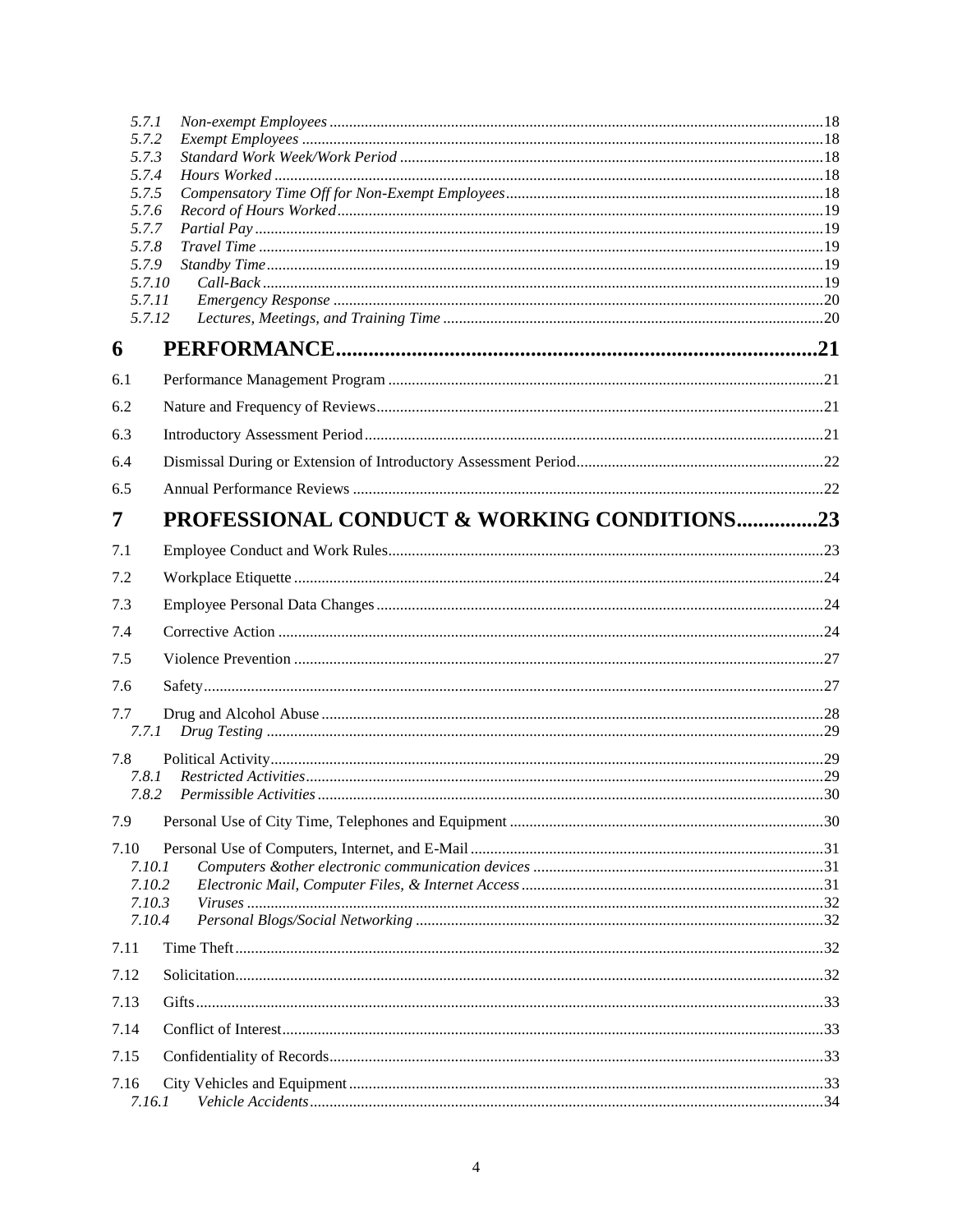|      | 7.16.2                                       |  |  |
|------|----------------------------------------------|--|--|
| 7.17 |                                              |  |  |
|      | 7.17.1                                       |  |  |
|      | 7.17.2                                       |  |  |
| 7.18 |                                              |  |  |
|      | 7.18.1<br>7.18.2                             |  |  |
|      | 7.18.3                                       |  |  |
|      | 7.18.4                                       |  |  |
| 7.19 |                                              |  |  |
| 7.20 |                                              |  |  |
| 7.21 |                                              |  |  |
| 7.22 |                                              |  |  |
| 7.23 |                                              |  |  |
| 7.24 |                                              |  |  |
| 7.25 |                                              |  |  |
| 7.26 |                                              |  |  |
| 7.27 |                                              |  |  |
| 8    | <b>COMPLAINT AND GRIEVANCE PROCEDURES 42</b> |  |  |
|      |                                              |  |  |
|      |                                              |  |  |
|      |                                              |  |  |
|      |                                              |  |  |
|      |                                              |  |  |
|      |                                              |  |  |
|      |                                              |  |  |
|      |                                              |  |  |
|      |                                              |  |  |
|      |                                              |  |  |
|      |                                              |  |  |
|      |                                              |  |  |
|      |                                              |  |  |
|      |                                              |  |  |
|      |                                              |  |  |
|      |                                              |  |  |
|      |                                              |  |  |
|      |                                              |  |  |
|      |                                              |  |  |
| 9    |                                              |  |  |
| 9.1  |                                              |  |  |
| 9.2  |                                              |  |  |
| 9.3  |                                              |  |  |
| 9.4  |                                              |  |  |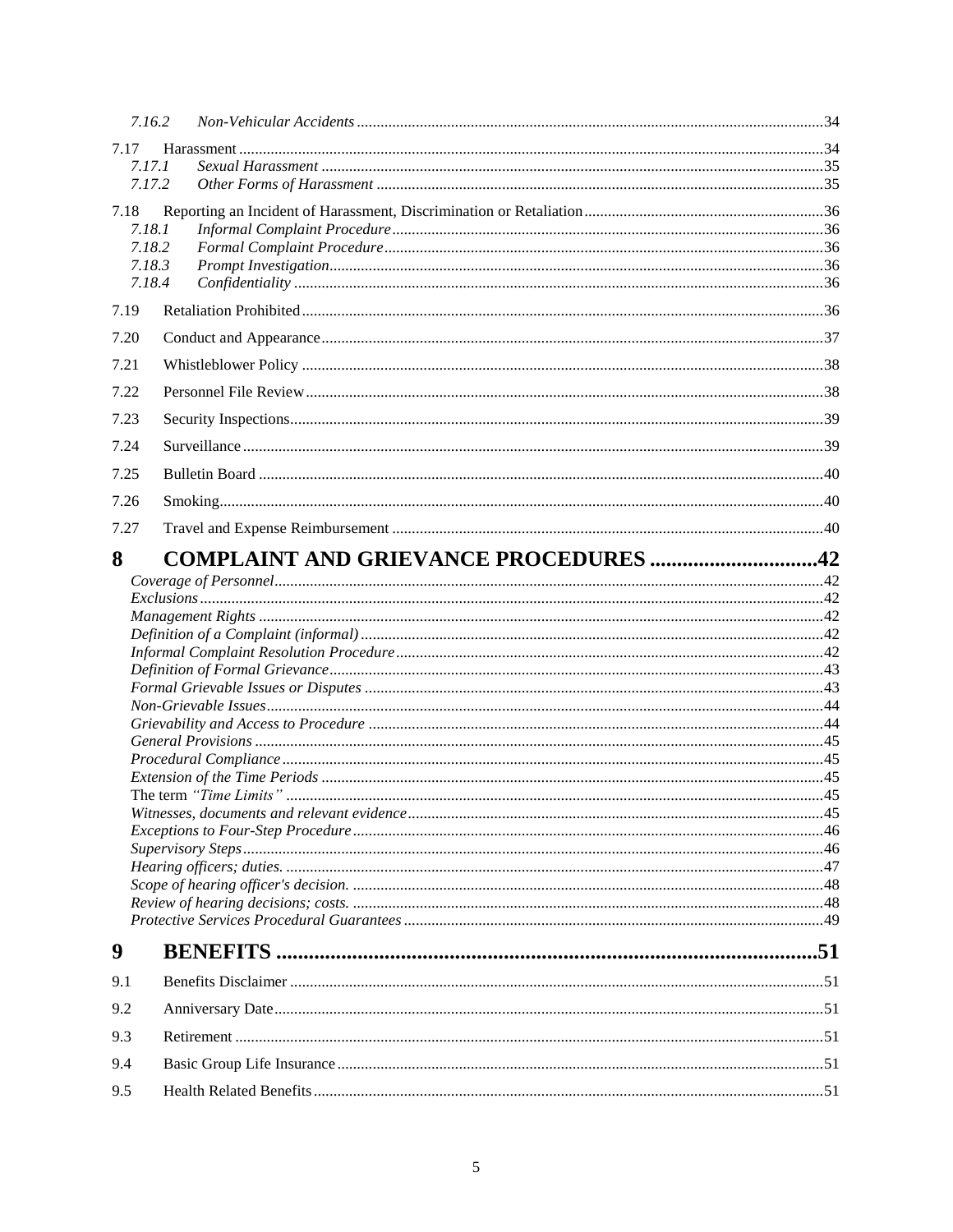| 9.6       |  |
|-----------|--|
| 9.7       |  |
| 9.7.1     |  |
| 9.7.2     |  |
| 9.8       |  |
| 9.9       |  |
| 9.10      |  |
| 9.11      |  |
| 9.12      |  |
| 9.13      |  |
| 9.14      |  |
| 9.15      |  |
| 9.15.1    |  |
| 9.15.2    |  |
| 9.15.3    |  |
| 9.16      |  |
| <b>10</b> |  |
| 10.1      |  |
| 10.1.1    |  |
| 10.1.2    |  |
| 10.2      |  |
| 10.3      |  |
| 10.4      |  |
| 10.5      |  |
| 10.5.1    |  |
| 10.5.2    |  |
| 10.5.3    |  |
| 10.5.4    |  |
| 10.6      |  |
| 10.7      |  |
| 10.8      |  |
| 10.8.1    |  |
| 10.8.2    |  |
| 10.8.3    |  |
| 10.8.4    |  |
| 10.8.5    |  |
| 10.8.6    |  |
| 10.8.7    |  |
| 10.8.8    |  |
| 10.9      |  |
| 10.9.1    |  |
| 10.10     |  |
| 10.11     |  |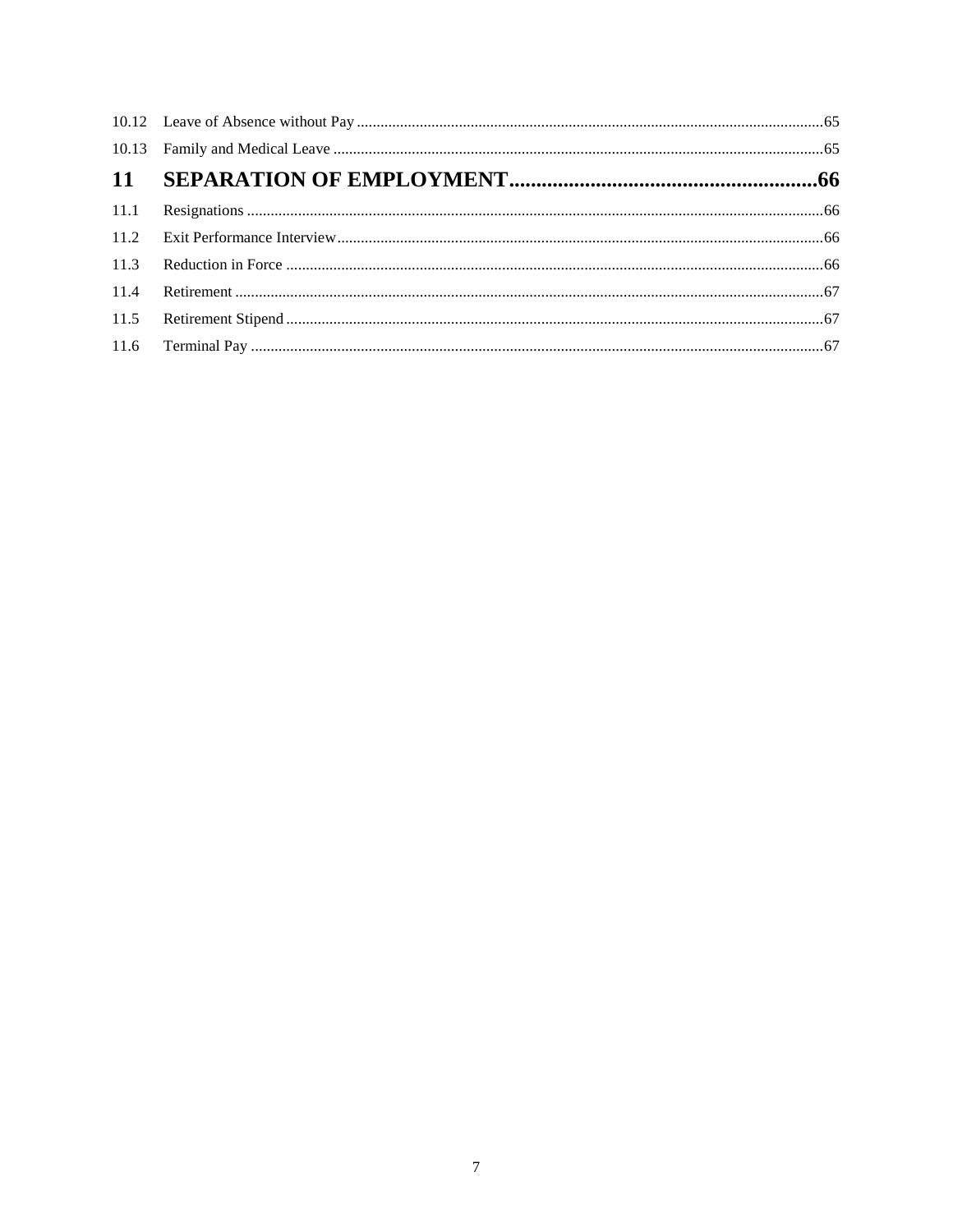# <span id="page-7-0"></span>**2 INTRODUCTION**

#### PURPOSE AND SCOPE OF EMPLOYEE MANUAL

This employee manual is a source of information about your employment with the City. While no set of written policies or procedures can cover every possible situation, this manual provides overall guidance for practical, consistent decision-making. The City Manager may make exceptions to policy in special or unusual situations which would be in the best interest of the City. If you have questions about anything in the manual, please discuss them with your supervisor, department director, or the Human Resources Office.

The personnel policies contained in this manual supersede any existing or conflicting statements, practices, procedures, or policies in effect prior to the date of the manual's publication, unless covered elsewhere. The policies, procedures, benefits and other programs contained in the manual may be changed or modified by the City at any time in accordance with Council policy, federal or state laws, or appropriate human resources practices. All revisions to this manual are issued and maintained by the Human Resources Office and will be provided to the City Council prior to the distribution to employees.

Your department director is responsible for maintaining a current employee manual that contains all revisions. From time to time, you will be provided with various notices and manual updates. Because of the nature of the operation of some departments under the City Manager's jurisdiction, separate rules and regulations to fit specific conditions may be necessary. In which case, the supplemental rules and regulations will be approved by the City Manager and considered part of this manual. **Failure to comply with any policy, procedure, or standard practice of the City may result in corrective action including immediate termination of employment.**

**Nothing contained in this manual should be intended or interpreted to create a contract or guarantee of employment (express or implied), specific procedure or type of work, or benefits for any specific period of time.** Either you or the City of Martinsville may terminate the employment relationship at any time, for any reason, with or without cause or notice. No supervisor, manager, or representative of the City, other than the City Manager, has the authority to enter into any agreement with you for employment for any specified period or to make any promises or commitments contrary to the above. Any employment agreement entered into by the City Manager shall not be enforceable unless it is in writing and signed by the City Manager.

This employee manual applies to all employees whose job descriptions and position classifications fall under the jurisdiction of the City Manager and are established within the Classification and Pay Plan. The manual *does not* pertain to constitutional offices of the Treasurer, the Commissioner of Revenue, the Sheriff, the Commonwealth's Attorney, the Clerk of the Circuit Court, and the Office of the Registrar. It *does not* apply to employees of the Blue Ridge Regional Library, the Piedmont Regional Criminal Justice Training Academy, Southern Virginia Recreation Facilities Authority, and the Dan River Alcohol Safety Action Program.

The City wishes you every measure of success as you meet the challenges ahead of you.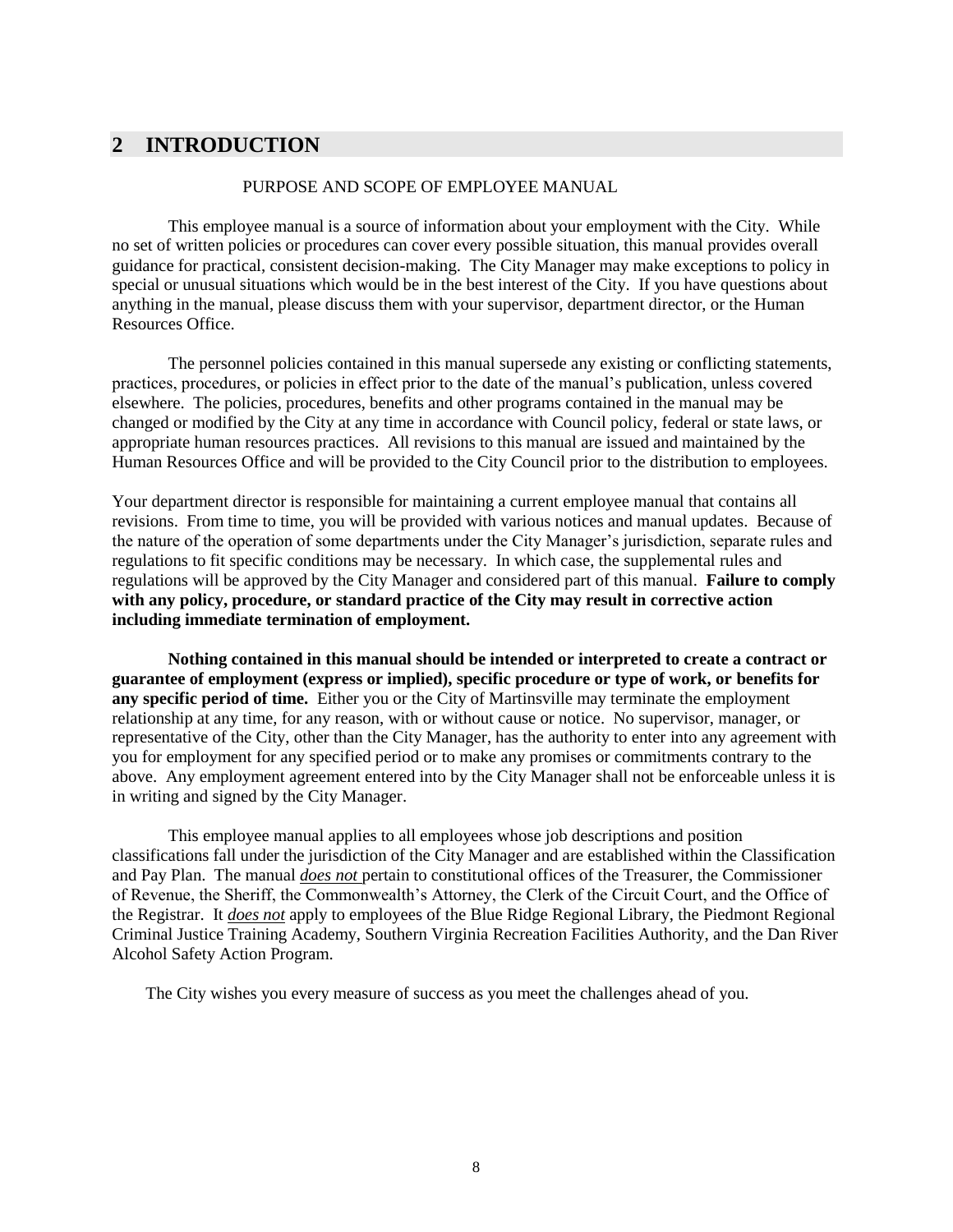# <span id="page-8-0"></span>**3 PUBLIC SERVICE IN THE CITY OF MARTINSVILLE**

# <span id="page-8-1"></span>**3.1 General Government**

The Code of Virginia and the City Code establish the decision-making authority and responsibility of the City of Martinsville. A five-member City Council serves as the lawmaking body of the City. At-large elections are held every two years and are for staggered four-year terms. Official Council meetings are conducted on the second Tuesday (generally a work session) and fourth Tuesdays of each month in Council Chambers; Neighborhood Town Meetings may be held periodically in various locations. The Council sets the annual tax rate, adopts budgets for all City services, and establishes various programs and policies.

The City Manager serves at the pleasure of City Council, carries out the policy decisions of City Council, and oversees day-to-day governmental operations. The Manager keeps the City Council informed of the City's financial condition and future financial needs, prepares reports concerning the affairs of the City, and investigates and acts on complaints. Department directors and employees under the City Manager's jurisdiction are appointed by and report directly to the City Manager or his/her designee.

The Director of each department administers and manages all departmental functions, including the establishment and communication of work expectations, the development of operating procedures, the scheduling of activities and hours of work, the management of employee performance, and the continuation of a safe, non-discriminatory working environment.

# <span id="page-8-2"></span>**3.2 Our City History**

Named for General Joseph Martin, the Town of Martinsville was established in 1791 from 50 acres of land in Henry County. The Town was incorporated in 1873. Due to an industrial boom and the railroad, the Town had reached a population of 5,400 by 1924. The City was incorporated in 1928 as a City of the Second Class. By 1941, Martinsville had become a City of the First Class, and the population had increased to better than 10,000. The City's present population is approximately 13,821 per the 2010 Census and covers 11.2 square miles in size.

### <span id="page-8-3"></span>**3.3 Shared Vision Statement**

A vision statement says something about what an organization wants to become and gives direction for the future. The following statement was developed jointly by City Council and Department Directors regarding the City's vision for the future:

"As faithful stewards of the public trust, we will create in partnership with the citizens of Martinsville and the surrounding region, a strong, innovative, and unified community where every citizen may have the opportunity to become self-sufficient with satisfaction, pride and a high quality of life."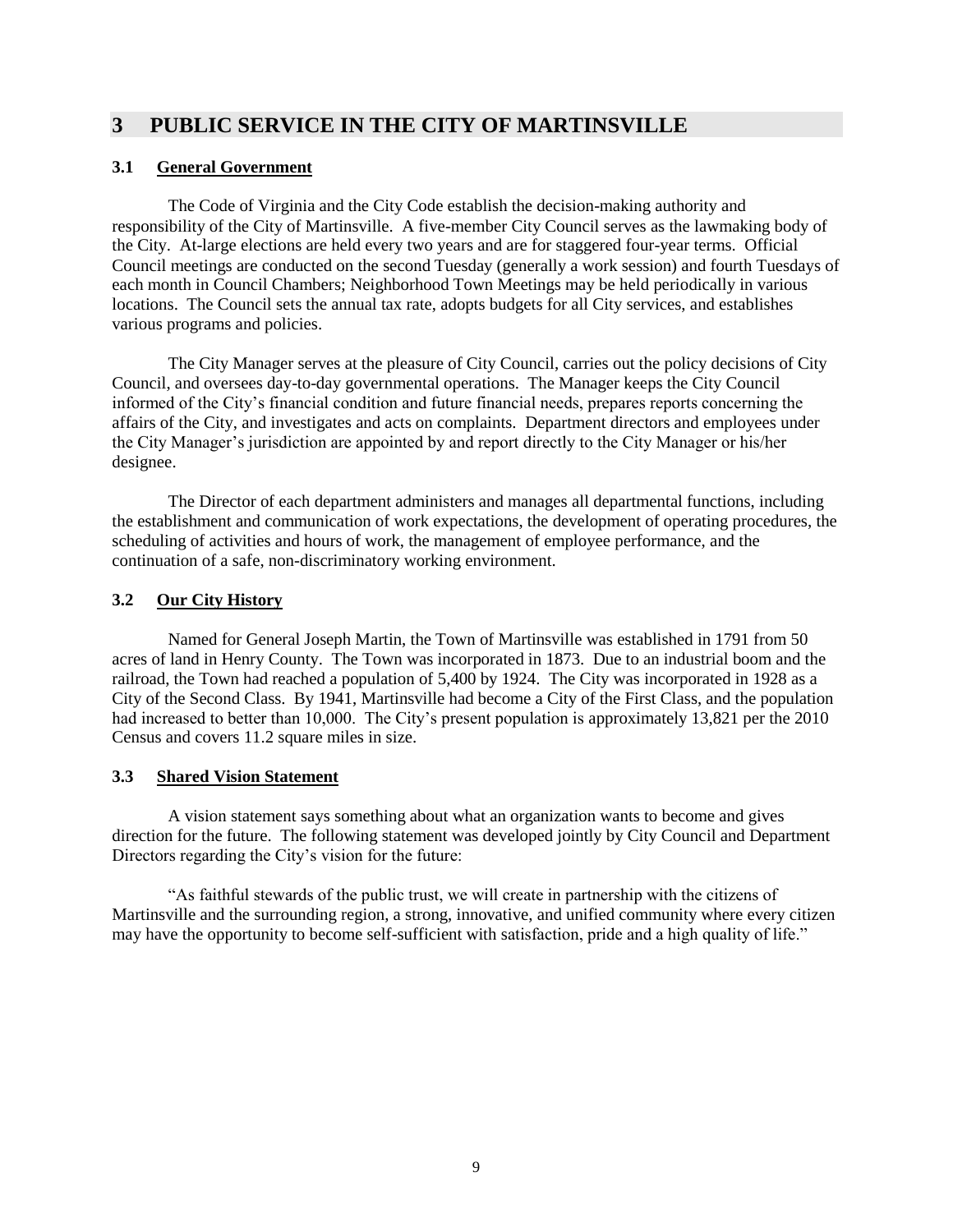# <span id="page-9-0"></span>**4 EMPLOYMENT PROVISIONS**

# <span id="page-9-1"></span>**4.1 Employment at Will**

Virginia is an "Employment-at-will" Commonwealth. Therefore, employment with the City is at-will. Employment at-will means that both the employee and the City have voluntarily entered into the employment relationship, and both the employee and the City are free to terminate the employment relationship at any time, with or without cause and for any reason, so long as such termination does not violate applicable law. Policies set forth in this manual are not intended to create an employment contract between the City and any of its employees. No one is authorized to deviate from this policy or promise anyone employment for any specific length of time. The only exception is the City Council and/or City Manager may approve employment contracts as they deem appropriate.

# <span id="page-9-2"></span>**4.2 Equal Employment Opportunity**

The City of Martinsville shall provide equal employment opportunity to employees and applicants for employment on the basis of merit and qualifications without regard to race, color, religion, national origin, gender, age (except where gender or age is a bona fide occupational qualification), political affiliation, or otherwise qualified persons with disabilities. This policy shall be followed in recruiting and hiring practices, testing, compensation and pay practices, benefits, promotions, transfers, layoff/return from layoff, performance management, training, apprenticeship, demotions, corrective action, terminations, and all other terms, conditions, or privileges of employment. Any person employed by the City who fails to comply with this policy is subject to disciplinary action. This Equal Employment Opportunity Statement applies to those employees under the jurisdiction of the City Manager.

This policy is intended to discourage unfair practices such as:

- 1. Discrimination in favor of any employees or applicants for employment on the basis of race, color, religion, national origin, gender, age, political affiliation, or disability to the detriment of employment opportunities of any other qualified employee or applicant; or
- 2. Lowering of job requirements or performance standards for the purpose of favoring any employee or applicant on the basis of his or her race, color, religion, national origin, gender, age, disability, or political affiliation.

In response to requirements established by the Federal Government in order to receive Revenue Sharing funds and grants from such agencies as the Department of Criminal Justice Services and Housing and Urban Development, the following statement is incorporated into this policy:

"No person shall, on the grounds of race, color, religion, national origin, gender, age, disability, or political affiliation, be excluded from participation in, be denied the benefits of, or be subjected to discrimination under any City program or activity funded in whole or in part by Federal financial assistance."

The ultimate responsibility for Equal Employment Opportunity Compliance rests with the City Council and City Manager. Responsibility for insuring that this policy is carried out on the departmental level is delegated to each director.

When employees and supervisors have problems, they will be assisted through corrective action and/or informal counseling. If and when such counseling fails, any employee who believes that he/she has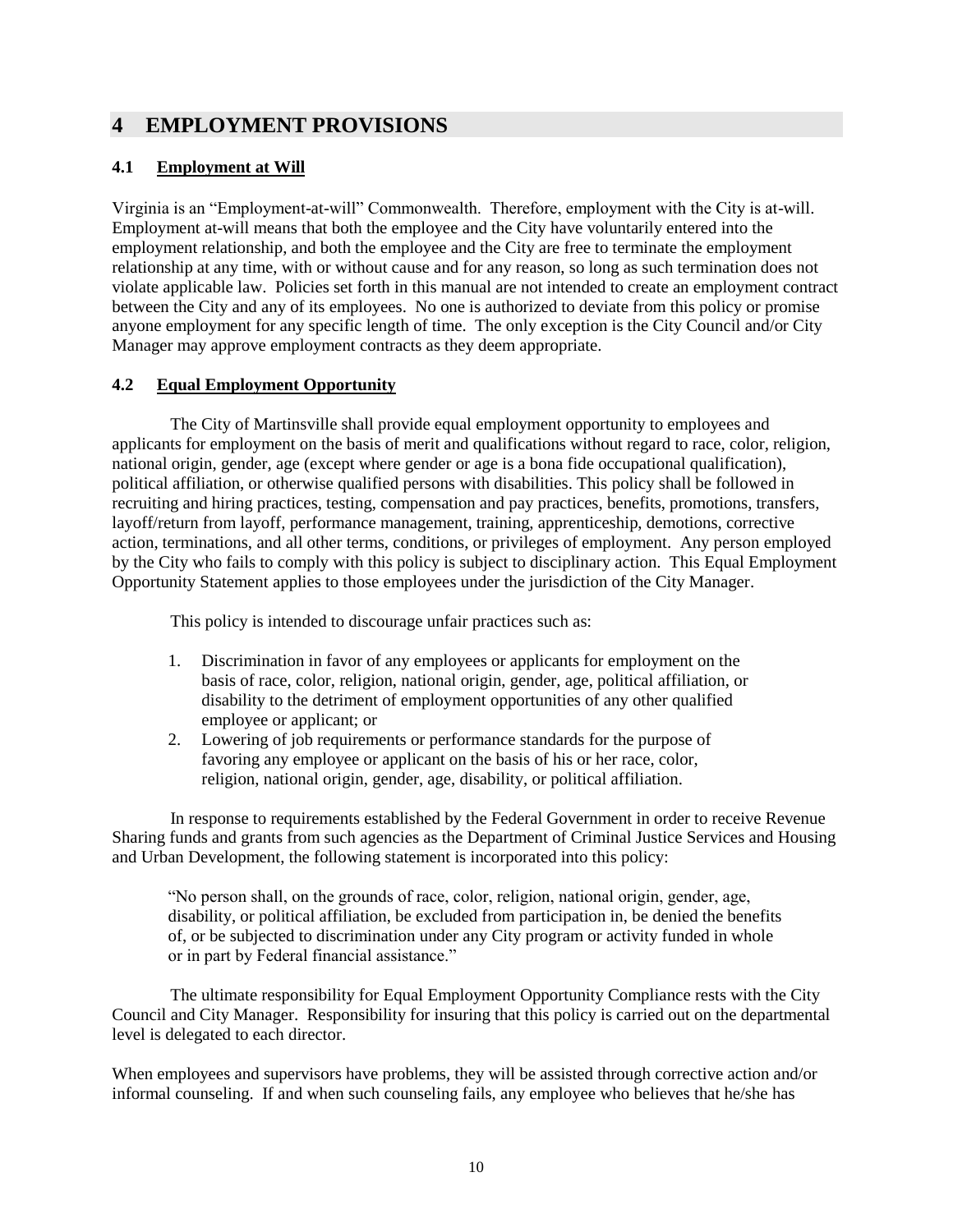received unfair treatment has the right to file a grievance under the City's grievance procedure. The filing of such a complaint will in no way adversely affect the employee's treatment on the job. To provide for the prompt and equitable hearing of employee grievances concerning work-related matters, as well as discriminatory matters, the City has outlined formal grievance procedure guidelines of the Employee Manual.

# <span id="page-10-0"></span>**4.1 Non-Discrimination**

Discrimination against employee based on race, color, religion, age, gender, national origin, political affiliation, and disability or any other characteristic protected by applicable law or any other basis will not be tolerated except when certain physical and mental requirements are a bona fide occupational qualification necessary to perform the essential functions of the job. The complaint, investigation, and disciplinary action processes will similarly occur as defined in the Anti-Harassment Policy and Complaint and Grievance Procedures. Retaliation of any form is prohibited.

# <span id="page-10-1"></span>**4.2 Disability Accommodation**

The City is committed to complying fully with the Americans with Disabilities Act (ADA) and its amendments ensuring equal opportunity in employment for qualified persons with disabilities. Employment practices and activities are conducted on an equal opportunity and non-discriminatory basis.

# <span id="page-10-2"></span>**4.3 General Rules of Conduct**

The proper conduct of all employees is necessary to ensure a safe, productive and pleasant working environment. Employees will always use good judgment, discretion, and the highest standards of ethical conduct in carrying out City business. While on City of Martinsville premises or while conducting City business off the premises, rude, profane, or obscene remarks or gestures made to or about clients, customers, fellow employees, or management will not be tolerated, regardless of circumstances or location. Certain guidelines are used to govern improper conduct and to provide uniform disciplinary action when necessary. Employees are expected to follow the established guidelines listed below.

- To know and observe all established City policies and procedures
- To perform the job assigned as instructed by the supervisor
- To report to work on time and to devote full attention to work while on duty
- To know and abide by the safety rules of the City for the employee's own protection and that of fellow employees and the public
- To be fair, courteous and cooperative in dealing with the public and with fellow employees
- Employee conduct outside of work that reflects poorly on the City may result in disciplinary action up to and including termination of employment.

# <span id="page-10-3"></span>**4.4 Recruitment and the Application Process**

The Human Resources Office develops and maintains effective recruitment procedures that attract candidates who are representative of the community and who possess the education, skills and abilities to meet the current and future needs of the City. When a position is to be filled from outside of the department, the department director will notify the Human Resources Office of the need to advertise the position and seek qualified applicants for employment. The job opportunity/announcement is publicized in a designated area of each City department and other locations that are available to the general public. Human Resources and members of management reserve the right to reach out to any third party for assistance recruiting women and minorities or recruiting for diversity. Once a hiring decision is made and the candidate has reported to work, applicants who were not selected for the position will be notified.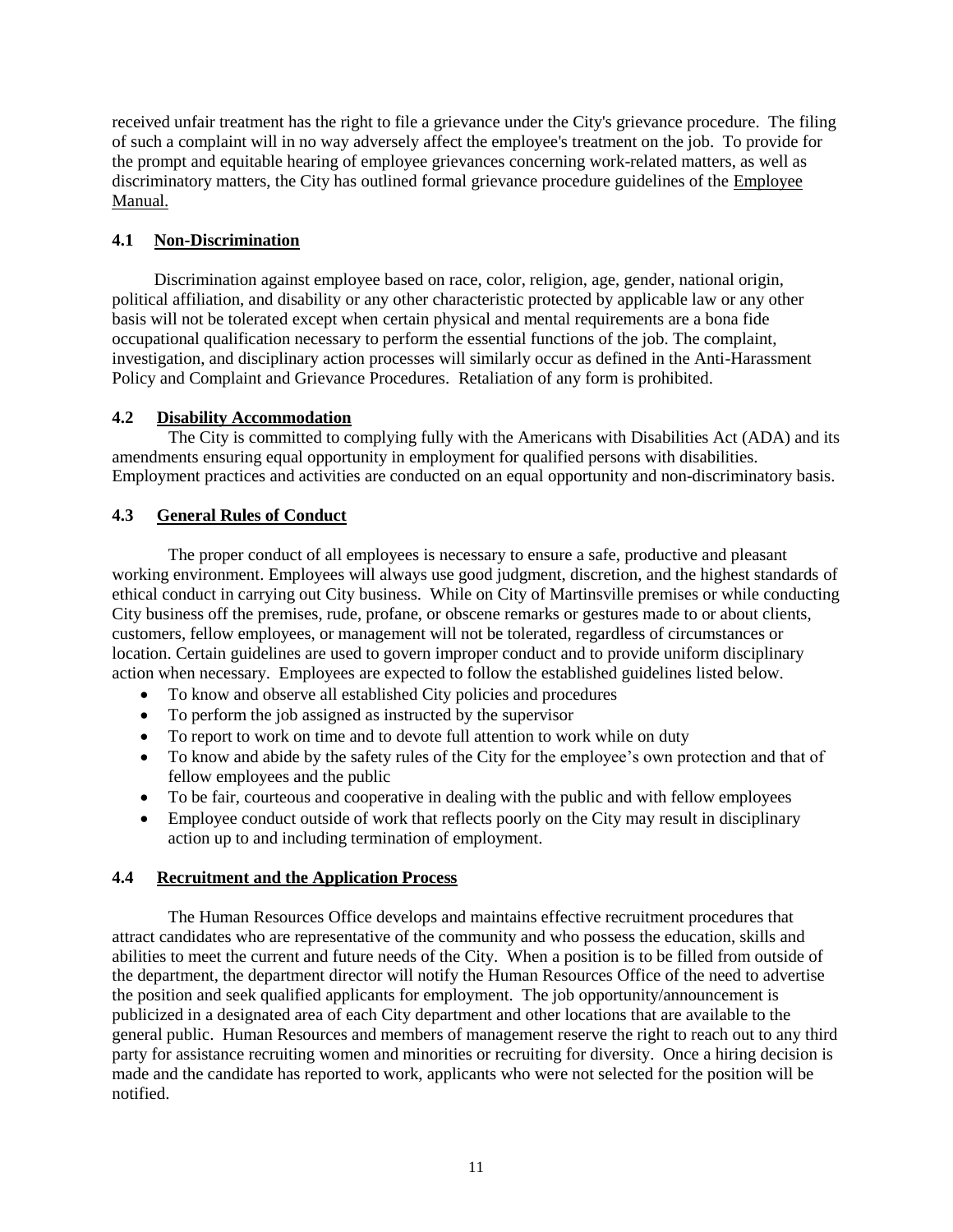Employment applications are accepted for advertised positions only and remain in an active file in the Human Resources Office for a period of twelve months. After the twelve-month period, applicants must complete a new employment application.

### <span id="page-11-0"></span>**4.5 Types of Appointment**

City employees may be appointed on a regular, temporary, or part-time basis. Department directors will appoint employees according to hiring procedures approved by the City Manager and maintained by the Human Resources Office.

#### <span id="page-11-1"></span>*4.5.1 Regular Full-time Appointment*

An appointment made to a position whose classification is listed in the Classification Plan. Classified positions usually have no fixed duration of service and employees are eligible for employee benefits. Such appointments are subject to an introductory period.

#### <span id="page-11-2"></span>*4.5.2 Temporary or Part-time Appointment*

An appointment that will end upon completion of a specific project or assignment, generally up to six months in any twelve-month period or when the work is occasional or sporadic, seasonal, or up to 29 hours per week.

Temporary and part-time employees are paid on an hourly basis and are not eligible for benefits. Time completed in a temporary capacity may be counted as part of the introductory period should a regular appointment be available at the end of the temporary assignment. Individuals hired from outside temporary agencies for specific assignments are employees of that agency and not the City of Martinsville.

### <span id="page-11-3"></span>*4.5.3 Acting Status, Temporary Assignment, and Assumption of Additional Duties*

Acting appointments occur, at the discretion of a department director, when an employee is required to temporarily assume the duties and responsibilities of a higher level position for a period in excess of thirty (30) days as a result of a resignation, termination, or extended leave outside the scope of their normal job. Acting appointments shall be documented in writing and shall be made a part of the employee's official personnel file.

The salary of an employee who takes on ALL of the duties of the higher level position will be increased by a minimum of five (5) percent or adjusted to the minimum salary of the grade in which appointed, whichever is greater. In exceptional situations, an increase of greater than five (5) percent may be requested based on written justification of the department director and approval of the Human Resources Director and City Manager. When less than full duties are assumed, the department director will determine the amount of temporary additional pay, if any.

When an employee takes on all of the duties of a higher level position, he/she also takes on the conditions of the employee of the position, such as FLSA status. If an employee is receiving acting duty pay at the time a general pay increase is awarded, the employee's interim pay will be adjusted to reflect the general increase. At the end of the acting status or assumption of additional duties, the employee's pay will return to the level of pay in effect prior to the appointment of acting status, plus any annual increases which the employee would have otherwise received.

### <span id="page-11-4"></span>**4.6 Age Limitations**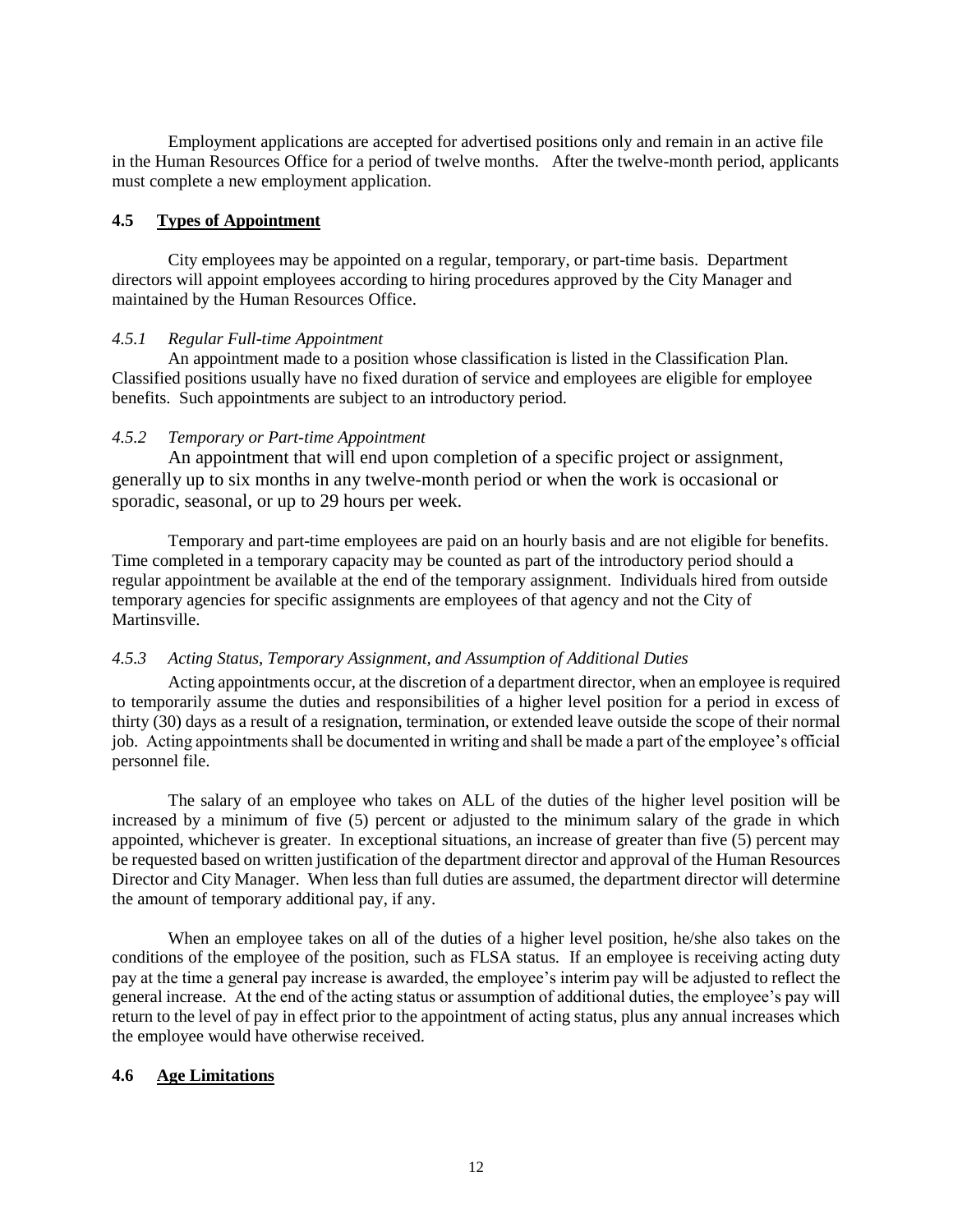To be considered for a regular position, applicants must be at least eighteen (18) years of age and meet the established minimum job requirements as provided on the job description. Applicants for job opportunities in the Police and Fire/EMS Department must meet the age requirements for the particular position. Specific information about each vacancy can be obtained by contacting the Human Resources Office.

#### <span id="page-12-0"></span>**4.7 Physical Standards and Other Requirements**

Before an employment offer can be extended, an applicant must be able to perform the essential functions of the job with or without reasonable accommodation and pass a drug test. For certain positions, successful completion of a post offer medical examination performed by a City chosen physician will be necessary. Periodic medical examinations may also be required in those positions where physical standards must be maintained. Background investigations and local/state police checks will also be required and will not violate any federal or state equal opportunity law or regulation. Due to the length of time required to complete certain background investigations, a conditional offer of employment may be extended, subject to the successful completion of the investigation.

#### <span id="page-12-1"></span>**4.8 Criminal Convictions**

The City of Martinsville does not discriminate unlawfully against persons who have been convicted of criminal offenses. A prior conviction does not automatically exclude an applicant from employment with the City. The nature and the offense of a past conviction is weighed and considered in relation to the duties of the position desired.

#### <span id="page-12-2"></span>**4.9 Operation of a City-Owned Motor Vehicle**

Some positions require the operation of a City-owned motor vehicle as an essential function of the job. Prior to their appointment, applicants may be required to provide a copy of their valid driver's license and Division of Motor Vehicles driving record, and where necessary, a copy of the applicant's Commercial Driver's License. Employees must report any restrictions, limitations, or loss of their driving privileges to their supervisor.

#### <span id="page-12-3"></span>**4.10 Residence**

Departments that have critical and essential work to be performed outside regularly scheduled hours or during emergencies may require that some employees reside within a reasonable distance of the City.

### <span id="page-12-4"></span>**4.11 Work Authorization**

The Immigration Reform and Control Act makes it illegal for employers to employ anyone who is not authorized to work in the United States. Within three (3) days of beginning work, employees must provide one official document that establishes BOTH their identity and employment eligibility OR one document that establishes the employee's identity AND one document that establishes employment eligibility to work in the United States.

### <span id="page-12-5"></span>**4.12 Secondary Employment**

An employee of the City may be self-employed or may take occasional or part time jobs provided there is no conflict with working hours, loss of efficiency, or conflict of interest with the City. Employees who wish to accept outside employment must make sure that it conforms to City policy. Conflicting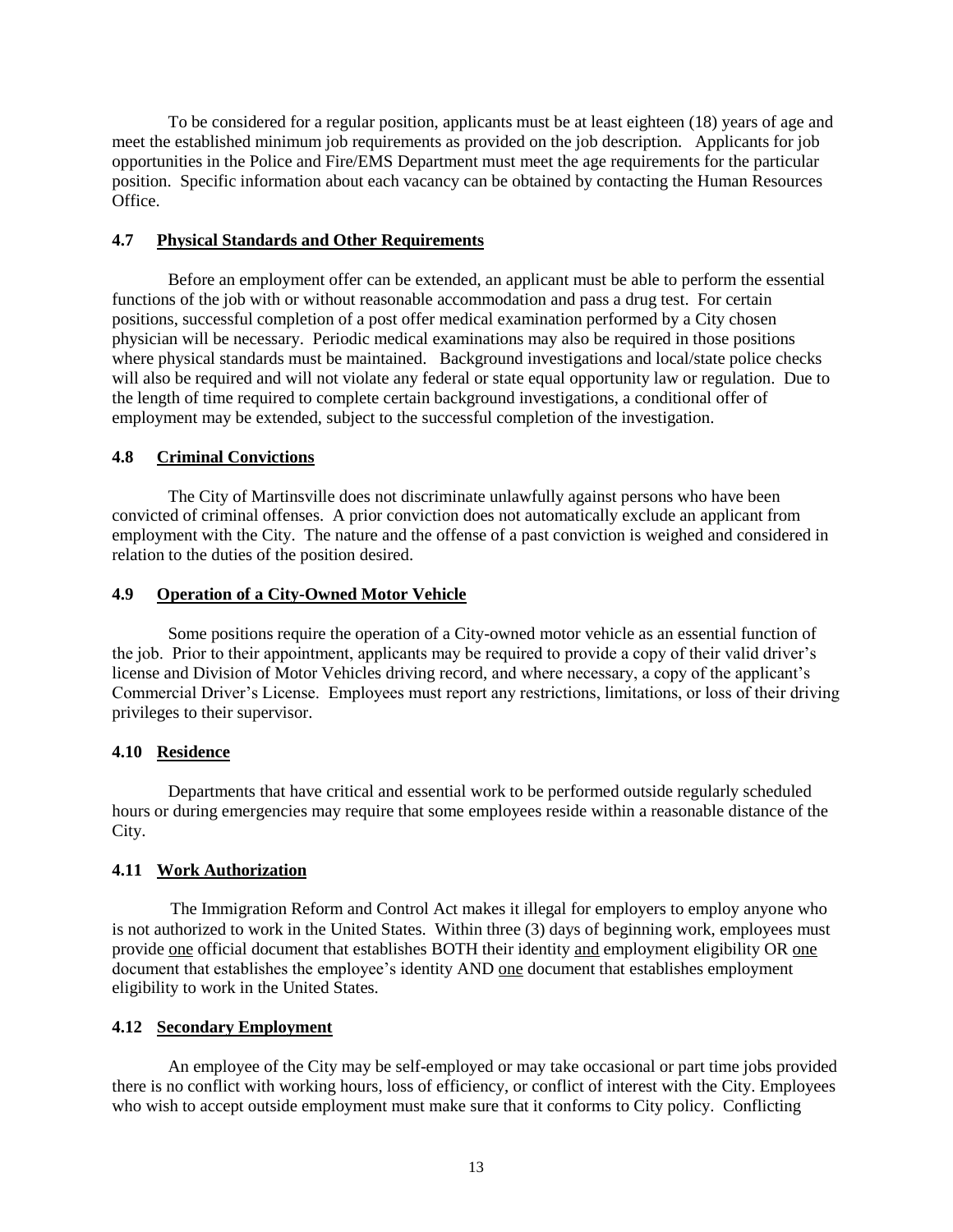outside employment shall be grounds for disciplinary action, up to and including termination. An employee is prohibited from working at outside employment while on approved sick, FMLA leave, or injury leave. All employees have the duty to disclose the acquisition of secondary employment at the time of hire and anytime thereafter to their immediate supervisor and Human Resources. Employees with secondary employment are further required to complete the Disclosure of Secondary Employment form in the Human Resources Office which is subject to review by City management and the City Attorney for conformity to City Policy.

## <span id="page-13-0"></span>**4.13 Employment of Relatives**

No relative of a member of City Council, the City Manager, or the Assistant City Manager may be employed or assigned to any type of position under the jurisdiction of the City Manager. In addition, two members of an immediate family cannot be employed in the same department. Also, two members of an immediate family cannot be appointed or assigned to a position where one employee would have influence over the other's employment, promotion, salary administration or other management or personnel considerations. Situations that violate this provision but which were in existence prior to the issuance of this manual will be allowed to continue. Immediate family includes spouse, parent (including step-parent), mother-in-law, father-in-law, children (including step-children and foster children), brother, sister, step-brother, half-brother, step-sister, half-sister, sister-in-law, brother-in-law, son-in-law, daughter-in-law, grandparent, grandchild, aunt, uncle, niece, or nephew of the employee and his/her spouse.

# <span id="page-13-1"></span>**4.14 New Employee Orientation**

At the beginning of their employment, all new employees must attend an orientation conducted by the Human Resources Office. During this time, benefits and enrollment requirements, compensation, and City policy are discussed. Prior to beginning work, all new employees must complete a Compensatory Time Agreement, where required.

The new employee's supervisor or departmental representative is responsible for conducting an on-the-job orientation. The employee's work schedule, specific responsibilities, and safety requirements will be discussed at length. During this time, the employee will be given a copy of their official job description and any specific departmental policies and procedures that apply.

# <span id="page-13-2"></span>**4.15 Payroll Withholdings**

The law requires that the City withhold certain amounts from employee paychecks, including amounts for applicable federal, state and local taxes and Social Security taxes. The City also offers programs and benefits for which employees may authorize deductions from their paychecks to cover the costs of participation. Employees should speak to their supervisor if they have questions about these programs or withholdings from your paychecks. Should an individual accept employment or continue their employment relationship with the City a condition of continued employment is that the employee may be required to reimburse the City for any lost, stolen, or damaged City property which may be collected via payroll deduction by the City at any time.

### <span id="page-13-3"></span>**4.16 Coverage and Assignment of Positions**

City Government exists to provide certain necessary and important services to the citizens of the City of Martinsville. In order to fulfill this responsibility, the City must attract and retain competent and loyal employees dedicated to the mission of providing high quality public service. This requires a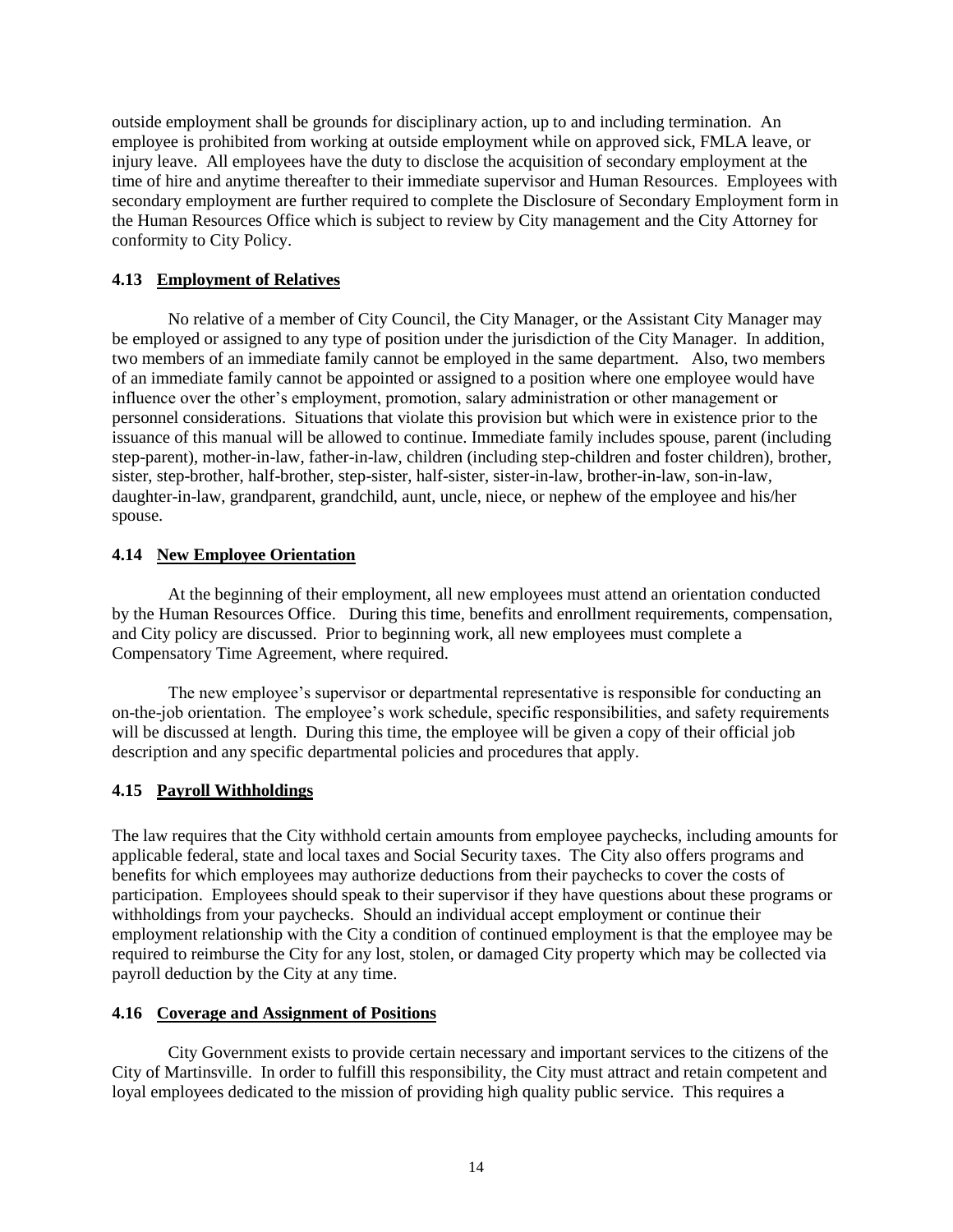comprehensive compensation program that rewards and recognizes employee's commitment, skill development, and quality service.

The City's goal is to compensate employees fairly, relative to similar positions in the market place, and to offer a competitive wage and benefits package that keeps turnover to a minimum. Positions with similar duties and responsibilities are grouped together in the same job classification. Every position, except that of the City Manager, is assigned to a specific grade that consists of a minimum and maximum range of pay, with the mid-point or job rate reflecting the market average for that position. The grade determines the compensation for which an employee is eligible. Pay grades and job classifications may only be changed with the authorization of the City Manager.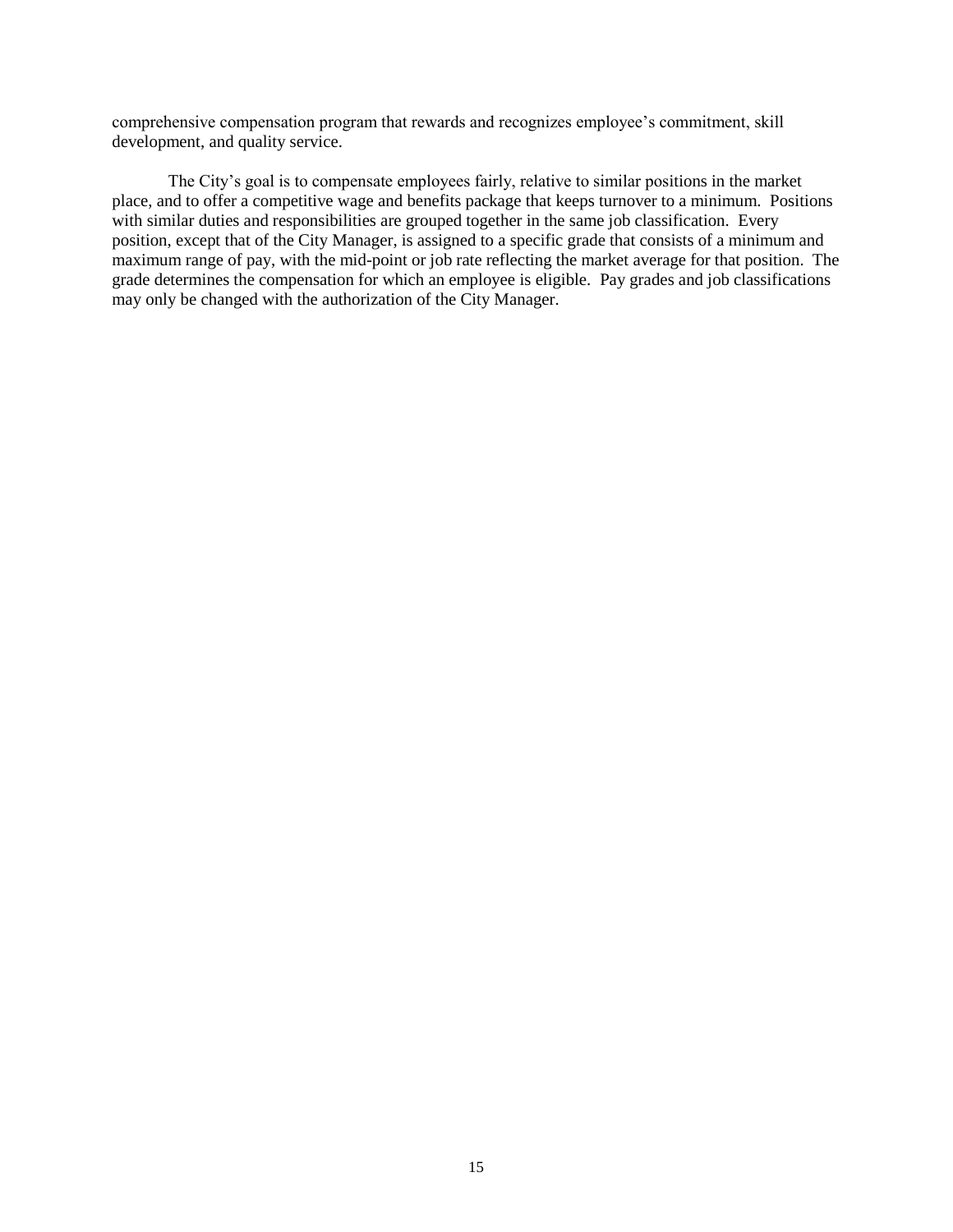# <span id="page-15-0"></span>**5 WORK HOURS AND ATTENDANCE**

# <span id="page-15-1"></span>**5.1****Attendance and Absenteeism**

An essential function of all positions is the requirement for regular and predictable attendance. Absences, especially those that are unexpected, can be a problem and place a burden on co-workers and hinder effective City operations. The determination of what is excessive tardiness and absenteeism, or attendance that is not regular and predictable, is reserved solely for City management. Excessive tardiness and absenteeism may result in disciplinary action up to and including termination. Any absence of three (3) consecutive workdays without prior approval from the supervisor may be considered a voluntary resignation.

# <span id="page-15-2"></span>**5.2 Reporting Requirements**

Employees are expected to personally report any unscheduled absence to their immediate supervisor prior to the beginning of the assigned work period. Any unauthorized absence will be treated as an absence without pay and may be grounds for disciplinary action, up to and including termination of employment. If it is determined that the employee had a valid reason for failing to get prior approval for the absence, the time off may be approved retroactively. Questions regarding about how an employee should report an absence from work should be directed to the supervisor.

# <span id="page-15-3"></span>**5.3 Working Hours**

Generally, full-time employees, except those in public safety departments, work a forty-hour work week. Administrative employees work from 8:00 AM to 5:00 PM; with offices open to the public from 8:00 AM until 5:00 PM, Monday through Friday. Because of the nature of work in some departments, special work hours may be required. A director may adjust, increase, or decrease the normal work schedule as operations demand; however, schedule changes will not be used to penalize an employee. The supervisor will provide each employee with a daily schedule as changes are to be implemented and with as much advance notice as possible.

Subject to the advance approval of the supervisor and department director, employees may work an alternate or flexible schedule provided the forty-hour minimum and specific requirements are met. Employees must account for hours not worked through the use of sick leave, annual leave, or other approved leave.

# <span id="page-15-4"></span>**5.4 Lunch Periods**

Employees should check with their supervisor to determine when their official lunch period is scheduled. Employees who are scheduled for an unpaid meal break must immediately notify their supervisor if their meal break is interrupted. Employees may not voluntarily work through their unpaid meal break to finish work without approval of their supervisor.

### <span id="page-15-5"></span>**5.5 Inclement Weather**

All municipal facilities will remain open for business during normal business hours regardless of weather conditions. Only under the most extreme conditions will the City Manager close all or any part of the City offices and operations, should a situation exist that warrants such action. Department directors will determine those employees whose jobs require the performance of operations necessary to the public welfare and safety even during an emergency or inclement weather. These "essential personnel" will be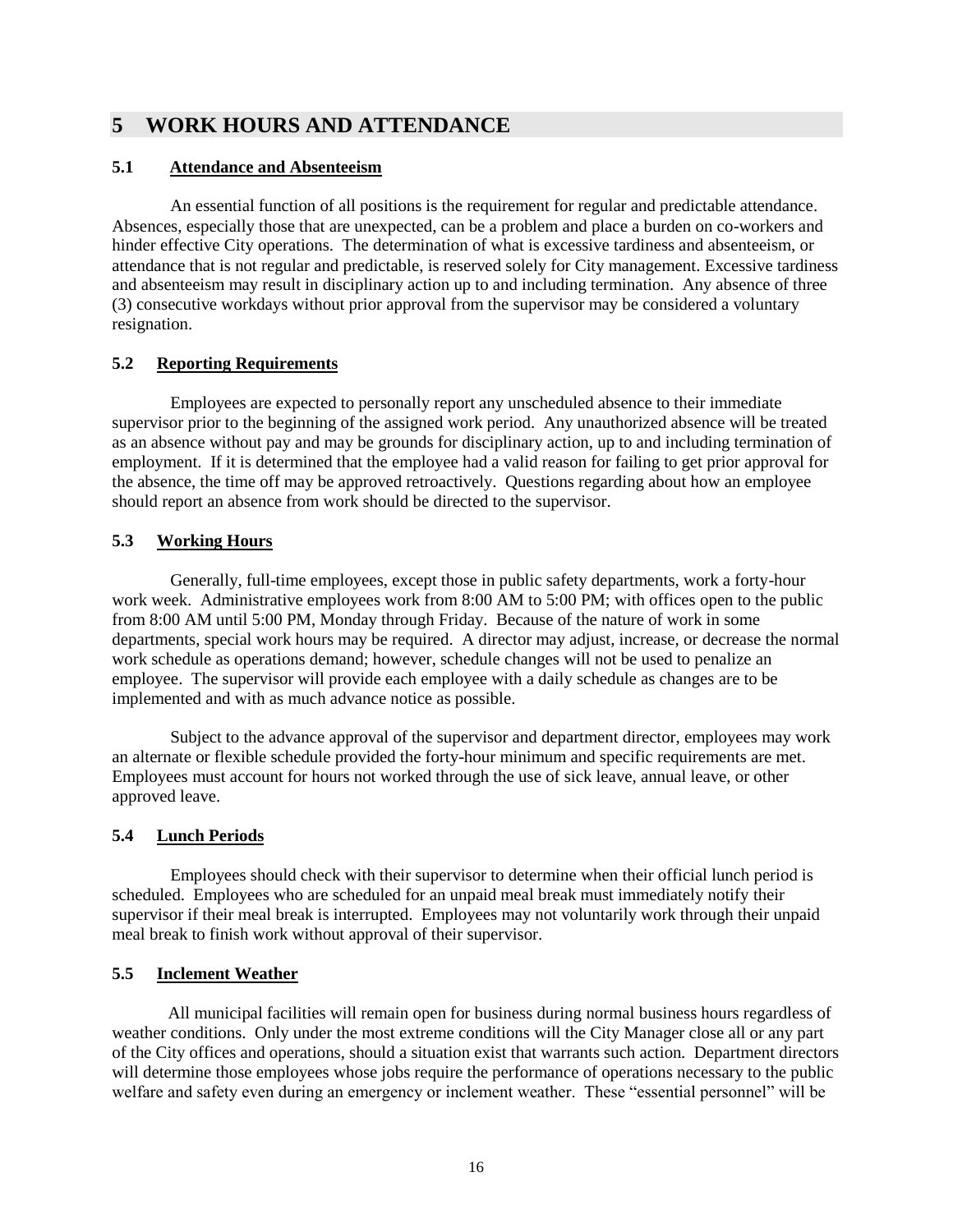required to report for and remain on duty regardless of the City Manager's decision to close City offices for a full or partial day.

Employees must use their own judgment as to whether it would be unsafe to drive to work and should not rely on transportation being provided by the City. If an employee does not report to work during those hours that municipal facilities are open for business, compensatory time, annual/vacation, or leave without pay must be used to cover the duration of the absence. In the event the municipal facilities close early (generally, this would pertain to general public use only) employees must again use compensatory time, annual/vacation, or leave without pay to cover the duration of absence if they choose to leave work early or department manager authorizes employee to leave early. An employee who is on pre-approved vacation or sick leave during the period of inclement weather will be charged accordingly with proper annual/vacation or sick leave hours.

#### <span id="page-16-0"></span>**5.6 Unexcused Absences**

An unexcused absence is any absence in which the employee does not have prior approval from his/her supervisor and for which the employee does not report to his/her supervisor within an hour of the assigned work period.

Any three (3) consecutive unexcused absences may be considered a voluntary resignation. Any (3) non-consecutive unexcused absences within a calendar year may result in corrective action up to and including immediate termination of employment. Vacation and then comp-time will be applied to all unexcused absences. If vacation and comp-time are exhausted the unexcused absence will be unpaid. Absences that are protected by the Family and Medical Leave Act, that occur in conjunction with Workers' Compensation or are due to Military Leave will not be used in calculating unexcused absences.

Any mitigating circumstances regarding attendance infractions may be reviewed at the sole discretion of the immediate supervisor in consultation with the department director and other City management as needed.

#### <span id="page-16-1"></span>**5.7 Work Week and Fair Labor Standards Act**

The City's overtime policies comply with those established under the Fair Labor Standards Act or (FLSA). The Fair Labor Standards Act does not limit the number of hours that an employee may work. It simply requires that overtime pay must be paid at a rate of not less than one and one-half times a non-exempt employee's regular rate of pay for each hour worked in a workweek in excess of the maximum hours required. This usually means overtime for hours in excess of 40 per week.

To be considered exempt from overtime, an employee's duties must fit into a specific category as determined by the FLSA. The duties performed by the employee will be designated as either "nonexempt" or "exempt", as defined in this Chapter, and used to determine if the employee is eligible for overtime compensation. Prior to their appointment, a new employee will be informed of their overtime status under the Fair Labor Standards Act. Employees whose primary duty is law enforcement or fire protection provide services on a seven (7) day, 24-hour-per-day basis and may work a special work period of up to 28 days, as permitted by Section 7 (k) of the FLSA.

In order to meet the business needs of the City, an employee may be required to work beyond the daily or weekly work schedule, or to return to work after leaving the work site for the day. Department directors will arrange and control the work schedules in their department so that, to the extent possible, required work will be accomplished without overtime. No overtime is to be worked except as authorized by the department director or his/her designee.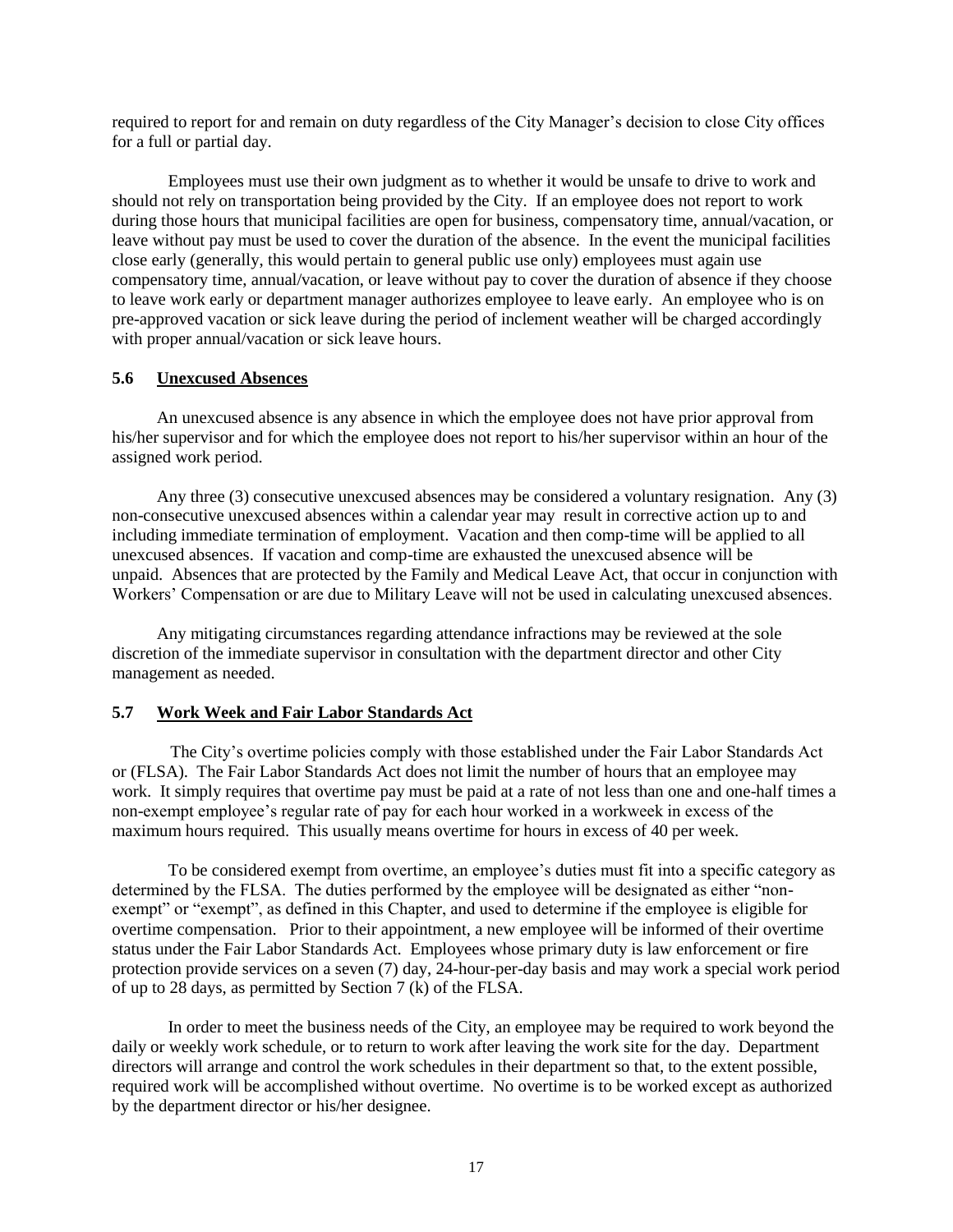#### <span id="page-17-0"></span>*5.7.1 Non-exempt Employees*

Employees who are required to be paid overtime at the rate of time and one half times their regular rate of pay for all hours worked beyond forty hours in a work week, in accordance with applicable federal wage and hour laws.

### <span id="page-17-1"></span>*5.7.2 Exempt Employees*

Employees who are not required to be paid overtime, in accordance with applicable federal wage and hours laws, for work performed beyond forty hours in a work week. Executives, professional employees, outside sales representatives, and certain employees in administrative positions are typically exempt. Exempt employees who work in excess of their normal workweek do not accumulate overtime or compensatory time.

#### <span id="page-17-2"></span>*5.7.3 Standard Work Week/Work Period*

Unless specifically exempt from the FLSA, as outlined in the Act, the standard work week for all employees shall consist of seven consecutive calendar days, as established by the City Manager or department director. Uniformed Fire/EMS personnel assigned to 24-hour shifts or uniformed Police personnel may have an alternate work schedule, as needed, to effectively deliver services and may be eligible for a special exception under Section  $7(k)$  of the Act. Where implemented, a standard work period of no less than seven or more than twenty-eight consecutive days may be established by the City Manager or department director consistent with the requirements of the Act.

### <span id="page-17-3"></span>*5.7.4 Hours Worked*

When properly authorized by the department director, all hours that a non-exempt employee is permitted to work are subject to compensation. The overtime compensation will begin for all hours worked over forty (40) during the established workweek, except where applicable under 7(k) of the Act or as required by Virginia Code. If an employee is expected to work overtime, the supervisor will give the employee as much advance notice as possible.

### <span id="page-17-4"></span>*5.7.5 Compensatory Time Off for Police and Fire Personnel Only (07/01/2021)*

A non-exempt forty-hour employee who is required to work overtime in excess of the maximum hours required will be compensated in the form of time off with pay at the rate of one and one-half hours for each hour of employment for which overtime compensation is required. The City will allow a nonexempt employee to use the time earned within a reasonable period and at the discretion of management, provided that the time off does not adversely disturb the operations of the department. The Fair Labor Standards Act does not generally require that an employee be paid overtime compensation for hours worked in excess of eight per day, or for work on Saturdays, Sundays, holidays or regular days off so long as the maximum number of hours are not exceeded.

It is the responsibility of departmental management to monitor the use of compensatory time off. Unless otherwise authorized by the City Manager, Police, Fire & EMS personnel employees cannot carry over fifty-six hours of accumulated compensatory leave beyond June 30 of each year. To cover approved absences, department directors may require that employees use compensatory time in place of sick or annual leave. Upon termination of employment, a non-exempt employee shall be paid for any unused compensatory time at their current rate of compensation.

In certain circumstances, as determined by the department director and in consultation with the Human Resources Director and City Manager, monetary payment for overtime may be authorized.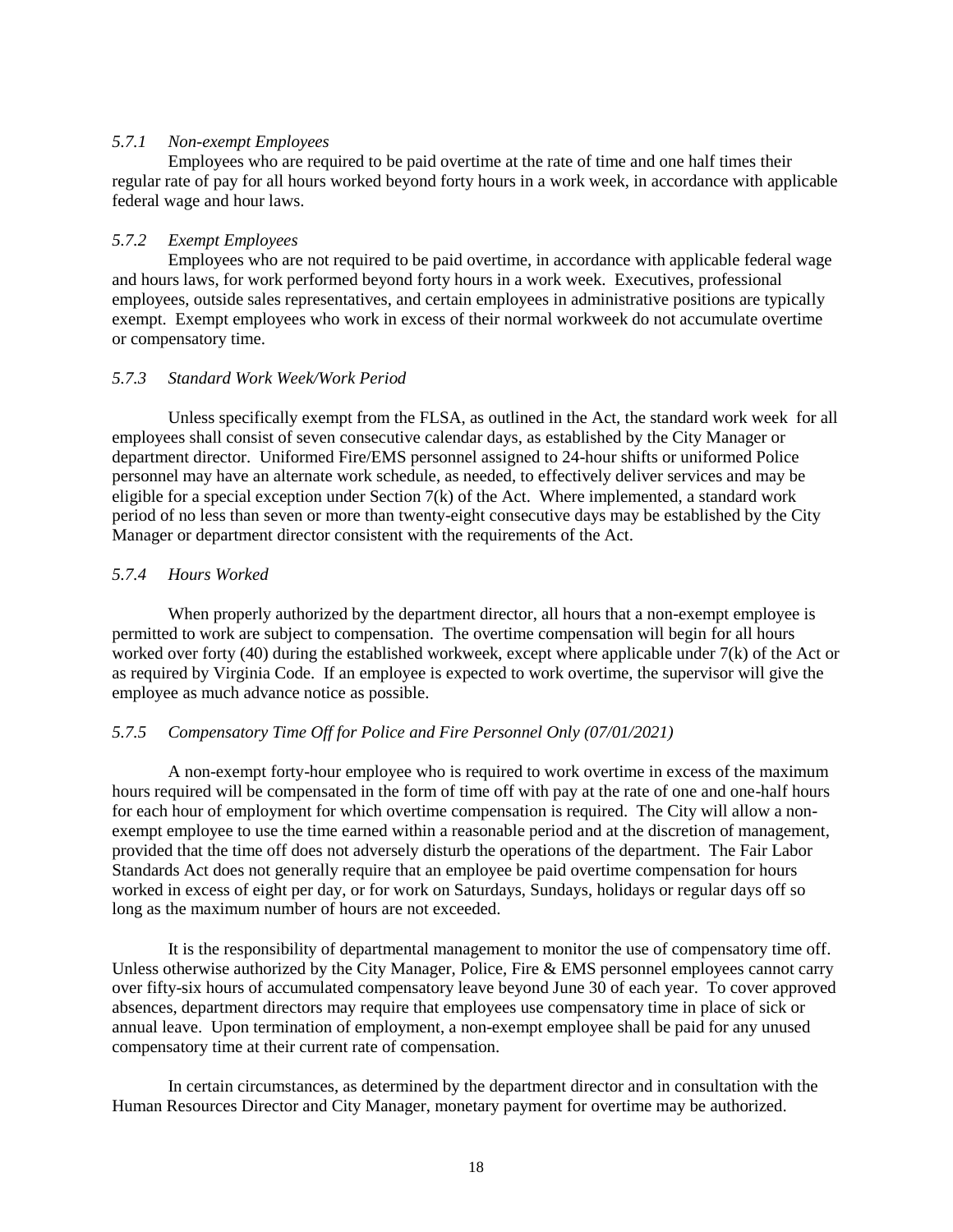Subject to available funds, the premium will be an additional half-time for each overtime hour as provided in the Fair Labor Standards Act and Federal Regulations Part 778.114 under the Fluctuating Work Week method. In determining overtime payment for emergency work performed outside the employee's work schedule, time *not worked* due to a holiday, vacation, or sick leave *will be counted as hours worked.*

### <span id="page-18-0"></span>*5.7.6 Record of Hours Worked*

Non-exempt employees must accurately record and report all hours worked and time not worked on an official time sheet. The appropriate supervisor will verify and approve the hours worked and forward information to the Finance Office on appropriate forms. Both exempt and non-exempt employees must account for hours not worked through the use of sick leave, annual leave, or other approved leave.

#### <span id="page-18-1"></span>*5.7.7 Partial Pay*

A full-time introductory or regular non-exempt employee who works less than the normal pay period and has insufficient leave to cover any absences from work shall be paid based on the number of hours worked out of the total number of working hours in the month. An hourly non-exempt employee who works less than a normal pay period shall be paid at their established hourly rate based on the actual hours worked during the pay period.

#### <span id="page-18-2"></span>*5.7.8 Travel Time*

Normal home to work and back home travel time is not normally considered work or paid time. This is true whether the employee works at one location or many. Travel time between different work sites during the day is considered work time. When an employee is sent to work or attend a meeting requiring an overnight stay, only the travel time that falls within the regular scheduled work hours is compensable time unless the employee is working while traveling, in which case all the hours are compensable. Time spent traveling on off days during the employee's regular working hours is compensable time.

#### <span id="page-18-3"></span>*5.7.9 Standby Time*

Some City departments have a need for essential work to be performed outside regularly scheduled hours. Standby is a *pre-planned status* where specific employees are required to be available to respond to after-hours, holidays, and weekend emergencies within a specified period of time. This section does not apply to situations where essential work is required and performed as an extension of the employee's normal workday. To assure availability in the event of an emergency, departments will establish standby procedures and guidelines that outline specific expectations and requirements. Employees on standby status are not restricted in the use of personal time, but must be available to promptly return to work when contacted by pager, radio, telephone or other prearranged means. A nonexempt employee assigned to standby duty will be paid one hour of additional standby pay per day, at the employee's regular rate of pay, provided the employee remains available and is responsive to duty calls.

#### <span id="page-18-4"></span>*5.7.10 Call-Back*

Non-exempt employees who are required to report to work outside the employee's normally scheduled hours or on holidays will be compensated for a minimum of three hours. If the actual hours worked exceed the three-hour minimum, the employee will be compensated for all hours worked. Callback time will commence from the time the employee leaves his/her premises and returns to the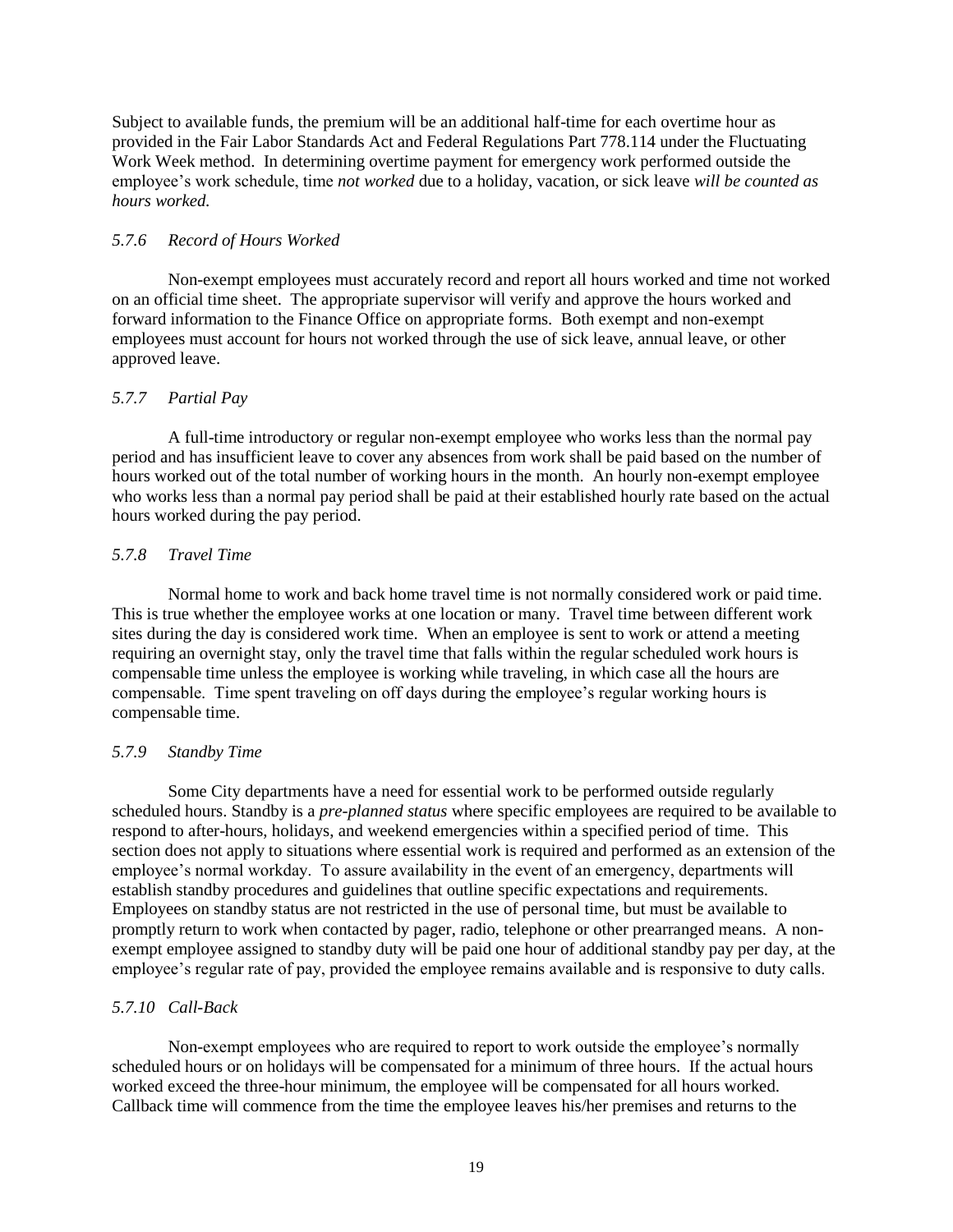original location. If the employee is called back while in route to or from work, time worked will be credited as an extension of the normal workday and the three-hour minimum will not apply.

Should the employee be called back a second time within the original three (3) hours of the first call, an additional three (3) hour credit for the new call back will not be granted. Calls received and time worked by an employee in a callback situation must be reported to the employee's supervisor on the next regular workday. The nature and amount of time worked during on-call duty are subject to verification by supervisors. When discrepancies are noted, further justification may be required.

### <span id="page-19-0"></span>*5.7.11 Emergency Response*

In the event a situation arises that, in the judgment of management, requires an extraordinary response effort, any and all employees under the jurisdiction of the City Manager may be contacted to report to work. Under these circumstances, non-exempt employees will be compensated in the same manner as described under the "call-back" provision in this Chapter and in accordance with the Fair Labor Standards Act.

#### <span id="page-19-1"></span>*5.7.12 Lectures, Meetings, and Training Time*

Attendance at lectures, meetings, training programs and similar activities will not be counted as working time if **all** the following four criteria are met:

- attendance is outside of the employee's regular schedule of work hours;
- attendance is voluntary;
- the course, lecture, or meeting is not directly related to the employee's job; and
- the employee does not perform any productive work during such attendance.

Training is directly related to the employee's job if it is designed to make the employee handle their job more effectively as distinguished from training the employee for another job, or for a new or additional skill. If an employee, on his or her own initiative, attends an independent school, college, or independent trade school after work hours, the time is not work time even if the courses of study are related to his or her job.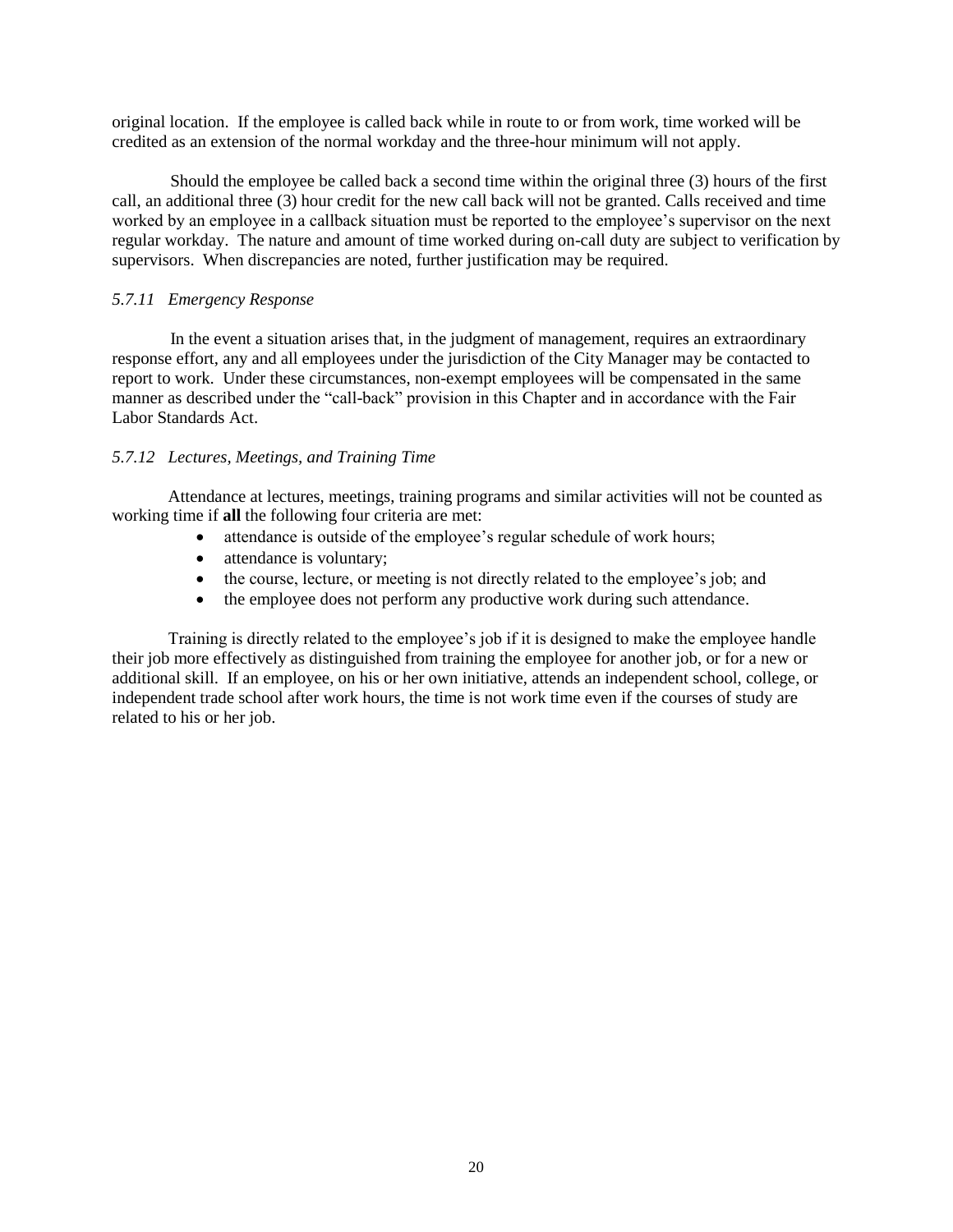# <span id="page-20-0"></span>**6 PERFORMANCE**

#### <span id="page-20-1"></span>**6.1 Performance Management Program**

In an effort to help the City achieve its goals and objectives, motivate and retain quality employees, and provide the City's workforce with an understanding of what is expected of them, a performance management system is utilized. The purpose of the program is to make each employee aware of their overall performance and effectiveness and clarify functions, duties and responsibilities. Work that meets and/or exceeds expectations can be recognized and rewarded and serious disciplinary problems can be identified and resolved.

The Human Resources Director, with input from department directors and approval of the City Manager, is responsible for the development and administration of the performance management program. Components include evaluation forms and methods, eligibility for performance increases, promotional, reassignment, demotion, and dismissal guidelines, employee training, certification, and development programs, and succession planning efforts. All full-time employees under the jurisdiction of the City Manager shall participate in the Performance Management Program.

### <span id="page-20-2"></span>**6.2 Nature and Frequency of Reviews**

Except for interim and introductory reviews, the employee's immediate supervisor conducts the formal annual evaluation. The evaluation should be approved, in writing, by the next level of supervision prior to discussing the appraisal with the employee. In cases where the department director is the rater, the City Manager may review these ratings. Interim evaluations may also be conducted at any time during the performance cycle to advise both introductory and regular employees of progress toward meeting performance objectives or to document problems or exceptional performance.

A performance evaluation may be delayed in cases where an employee has been on FMLA, military leave, educational leave, job-incurred illness or injury, and/or the employee's supervisor has not had sufficient opportunity to observe the employee's work. In these circumstances, the department director may defer the evaluation for a period not to exceed the total time of the employee's absence from duties. The department director should document the deferral via written memorandum with copies to the Human Resources Director and the employee.

When in doubt, employees should ask questions regarding the requirements to meet the performance standards of their position. The City encourages employees to provide input into their formal evaluation. The employee may provide their supervisor with a listing of accomplishments for the evaluation period. To the extent possible, the evaluation shall be based on facts and careful observation of the employee's performance for a specified period of time. Appropriate comments, explanations, suggestions, and/or recognition shall be included as a part of the total evaluation.

### <span id="page-20-3"></span>**6.3 Introductory Assessment Period**

The Introductory Assessment Period is intended to give new employees and existing employees transferred to a new position for reasons including but not limited to: voluntary or involuntary lateral transfers, demotions, or promotions, the opportunity to demonstrate their ability to achieve a satisfactory level of performance and to determine whether the new position meets their expectations. The City uses this period to evaluate employee capabilities, work habits, communication skills, and overall performance. Any employee who is transferred, demoted, or promoted to a new position and is unable to meet the requirements of and/or satisfactorily function in their new position is not guaranteed continued employment or the ability to return to his or her previous position.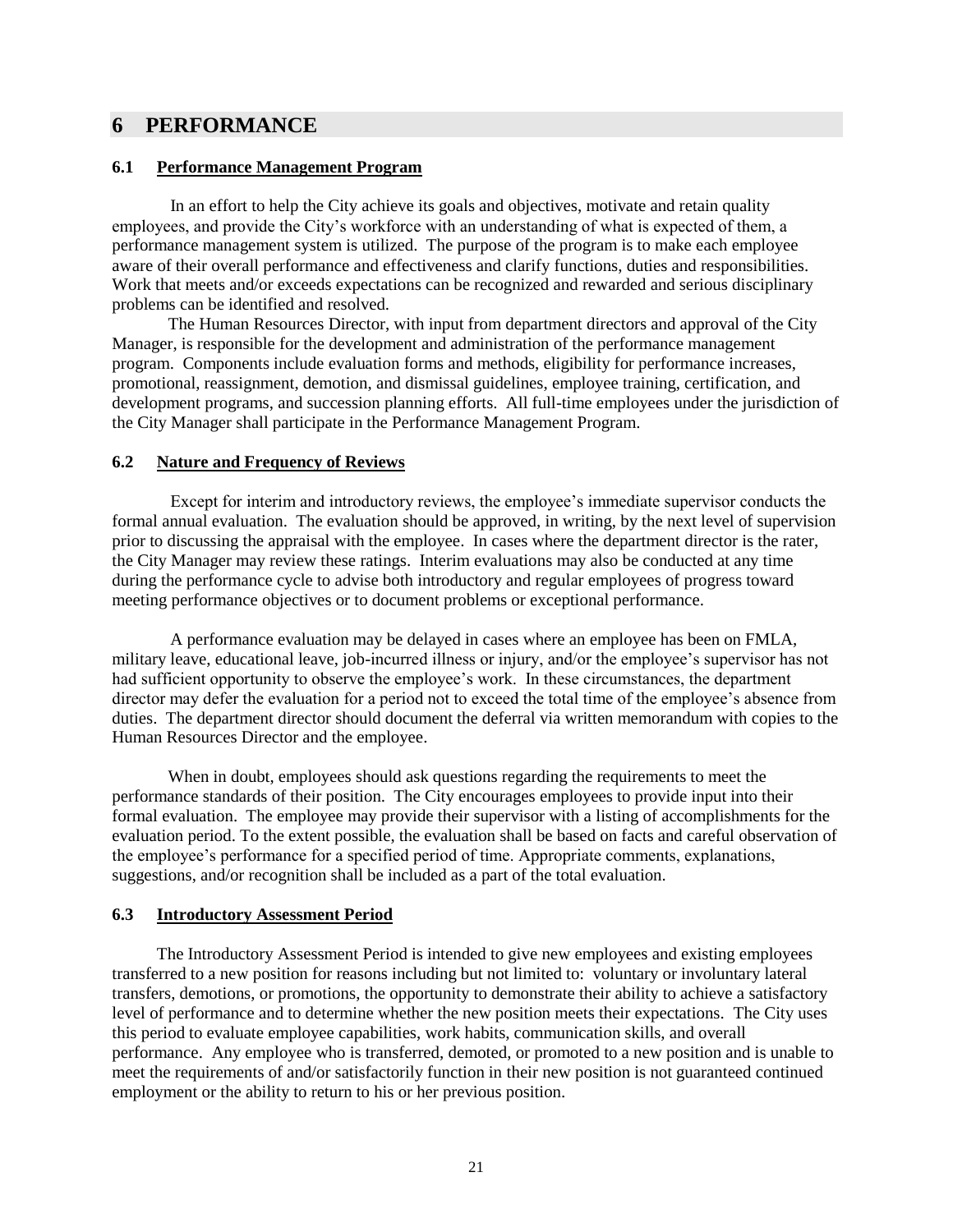The first six months of service for a regular full-time employee is considered an introductory assessment period. Law enforcement officers and fire personnel serve an introductory period of up to 12 months. During this time, the immediate supervisor will work closely with the employee. Guidance and training will be provided and the employee's work will be observed.

To determine if the employee has demonstrated their ability to perform the essential job functions and suitability as a City employee, performance evaluations will be conducted within 90 and 180 days following the employee's initial employment date or transfer date. The purpose of the review is to give both the employee and the supervisor an opportunity to discuss their working relationship, the employee's strengths, areas that need improvement, and whether employment should be discontinued or if the employee should be granted regular status. If granted regular status, satisfactory completion of the introductory period does not guarantee continued employment.

Upon the recommendation of the supervisor, the department director may extend an introductory period for up to six additional months in situations where the ability to meet essential job functions is questionable, or where the duties of the job require additional training.

#### <span id="page-21-0"></span>**6.4 Dismissal During or Extension of Introductory Assessment Period**

An introductory employee may be dismissed at any time during the introductory period if it is determined that the employee is not capable of performing assigned duties and/or for other justifiable cause. Also, the introductory employee may terminate the employment relationship at any time during and after the introductory period. A new introductory employee who cannot or is unable to adjust to his or her position may be terminated or be placed in another classification for which he or she may be qualified, provided an appropriate vacancy is available. Upon the recommendation of the supervisor, the employee's department director may extend an introductory period for up to six additional months in situations where the ability to meet essential job functions is questionable, where the duties of the job require additional training, or where an additional working test period is required. The supervisor must notify the employee, in writing, if the introductory period will be extended. Prior to dismissal of an introductory employee, supervisors should consult with the Human Resources Director to discuss possible options.

#### <span id="page-21-1"></span>**6.5 Annual Performance Reviews**

For regular employees, formal written performance evaluations are conducted at least once a year or at other intervals as determined by the immediate supervisor. Annual evaluations do not replace dayto-day discussions between the employee and supervisor, but they should help establish job specific examples of how to meet those goals.

The formal evaluation is conducted using forms designated by the Human Resources Office. While standards are different for each job, consideration will be given to: quality of work; job knowledge and skills; productivity; dependability; initiative; working relationships; and other categories.

Before a formal appraisal is conducted, the evaluation form will be reviewed and approved by the next level supervisor. Once the evaluation is conducted, the completed form shall be forwarded to the Human Resources Office and placed in the employee's personnel file. The department will retain a copy of the evaluation for their records. When an employee is transferred or promoted, the supervisor at the time of a transfer or promotion will complete an exit evaluation. The evaluation will be processed in the manner described above.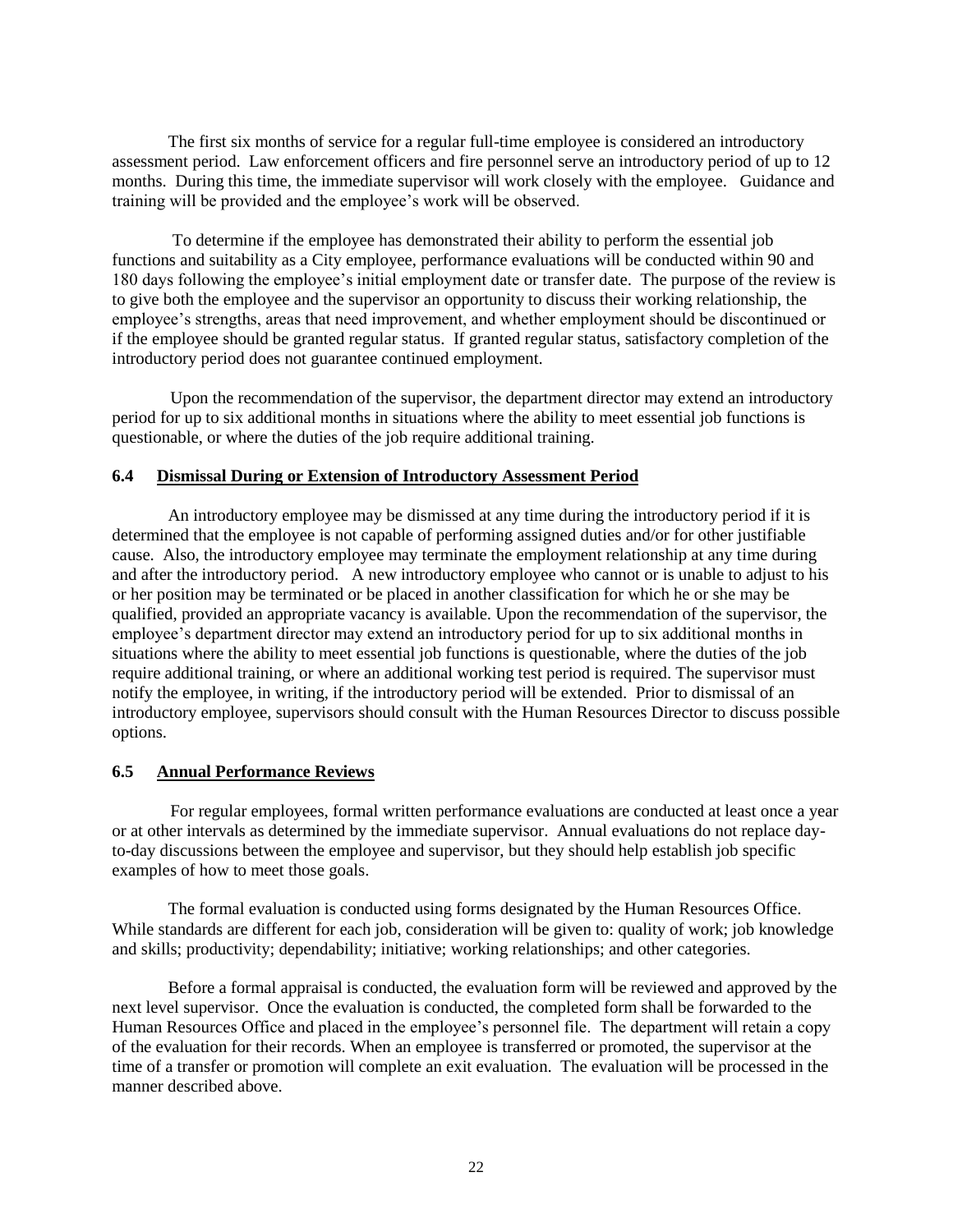# <span id="page-22-0"></span>**7 PROFESSIONAL CONDUCT & WORKING CONDITIONS**

Upon accepting a position with the City, employees are expected to apply themselves efficiently to their assigned duties, to be timely and regular in attendance, and to maintain satisfactory work performance. Failure to meet these standards can result in disciplinary action up to and including termination.

This Chapter provides employees with a general understanding of what can be expected when a violation of certain policies and/or procedures occurs. It is not possible to list every conceivable form of misconduct. As a result, the conduct standards listed in this Chapter are for illustrative purposes only. Misconduct or nonperformance issues not listed here will be treated consistently within the guidelines outlined in this Chapter. Whenever possible, the City recommends that corrective action be used as an alternative to discipline. However, immediate dismissal may result from situations where the City believes corrective action is inappropriate. The City does not intend for this manual to alter the at-will nature of its relationship with employees.

# <span id="page-22-1"></span>**7.1 Employee Conduct and Work Rules**

All supervisors and managers have a responsibility to be responsive to questions, concerns and complaints raised by employees under their direction. This responsibility includes acquiring clarification, interpreting or making decisions regarding any regulation and procedure or policy that might be sought by an employee. Supervisors and managers must be receptive to suggestions that could alleviate or eliminate employee concerns, improve the efficiencies or services provide to the City.

Some behaviors are unacceptable on City property. It is not possible to list all the forms of behavior that are considered unacceptable in the workplace. Depending upon the seriousness and circumstances of each individual case, misconduct can result in various degrees of corrective action up to and including termination of employment. Violations of ethical conduct include but are not limited to the following:

- Theft or inappropriate removal or possession of property
- Dishonest, falsification of timekeeping records and other working documents
- Failure to comply or participate in a workplace investigation
- Working under the influence of alcohol or illegal drugs
- Possession, distribution, sale, transfer, use or being under the influence of alcohol or illegal drugs in the workplace, while on duty, or while operating employer-owned vehicles or equipment
- Fighting or threatening violence in the workplace
- Boisterous or disruptive activity in the workplace
- Negligence or improper conduct leading to damage of City-owned property
- Insubordination
- Violation of safety or health rules
- Smoking in prohibited areas
- Sexual or other unlawful or unwelcome harassment
- Possession of dangerous or unauthorized materials, such as explosives or firearms, in the workplace
- Excessive absenteeism
- Excessive lateness for scheduled shift
- Unauthorized absence from work station during the workday
- Unauthorized use of telephones, mail system, or other employer-owned equipment
- Unauthorized disclosure of confidential information
- Violation of personnel, administrative, or any other policies and procedures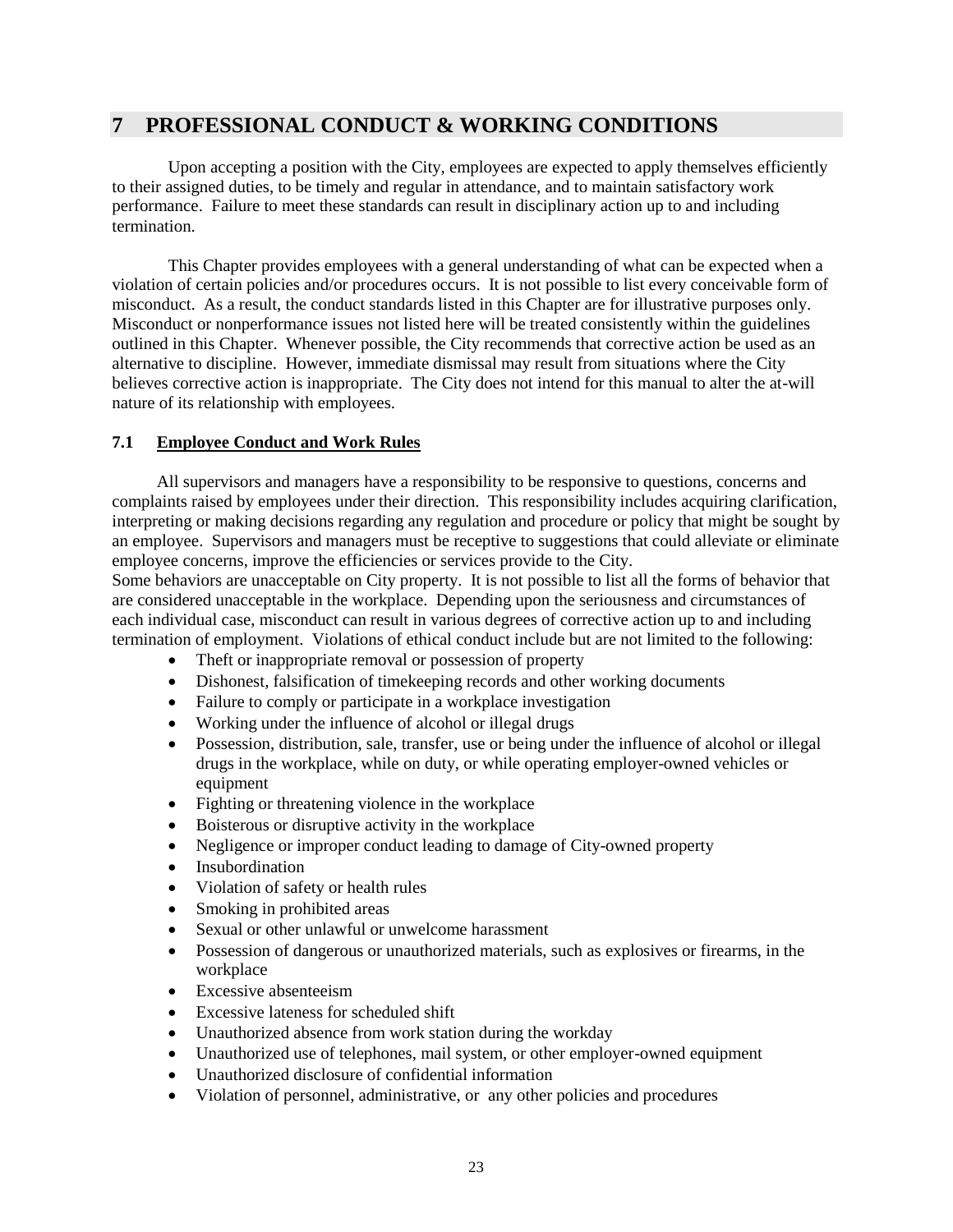- Unsatisfactory performance or conduct
- Rude, discourteous or inconsiderate behavior or action directed toward other employees, visitors, or any other persons.
- Sleeping on the job

Employee conduct outside of work that reflects poorly on the City may result in disciplinary action up to and including termination of employment.

# <span id="page-23-0"></span>**7.2 Workplace Etiquette**

The City strives to maintain a positive work environment where employees treat each other with respect and courtesy. Sometimes issues arise when employees are unaware that their behavior in the workplace may be disruptive or annoying to others. Many of these day-to-day issues can be addressed by politely talking with a co-worker to bring the perceived problem to his or her attention. In most cases, common sense will dictate an appropriate resolution. The City encourages all employees to keep an open mind and graciously accept constructive feedback or a request to change behavior that may be affecting another employee's ability to concentrate and be productive.

The following workplace etiquette guidelines are not necessarily intended to be hard and fast rules with corrective consequences. They are simply suggestions for appropriate workplace behavior to help everyone be more conscientious and considerate of co-workers and the work environment. Please contact the Human Resources Department if you have comments, concerns, or suggestions regarding these workplace etiquette guidelines.

- Avoid public accusations or criticisms of other employees. Address such issues privately with those involved or your supervisor.
- Try to minimize unscheduled interruptions of other employees while they are working.
- Be conscious of how your voice travels, and try to lower the volume of your voice when talking on the phone or to others in open areas.
- Keep socializing to a minimum, and try to conduct conversations in areas where the noise will not be distracting to others. Avoid breaches in confidentiality.
- Refrain from using inappropriate language (swearing) that others may overhear.
- Avoid discussions of your personal life/issues in public conversations that can be easily overheard.
- Monitor the volume when listening to music, voice mail, or a speakerphone that others can hear.
- Clean up after yourself and do not leave behind waste or discarded papers.

# <span id="page-23-1"></span>**7.3 Employee Personal Data Changes**

It is the responsibility of each employee to promptly notify their immediate supervisor and the HR Department of any changes in personnel data, including personal mailing addresses, telephone numbers, number and names of dependents and individuals to be contacted in the event of an emergency.

### <span id="page-23-2"></span>**7.4 Corrective Action**

This corrective action policy provides a method to improve unsatisfactory employee performance and conduct and to ensure, where appropriate, consistency in the administration of the corrective action process.

### Documented Counseling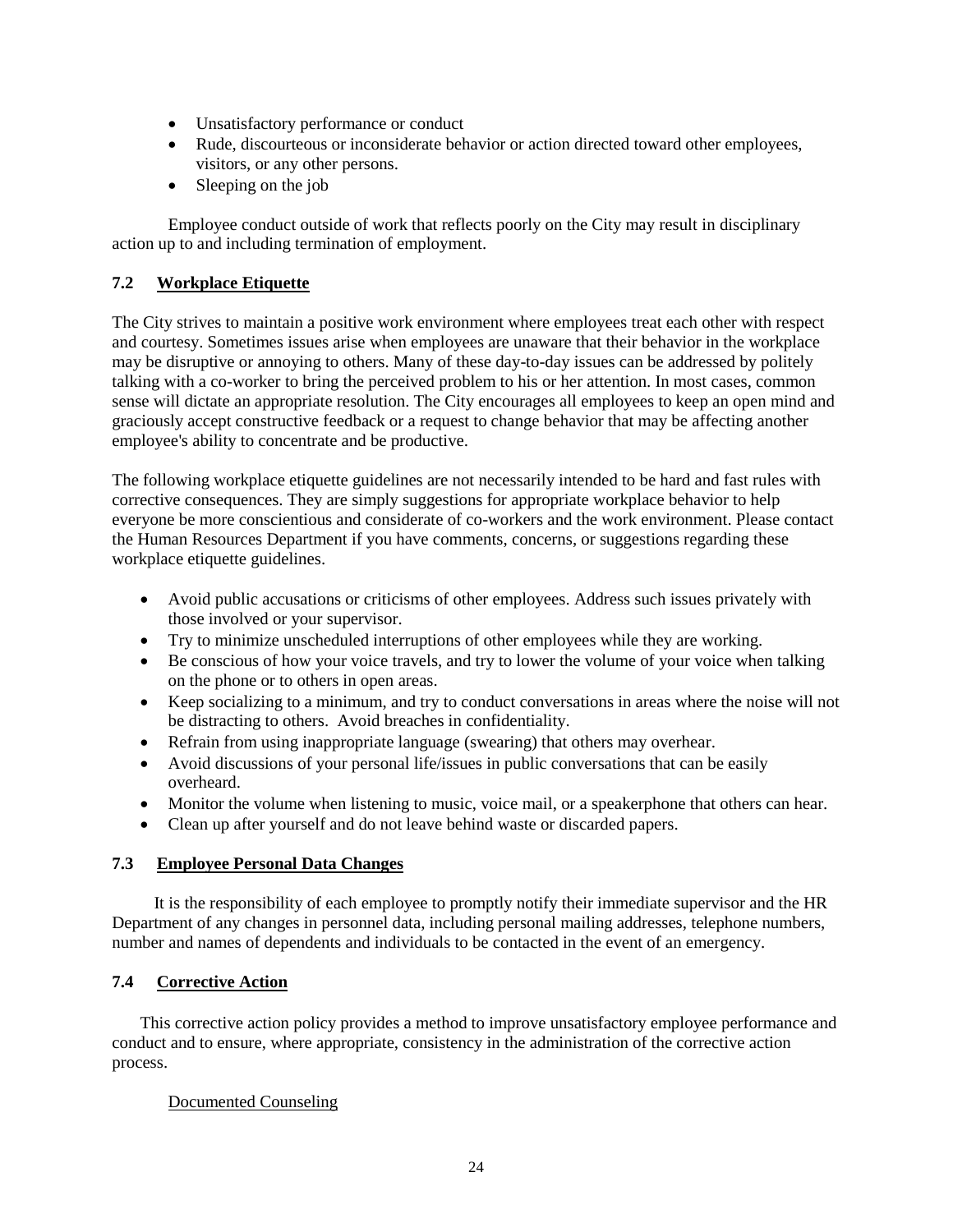The purpose of the Documented Counseling is to review standards of conduct and performance issues, define the problems, and offer solutions, but are not required or necessary in order to engage in formal Corrective Action. A meeting is held between the supervisor and employee and the results are documented and forwarded to Human Resources. The documented counseling is an informational and educational opportunity that sometimes occurs when supervisors question an employee's understanding of past discussions and trainings.

### **All steps in the Corrective Action process will be documented and placed in the employee's personnel file. Documented Counseling Report or Corrective Action Report forms should be used as applicable. Human Resources will be notified of all Corrective Action steps.**

**Where appropriate, these stages are sequential. However, in particular serious instances, corrective action may begin at later stages, including immediate termination of employment. The City of Martinsville is not obligated to follow any specific Corrective Action process and reserves the right, in its sole discretion, to issue the form and level of discipline it believes appropriate under the circumstances.**

## Documented Warning **Documented Warnings must first be reviewed and approved by Human Resources.**

This process involves a meeting between the supervisor and the employee, in the presence of another member of management. The Documented Warning is signed by the employee, supervisor, and another member of management. Prior disciplinary actions, if any, are cited. The Documented Warning will be forwarded to Human Resources. Performance improvement goals will be established possibly including a schedule or timeline and or directives given to resolve any deficiencies.

# Written Reprimand **Written Warnings must first be reviewed and approved by Human Resources.**

If improvement is not noted within the timeframe specified in the Documented Warning, or if the employee's performance or standards of conduct are unsatisfactory for another issue, a Written Reprimand is issued to the employee. Prior disciplinary actions, if any, are cited. The Written Reprimand again outlines the problem and specific goals or directives for improvement. This process involves a meeting between the supervisor and the employee, in the presence of another member of management. The Written Warning is signed by the employee, supervisor, and another member of management. The original is forwarded to Human Resources to be placed in the employee's file.

#### Suspension (removed from the work schedule)/Final Written Warning (remain on the work schedule)

### **Suspensions/Final Written Warnings must first be reviewed Human Resources, City Attorney, and approved by the City Manager and/or Assistant City Manager.**

Suspensions/Final Written Warnings normally occur when previous Documented Warnings and Written Reprimands have been ineffective and or if the employee's performance or standards of conduct are of significant concern. A written synopsis is given to the employee detailing the specifics about the nature, reason for the Final Warning/Suspension and length of Suspension. The Suspension/Final Written Warning process involves a meeting between the supervisor and the employee, in the presence of another member of management. The Suspension/Final Written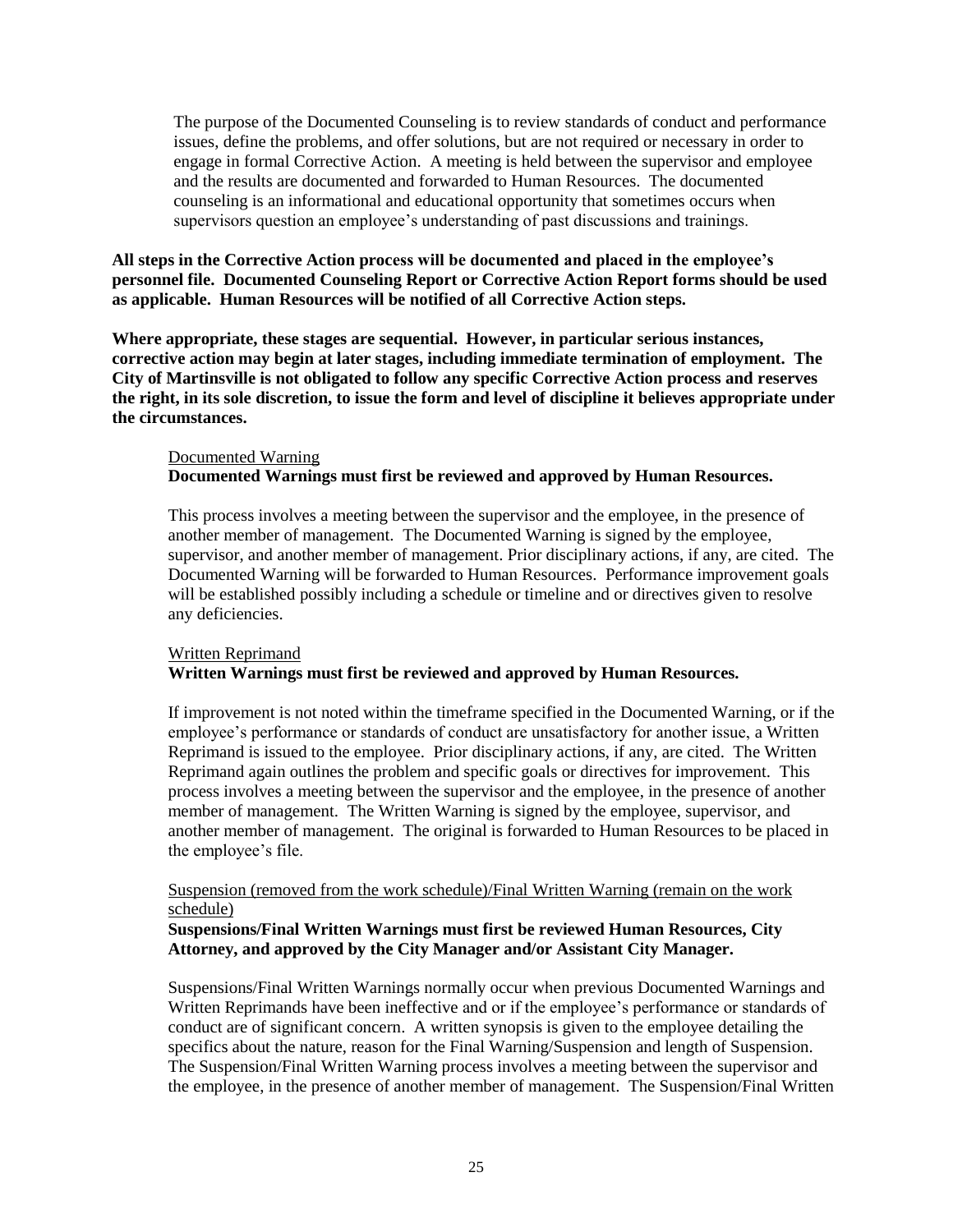Warning is signed by the employee, supervisor, and another member of management. The original is forwarded to Human Resources to be placed in the employee's file.

#### Investigative Suspensions

An employee may be suspended without pay during an investigation of alleged misconduct that is conducted at the request of City officials. An employee who is arrested for or charged with committing a felony, a crime of moral turpitude (crimes contrary to justice, honesty or good morals), or any offense that could directly affect public confidence in the employee's ability to perform City business will normally be suspended without pay.

If the City investigation clears the employee of all alleged misconduct, the employee will be reinstated without loss of any benefits, pay, or City service credit. After the completion of the investigation, the City may impose disciplinary action, up to and including dismissal, where warranted. While on leave without pay, a suspended employee who wishes to continue benefits must pay the employee's share of the premium(s).

#### Termination of Employment

### **Termination of Employment must first be reviewed and approved by Human Resources, City Attorney, and approved by the City Manager.**

Documentation such as a Corrective Action Report, letter, or memorandum is given to the employee, stating the reason for termination of employment and the effective date. An in-person meeting will be held with the employee being terminated if feasible or advisable. If a meeting is not feasible or advisable, the employee being terminated will be notified by phone, regular mail, and/or certified, returned receipt mail. The documentation is forwarded to Human Resources to be placed in the employee's file.

#### Procedural Guarantees

Employees who serve in the Police Department in a sworn law enforcement capacity, firefighters, and emergency medical technicians are eligible for certain procedural guarantees provided by the Code of Virginia.

For the Police Department, the procedural guarantees apply to any sworn officer, other than the Chief of Police, who "in his official capacity, is authorized by law to make arrests and who is a non-probationary member" of the Police Department. These procedural guarantees provide an alternative to the City Grievance Procedure and can be found in Chapter 5 of Title 9.1 of the Code of Virginia, Sections 9.1-500 through 507.

For firefighter personnel, these procedural guarantees apply whenever an officer, a firefighter or an emergency medical technician is subjected to an interrogation that could lead to dismissal, demotion, suspension or transfer for punitive reasons. These procedures guarantees can be found in Chapter 3 of Title 9.1 of the Code of Virginia, Sections 9.1-300 through 9.1-304.

#### Employee's Right to Notice

Within any documented warning, written reprimand, final warning/suspension, demotion, or disciplinary transfer or dismissal, an employee must be informed in writing of the infraction or offense by the appropriate supervisor, department director, or other member of City management. The City is not under any obligation to demote or transfer any employee whose standard of conduct and/or performance is inappropriate or inadequate and reserves the right to determine at its sole discretion when such actions may occur. The employee shall have the right to offer an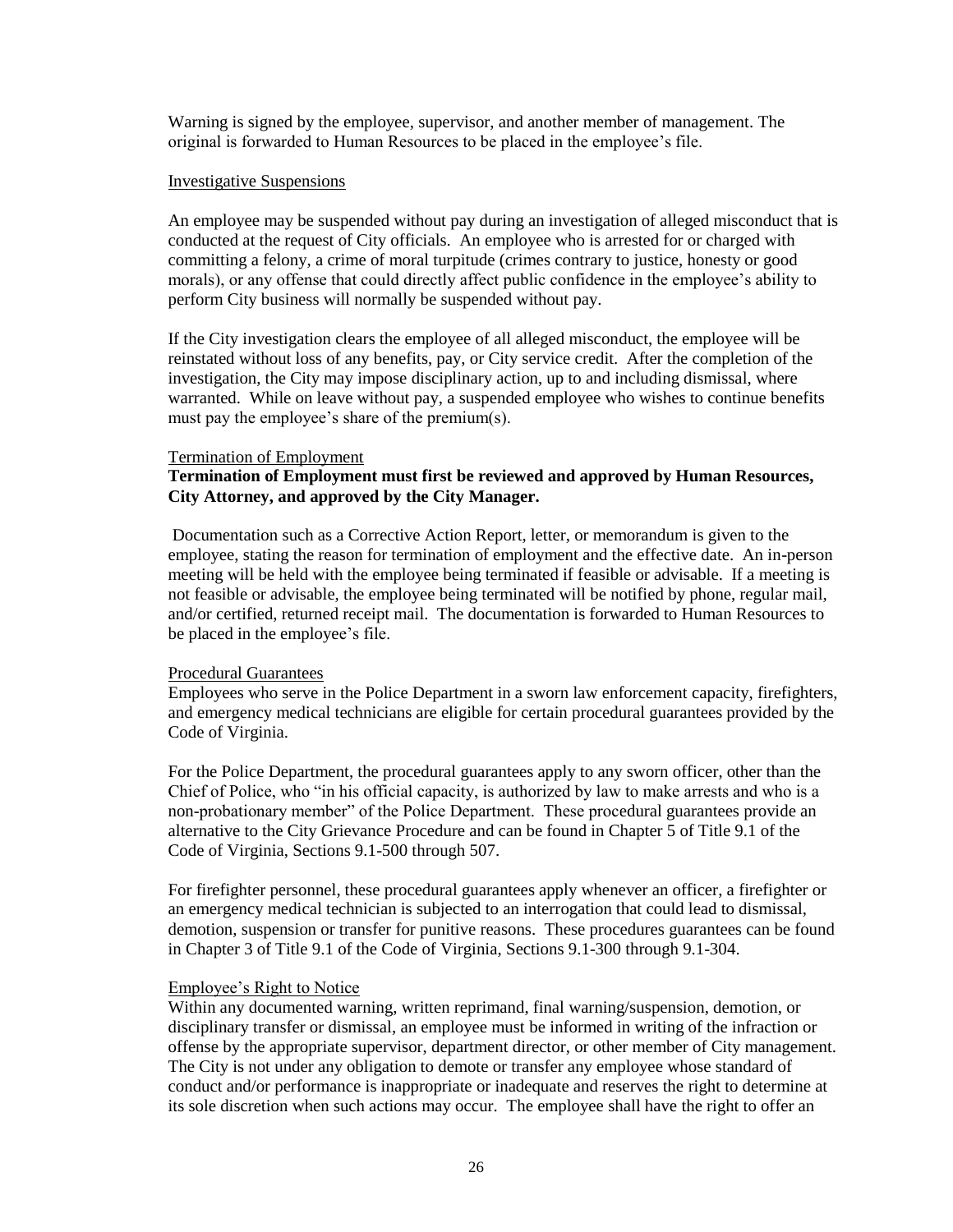explanation and/or contest the decision. The supervisor should consult with the Human Resources Director before issuing any of these actions.

Non-introductory full-time employees are entitled to use the City's Grievance Procedure for matters relating to these Disciplinary Policies. Documented Counselings and Documented Warnings are not grievable. Terminations resulting from consecutive no-call no-shows are not grievable. Written Reprimands and Suspensions are grievable. Employment terminations are subject to the Grievance Procedure only if the employee immediately declares their intent to file a Grievance before the meeting ends. If an employee refuses to meet in person or discuss the reason for termination for example via telephone, then the right to file a grievance is forfeited. Employee conduct outside of work that reflects poorly on the City may result in disciplinary action up to and including termination of employment. Introductory employees are not entitled to use the Grievance Procedure unless they allege discrimination based on race, color, religion, age, gender, political affiliation, disability, veteran status, national origin, or other characteristic protected by law.

#### <span id="page-26-0"></span>**7.5 Violence Prevention**

The City does not tolerate employee violence or threats of violence on City property or on City time. The City strives to provide each employee with a safe working environment and to provide our customers with a comfortable business climate. Employees who jeopardize this safe atmosphere by engaging in violent behavior will be disciplined, up to and including discharge for a first offense. Any employee with knowledge of any violation of this policy should report to his or her supervisor, department director, or the City Manager without delay. The unauthorized possession of firearms, illegal knives, blackjacks, explosives, or other weapons on City property or on City time is absolutely prohibited. Violation of this rule warrants discharge for a first offense.

Violent behavior includes fighting, threats, harassment, verbal assault, and other aggressive or intimidating behavior that places another individual in discomfort or fear for his or her well-being. If an employee is subjected to violent behavior, the employee should inform his or her supervisor instead of responding with violence. An employee should not escalate a potentially hostile situation. This excludes self-defense and situations of imminent bodily harm or death.

### <span id="page-26-1"></span>**7.6 Safety**

Accidents can be prevented or limited by the support of management and supervision of an effective safety program and through employee awareness of the hazards of their occupation. This will be accomplished through the development of safety-related policies and procedures, technical assistance, inspections and audits of City facilities/operations, and related safety training for City employees. While general safety rules and procedures may apply to all City employees, each department may have the need for specific rules that address safety issues that are unique to that department. The City will make reasonable efforts to promptly investigate and address health and safety issues, not require employees to perform tasks that are dangerous to the health and safety without adequate training and safety equipment, and make readily accessible information on hazardous materials.

Employees should familiarize themselves and comply with all safety policies that apply to their workplace; attend all training mandated by City policies and/or their supervisor; use appropriate safety devices and personal protective equipment; maintain their workplace in a safe manner; and report accidents and unsafe working conditions to their supervisors. An employee who finds any apparent defect in City equipment must report it to the appropriate supervisor as soon as possible, preferably before beginning the shift. Any accident involving City equipment must also be reported to the appropriate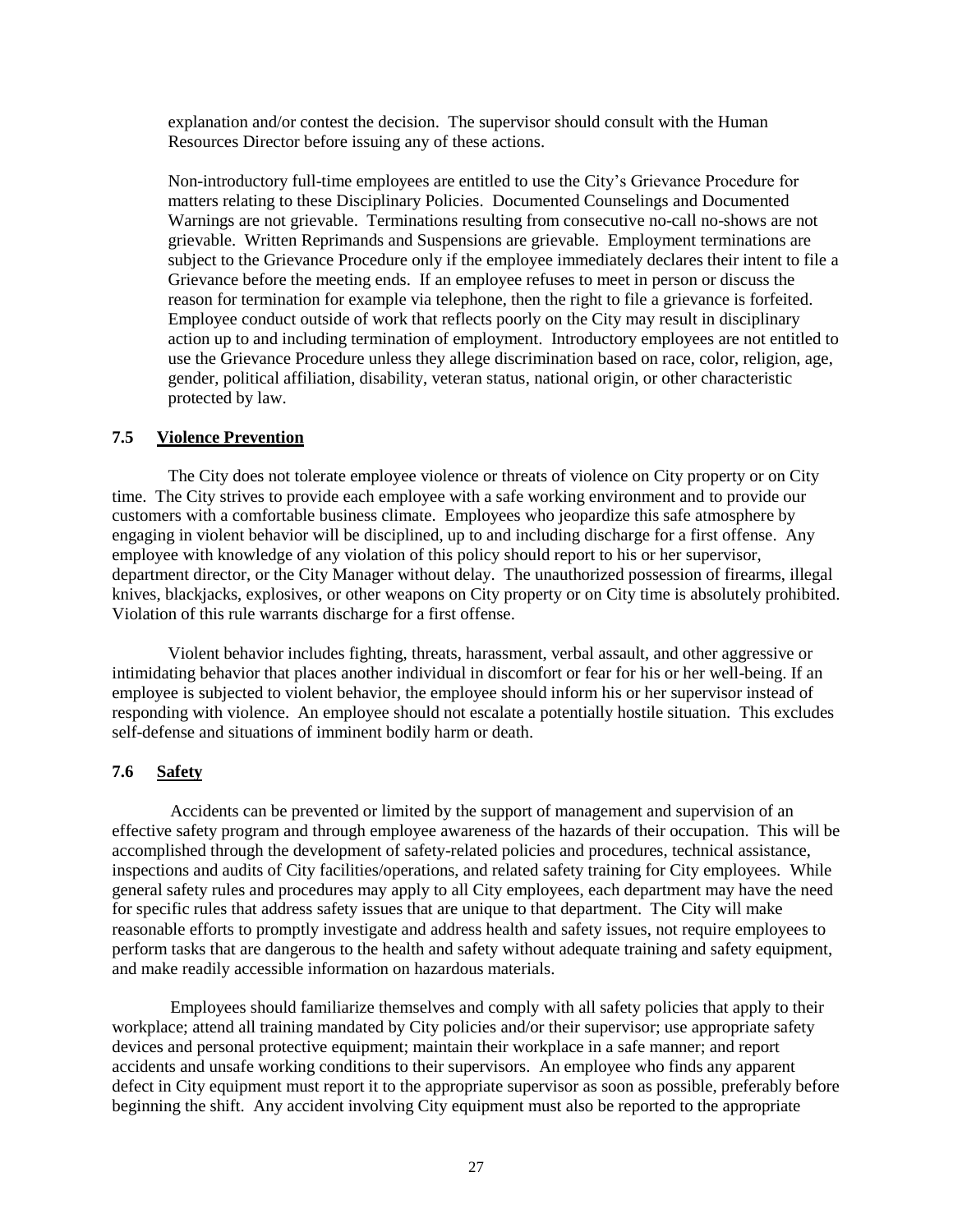supervisor regardless of the cause. An employee or group of employees who refuse a work assignment because of a reasonable belief that to perform such work would endanger his/her physical safety beyond the normal hazards of the occupation or violates safety standards, should use the City's complaint procedures.

Employees shall not be required to resume the disputed work until the alleged hazard is corrected, the complaint process is completed or a determination has been made by a qualified person stating the work is not unsafe or dangerous. No employee who refuses to perform work in accordance with this policy shall be disciplined or retaliated against or lose the right to perform the work once the hazardous condition has been corrected.

Violations of this policy may result in disciplinary action up to and including termination. All employees are responsible for notifying supervisors or managers of any behavior they or another person have witnessed on City premises or connected to City employment which they regard as unsafe. Supervisors that become aware of or have a reasonable expectation to be aware of safety violations are subject to disciplinary action per City policy. An employee who has previously reported a safety violation and feels the unsafe practice has been unresolved may by-pass their immediate supervisor and take the issue up the chain-of-command.

### <span id="page-27-0"></span>**7.7 Drug and Alcohol Abuse**

In accordance with long-standing policy, this notice is to reemphasize to our employees (and employees of other companies and contractors) that the abuse of drugs and alcohol poses a serious threat to the safety of our employees and to the City's operations. A copy of the complete policy is available in the Human Resources Office. Accordingly, the use, possession, being under the influence or having a detectable presence of drugs or alcohol in one's system (except where expressly authorized) or manufacture, distribution or sale of such substances on City premises or on-the-job, or off-the-job abuse of such substances which adversely affects or threatens to adversely affect an employee's job performance or other City interests is prohibited.

"Drugs" and "alcohol" include any substance with the potential to produce the effects of intoxication and/or the potential to produce physical, mental, emotional or behavioral changes that could adversely affect an employee's ability to perform his job safely and efficiently. This prohibition includes any prescription or over-the-counter drug unless an employee's possession and use of such drug on City premises, or on-the-job, is expressly authorized. The term "City premises" in this notice is used in its broadest sense and includes all land, property, buildings, structures, cars, trucks, and all other means of conveyance owned or leased by the City, or otherwise being utilized for City business. The term "on-thejob" includes paid and unpaid meal periods during the business day and paid and unpaid overtime.

Employees who have drug and/or alcohol abuse problems are encouraged to request assistance through the City's employee-assistance program or through other appropriate community agencies. The City will take no disciplinary action against an employee who voluntarily seeks such assistance prior to the City's determination that the employee is violating this policy. The existence of, or employee participation in, an employee-assistance program does not, however, relieve any employee from compliance with the terms of this notice or other applicable standards governing performance and conduct.

Employees who violate this Drug and Alcohol Abuse Policy will be subject to disciplinary action up to and including discharge and may be allowed to participate in EAP-approved treatment as an alternative to discharge. Employees of independent contractors and temporary agency employees who violate this policy will not be allowed to perform additional services on behalf of the City.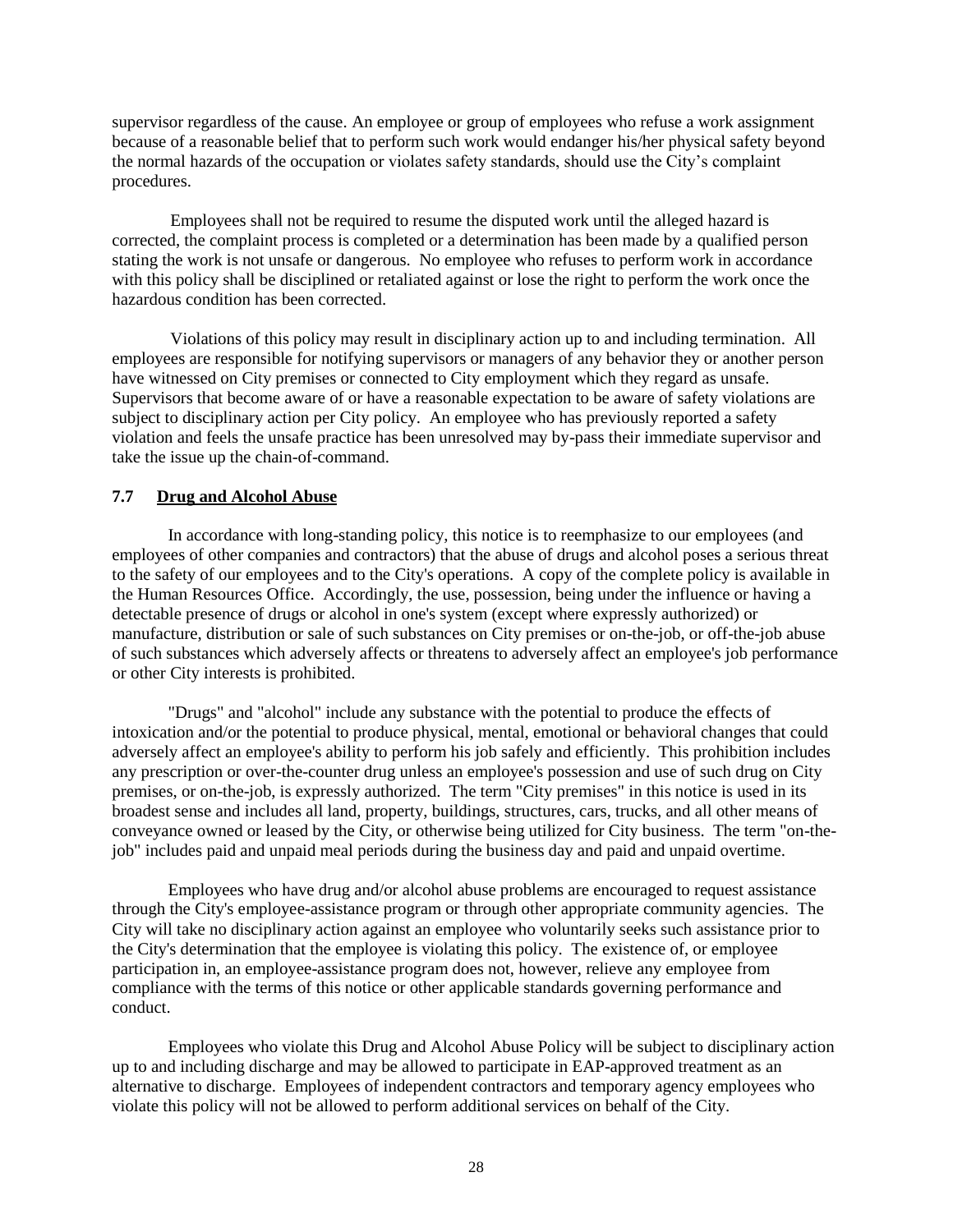To further insure safe and healthy working conditions, the City may request an employee to participate in drug or alcohol testing for justifiable reasons. The City also reserves the right to take other justifiable measures, including the inspection of all City premises and the personal property of employees on City premises in order to insure compliance with this policy.

 Participation in such testing and inspection is voluntary, but employees who refuse shall be deemed in violation of this policy which will result in termination of employment. Contract employees who refuse shall not be permitted to perform further work for the City.

All records and information obtained by the City regarding alcohol and drug testing, the test results and treatment of employees for chemical dependency will be confidentially maintained by restricting access on a need to know basis to those designated by management. Cooperation in the enforcement of this policy will assist the City in providing employees with a healthy and safe work and patient care environment.

#### <span id="page-28-0"></span>*7.7.1 Drug Testing*

The City recognizes that its health and future success are dependent upon the physical and psychological health of its employees and that it has a vested interest in maintaining safe, healthy, efficient and effective work environment.

The City uses drug and alcohol testing in the following circumstances that include but are not limited to pre-employment, random, post-accident, and reasonable suspicion, or there has been an accident which involves as loss of life, injury, or damage to a City vehicle, or an employee was cited for a moving violation while using a City vehicle. Drug testing may be in the form of but not limited to breathalyzer, urine screen, hair analysis, blood testing. All test results will remain confidential among appropriate City management, the testing laboratory, applicable medical personnel and the employee tested. Drug testing must be done immediately after an accident, injury, or supervisor's directive and depending on mitigating circumstances no later than eight hours after the aforementioned.

All Managers, Directors, or anyone in a supervisory capacity noticing a change in behavior or performance of an employee that is abnormal or extreme, needs to bring the employee directly to the HR Department, to be sent for alcohol test and/or drug screen. Anyone noticing an extreme or abnormal change in a co-workers behavior or performance should immediately notify their supervisor or next person in the chain of command if the immediate supervisor is unavailable.

Refusing to comply with drug testing or failing to get tested in a timely manner will be deemed voluntary resignation by the employee at which time the employment relations between the City and the employee will immediately end.

#### <span id="page-28-1"></span>**7.8 Political Activity**

City employees shall serve all citizens equally. In no way shall the amount or quality of service an individual receives from the City be affected by the individual's political opinions or affiliations. Prior to engaging in any political activity, an employee should determine whether such activity conflicts, either actually or potentially, with the proper performance of his/her regular duties.

#### <span id="page-28-2"></span>*7.8.1 Restricted Activities*

Officials and employees of the City shall not: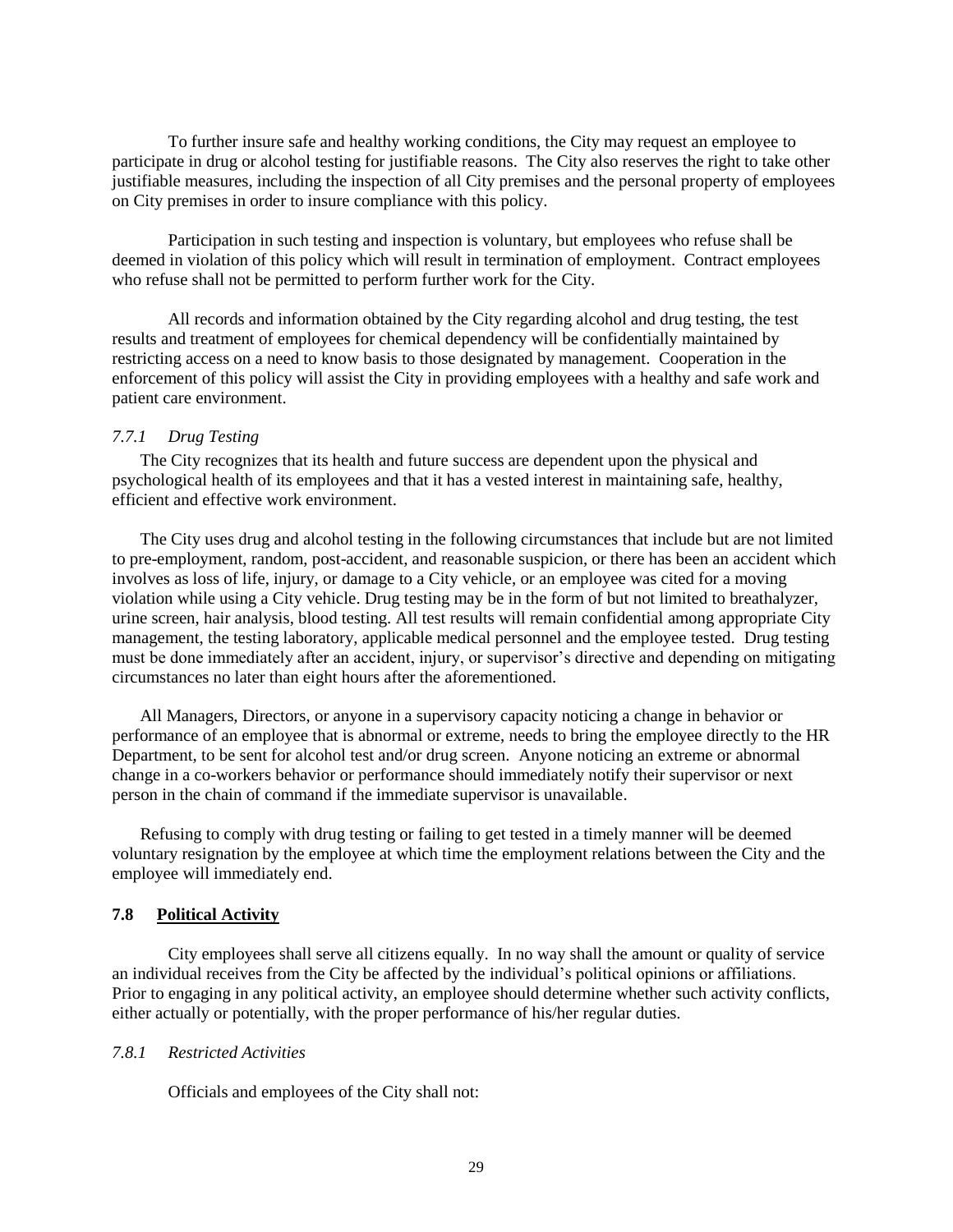- a. While on duty or in the work place:
	- (1) Use their official authority or influence for the purpose of interfering with or affecting the results of an election or nomination for political office;
	- (2) Coerce, solicit, or compel contributions for political or partisan purposes by another employee;
	- (3) Actively campaign for a candidate or for a partisan issue; or
	- (4) Wear political badges.
- b. Be required as a duty or condition of employment, promotion, or tenure of office to contribute funds for political or partisan purposes.
- c. Use city funds, supplies, equipment, office uniforms, the City logo or seal for partisan or political purposes.
- d. Suggest or imply that the City has officially endorsed a political party, candidate or campaign.

#### <span id="page-29-0"></span>*7.8.2 Permissible Activities*

Nothing in this policy shall be construed to prevent any employee from becoming or continuing to be a member or officer of a political party; attending a political meeting while off duty; or from enjoying freedom from all interference in casting his/her vote. While off duty, not in uniform, and not on City premises, employees may:

- a. Take active part in any political campaign, wear or distribute badges, distribute pamphlets or handbills favoring or opposing any candidate for nomination or election to public office. Employees may place political or partisan bumper stickers on their private vehicles. Employee may place political and partisan signs on their private property as long as they comply with relevant sign requirements.
- b. Attend political or partisan meetings; advocate or support issues or candidates of their choice, including donations and the use of their personal names in an advertised list of supporters.
- c. Vote in political or partisan elections.
- d. Solicit voluntary contributions or donations to partisan or political purposes from another employee but not in the workplace.
- e. Be an affiliate, member, or other officer in a political or partisan civic organization; however, while on duty or in the work place, the employee may not carry out any duties either as a volunteer or an officer.
- f. Run for office.

Any employee in violation of this policy shall be subject to disciplinary action up to and including dismissal.

### <span id="page-29-1"></span>**7.9 Personal Use of City Time, Telephones and Equipment**

Employees will report to work as scheduled and make every effort to use time wisely for completing assigned duties. Any use of the City's mailing address for personal use or benefit is prohibited. Employees must give prompt, courteous attention to all citizens who call with a complaint or a question. If an employee cannot answer the question or handle the complaint, the caller should be transferred to someone who can, or the caller's number should be taken for a call back.

The City provides telephones, including mobile communication devices, for employees who need them to conduct City business. Although cell phones have become valuable in conducting business and more employees are using them to perform their jobs, cell phones may increase the risk of highway accidents. As a result, employees may not use a cellular phone while operating a vehicle.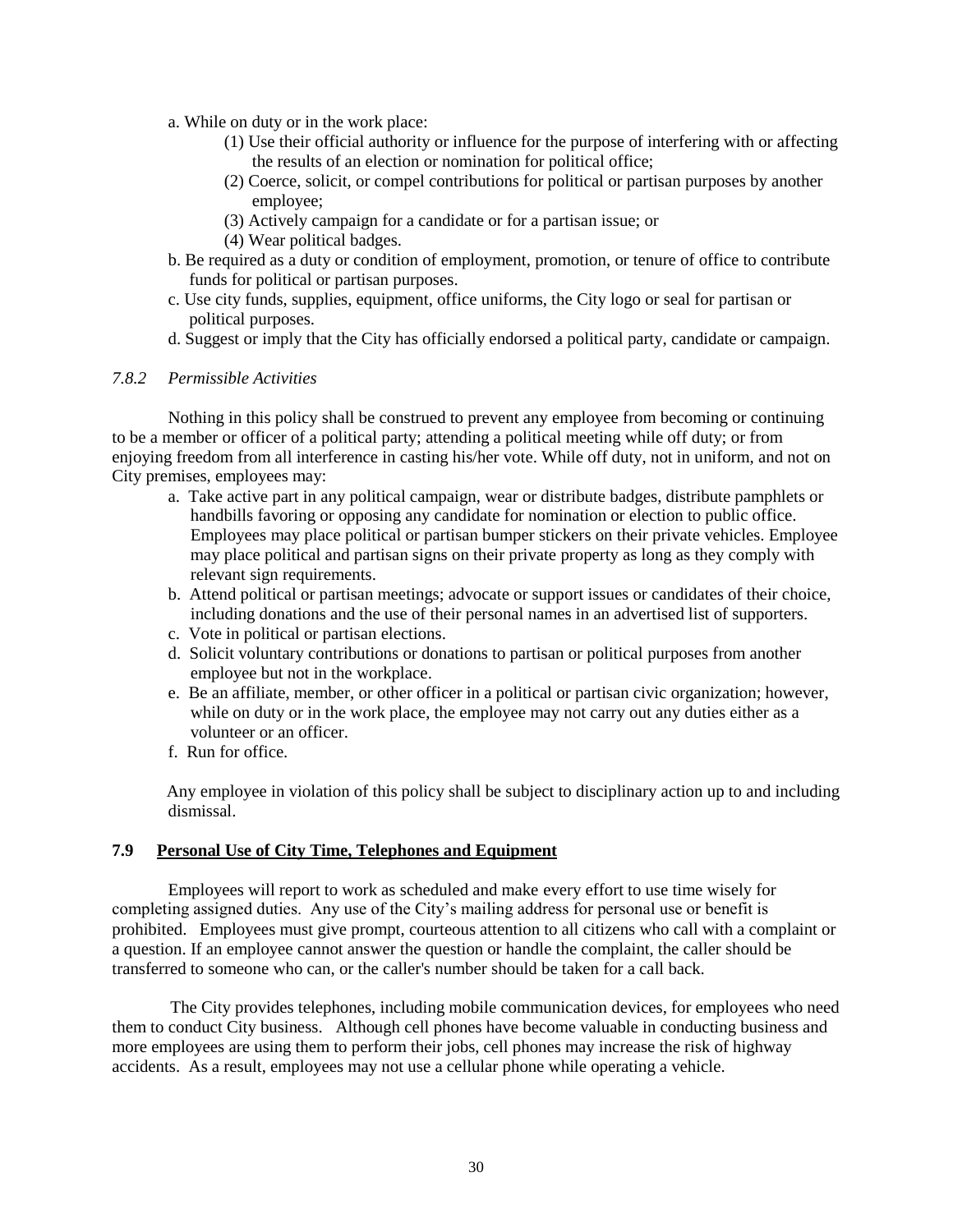In unusual or emergency circumstances, employees may make personal long-distance calls, which must be charged to the employee. Employees are expected to exercise discretion in using personal cell phones as is expected for the use of city phones. Excessive personal calls during the workday, regardless of the phone used, can interfere with employee productivity and be distracting to others. Department Heads may prohibit the use and or carrying of a personal cellular telephone and any other electronic communication device during work time.

### <span id="page-30-0"></span>**7.10 Personal Use of Computers, Internet, and E-Mail**

#### <span id="page-30-1"></span>*7.10.1 Computers &other electronic communication devices*

Computer use and all forms of electronic communications are provided to employees for the benefit of the City and its customers. It is the responsibility of the employee to protect computer resources from physical and environmental damage. This responsibility includes operating the equipment in a secure manner, procuring effective maintenance, and safeguarding the equipment from damage. All computer equipment used on City premises is considered City property. Only authorized personnel may reconfigure hardware or add/delete software as deemed necessary. Users are not permitted to copy, transfer, rename, add or delete information or programs belonging to other users unless given express permission to do so. Failure to observe copyright or license agreements may result in disciplinary action or legal action by the copyright owner.

The addition of personally owned hardware or software is not permitted unless authorized by the City, and become the property of the City. The Director of Information Services must recommend any exceptions to this policy to the City Manager prior to the use of such equipment.

User identification numbers (ID) and passwords help maintain individual accountability for resource usage. Any employee who obtains a password or ID for an Internet resource or software access must keep that password confidential. The City prohibits the sharing of user ID's or passwords.

#### <span id="page-30-2"></span>*7.10.2 Electronic Mail, Computer Files, & Internet Access*

E-mail and other computer files are a method of enhancing the performance of City business and should be treated as an official communication from a representative of the City of Martinsville. E-mail is a non-secure method of communication. Confidential or sensitive information should not be included in e-mail. Although e-mail files may have been deleted, they are susceptible to being retrieved and subject to the Freedom of Information Act.

Employees shall refrain from using e-mail to display, discuss, generate, or transmit material that is unlawful, defamatory, harassing, or discriminatory. Employees who abuse or violate this policy are subject to disciplinary action, including and up to termination. To ensure the appropriate use or when considered a business necessity, the City reserves the right to enter, search and monitor the computer network, files or e-mail of any employee without advance notice.

Internet access is provided as a means of enhancing productivity in the workplace and providing a method by which employees can keep informed on issues that affect their job. However, unlawful Internet usage may also create negative publicity for the City and expose it to significant legal liabilities. Personal use of Internet is allowed within reason to for example access e-mail during break time, but should not be excessive or abused to the point that the volume or size of message files affects performance of the City computer system in any way, nor shall it detract from an employee's effectiveness in completing assigned duties (see *Time Theft*). The aforementioned does not include blogging and social networking including but not limited to Facebook, Twitter, Pinterest, etc., are strictly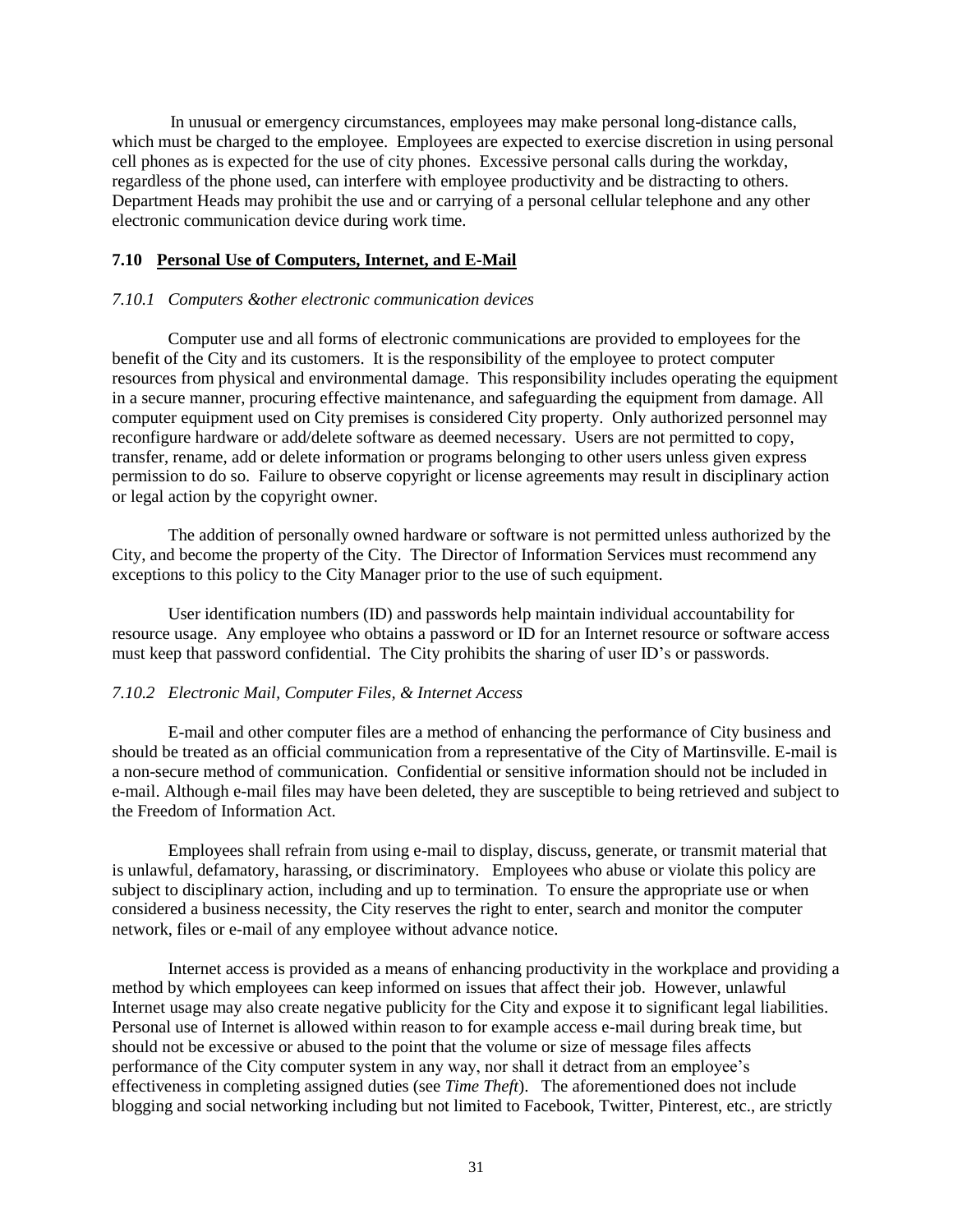prohibited on City time or accessed through use of any City computer or electronic communication devices unless part of an investigation or business activity approved by a department director. Employees have no privacy rights with regard to their email or internet use from or to City-issued equipment or County e-mail addresses.

Employees are responsible for the content of all text, audio, or images that they place or send over the Internet. Internet messages are public communication and can be disclosed to law enforcement or other third parties without prior consent of the sender or receiver. Intentionally accessing sites that contain fraudulent, harassing, or sexually explicit information, or advocate unlawful activity are prohibited. Messages with derogatory or inflammatory remarks about an individual or group's race, religion, national origin, physical attributes, or sexual preference shall not be transmitted.

The City reserves the right to monitor all network traffic including local and wide area sites visited on the Internet by employees as deemed necessary and appropriate. Excessive or inappropriate use of the Internet for non-business purposes may result in disciplinary action, up to and including termination.

#### <span id="page-31-0"></span>*7.10.3 Viruses*

Viruses have the potential to cause drastic damage to both personal computer and the network servers. Any computer that is attached to the City network must have virus protection installed. Removal of any virus scanning software will be considered a disciplinary offense. Entry points for viruses include files that are downloaded from the Internet as well as files brought into work from other sources. Employees should take precaution in downloading software from the Internet without permission from management.

#### <span id="page-31-1"></span>*7.10.4 Personal Blogs/Social Networking*

The City respects the rights of employees to exercise freedom of speech through personal blogs/social networking; however, personal blogging/social networking shall not occur during working hours. Any expressions outside of working hours should be the personal view of the employee and clearly expressed as such with no reference or suggestion of providing an official view on behalf of the City. Statements of any kind should not include harassment of a coworker or other statements that may be reasonably construed as improper, slanderous, inaccurate, false, or a misrepresentation of information under the guidelines of any and all City policies, procedures, and practices. False, inaccurate, harassing, demeaning, grossly unprofessional and derogatory statements are subject to disciplinary action up to and including termination of employment.

# <span id="page-31-2"></span>**7.11 Time Theft**

The City values each employee and the job they do. It is expected that employees will report to work and make every effort to use time wisely in the completion of assigned duties. Employees shall not misuse City time for personal reasons. Such misuse will be considered time theft and will be treated as such by the immediate supervisor, and department head or the department head's designee. Theft of time may result in corrective action up to and including termination of employment.

#### <span id="page-31-3"></span>**7.12 Solicitation**

City employees are not permitted to sell items for personal gain to other employees or members of the general public during regular office or work hours. Other forms of solicitation will not be permitted in any City buildings, except as approved by the City Manager or sponsored by the City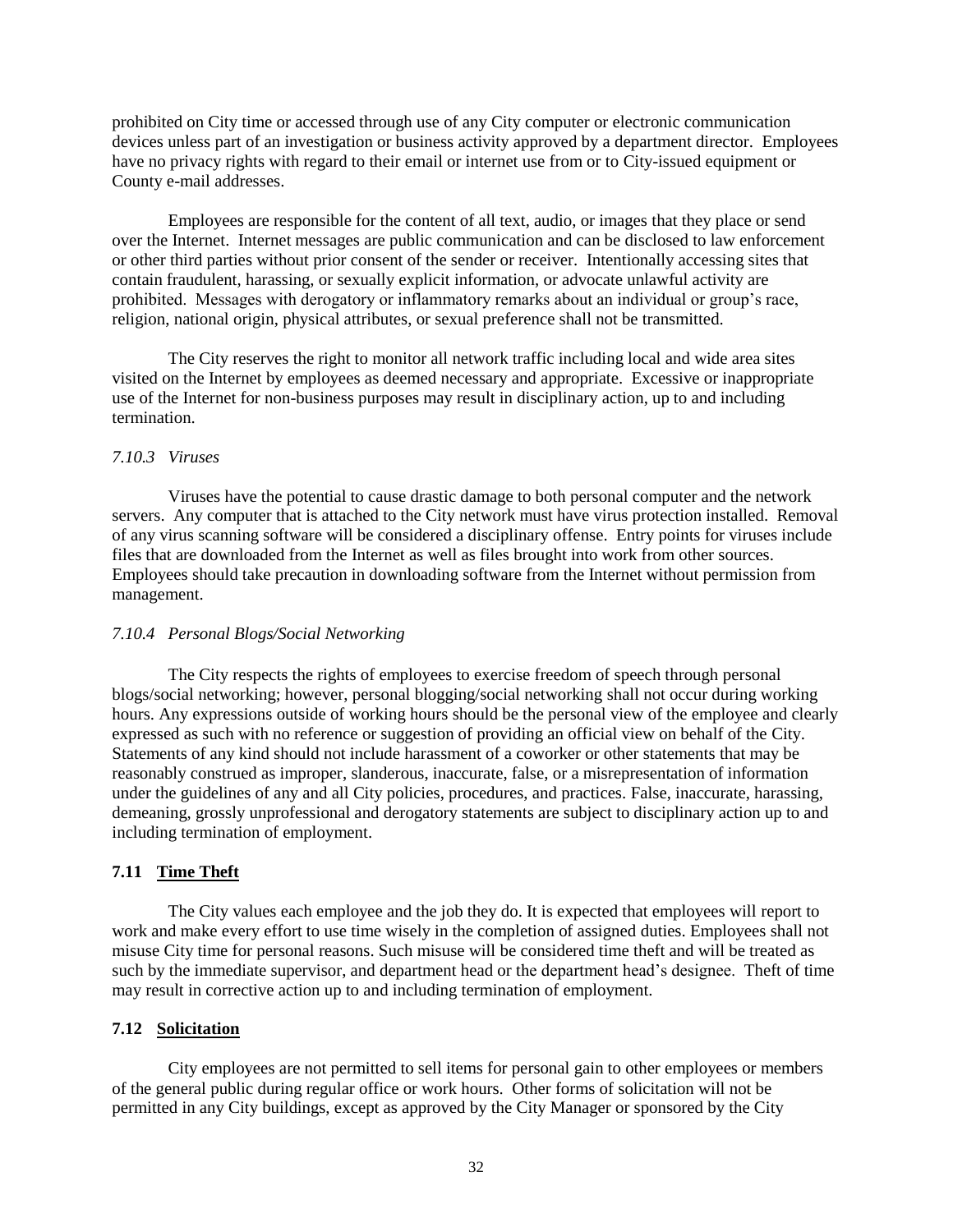Council. Violation of the aforementioned may result in corrective action up to and including termination of employment.

# <span id="page-32-0"></span>**7.13 Gifts**

City employees are in a position of public trust and may not accept gifts, gratuities, favors or rewards for any services they perform in connection with City employment. In addition, it is unlawful to solicit, offer or accept money or anything of value in exchange for an appointment, promotion, or special privileges with the City. These limitations are not intended to prevent employees from accepting articles of little value that may be distributed by other City employees or citizens. Violation of this policy could result in disciplinary action up to and including termination.

### <span id="page-32-1"></span>**7.14 Conflict of Interest**

City employees are prohibited from using information they have gained while performing their job to further their personal interests. Violation of this policy may result in disciplinary action up to and including termination. All City employees shall comply with Code of Virginia 2.2-31 *etseq*.

# <span id="page-32-2"></span>**7.15 Confidentiality of Records**

The City complies with HIPPA and the Virginia Health Records Privacy Act. If an employee is uncertain about releasing information, he or she should refer the individual requesting the information to the appropriate department director or other City official.

The City believes in the right to privacy with regard to employee's protected health information. The Human Resources Office will only use, disclose and maintain the minimum amount of protected information that is required for administrative functions performed on behalf of the group benefit plans, including benefit enrollments and changes, accounting and billing functions, budgeting, and auditing. Information about individual medical conditions, treatment, or claims is not received or used by the group benefit plan. This type of protected information remains with business associates who may require it for the purpose of processing claims. Questions regarding procedures or information maintained on employees should be directed to the Human Resources Office.

### <span id="page-32-3"></span>**7.16 City Vehicles and Equipment**

Employees who use City owned vehicles or equipment are accountable for their proper use and maintenance. Any defects noted must be reported to the employee's supervisor as soon as possible. City owned vehicles and/or equipment shall not be used for personal use. The established safety procedures must be followed while using City vehicles:

- All employees who operate a City vehicle must possess a valid operator's license. If the employee's license is suspended or revoked, the employee must notify their supervisor immediately. Suspension or revocation of one's driver's license may be sufficient grounds for demotion or dismissal if driving is an integral part of the employee's job. In addition, employees who will be driving larger vehicles must possess the appropriate Commercial Driver's License (CDL).
- All employees who operate a City vehicle are required to review, comprehend, and comply with the *Idling for All Vehicles* policy. All employees who operate a City Vehicle shall present all questions regarding the aforementioned policy to their supervisor. Employees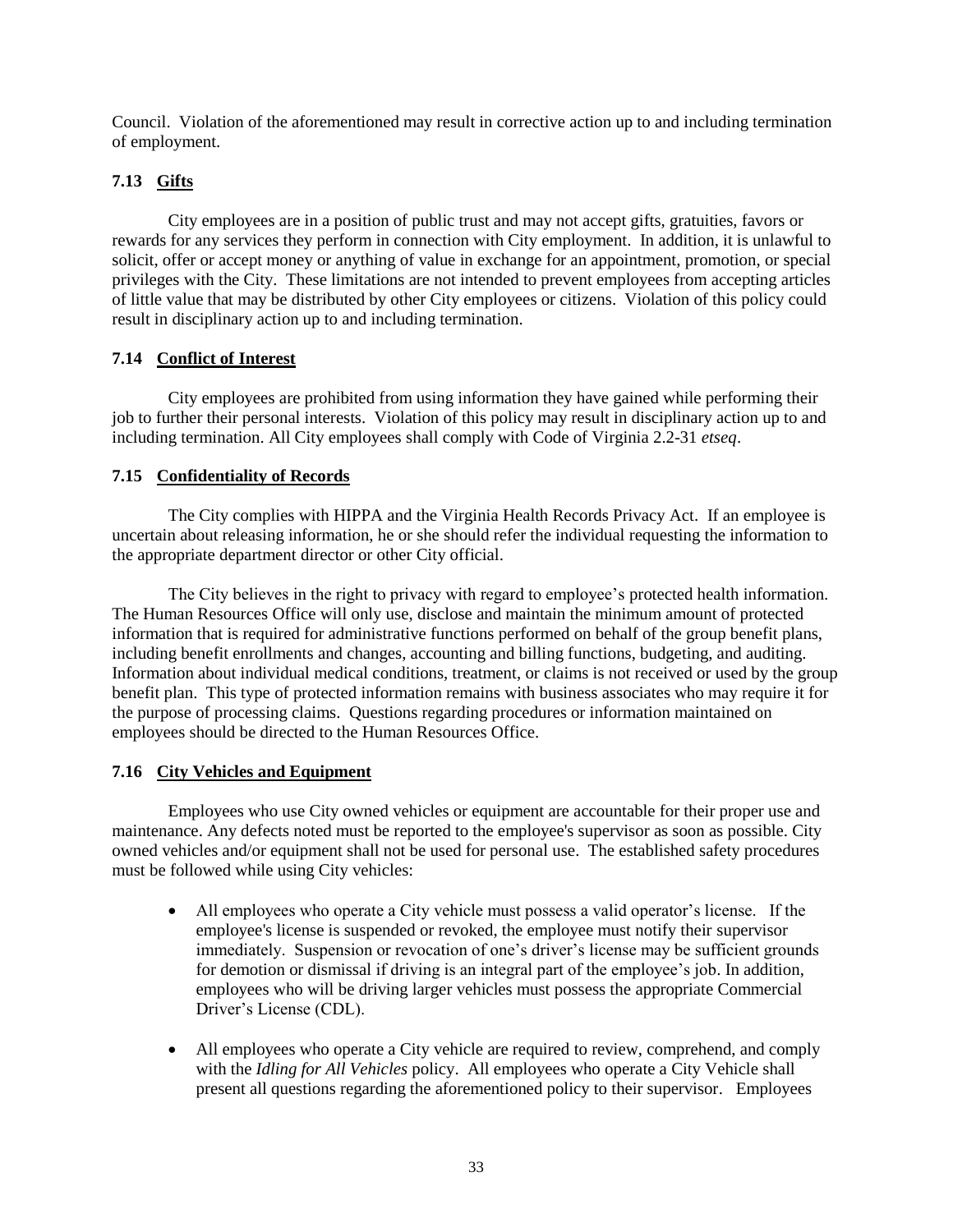may not drive a City vehicle until they comprehend the policy and receive their supervisor's approval to operate a City vehicle.

• When an accident investigation involving any City vehicle concludes by a preponderance of evidence that negligence or recklessness was involved on the part of the employee, driving privileges may be suspended and/or other disciplinary action, up to and including termination, may be taken as deemed appropriate by the department director. At the discretion of the department director, any employee having an accident involving a City vehicle may have driving privileges suspended and/or other disciplinary action, up to and including termination.

Temporary employees age 24 and under, or any employee with an impairment that might reduce the ability to operate equipment safely, will not be allowed to operate any City vehicle or equipment unless specifically authorized by the department director.

- Any employee paid a vehicle allowance for the use of his/her private vehicle shall be required to carry private insurance of at least the following levels: \$100,000 for property damage, \$300,000 for liability, and \$50,000 for medical expenses.
- Except in specific instances involving the use of emergency vehicles or as authorized by the department director, employees who drive a City vehicle or operate City equipment must wear seatbelts. This requirement also applies to passengers riding in a City vehicle as well as employees who receive a travel allowance.

# <span id="page-33-0"></span>*7.16.1 Vehicle Accidents*

If an employee is in an accident involving a City-owned vehicle, the appropriate supervisor must be contacted immediately. Where the accident involves bodily injury or property damage (regardless of the damage), law enforcement personnel must be notified.

### <span id="page-33-1"></span>*7.16.2 Non-Vehicular Accidents*

City employees who are involved in an accident or incident which involves City property and in which a citizen feels the City should bear responsibility or liability should observe the following requirements:

- Do not admit any liability on behalf of the City.
- Render any aid or assistance that may be required, including calling for medical assistance.
- Attempt to identify the person involved, if a person has been injured, or identify the property owner if personal or real property has been damaged.
- Try to obtain names and addresses of any witnesses.
- Report the accident or incident to his/her supervisor immediately (over radio) if possible or as soon as possible otherwise.
- Report the accident or incident to the City's insurance carrier as soon as possible. Supervisors are responsible for insuring that the accident is promptly reported. If the employee is unable to personally report the accident, the supervisor should do so.

### <span id="page-33-2"></span>**7.17 Harassment**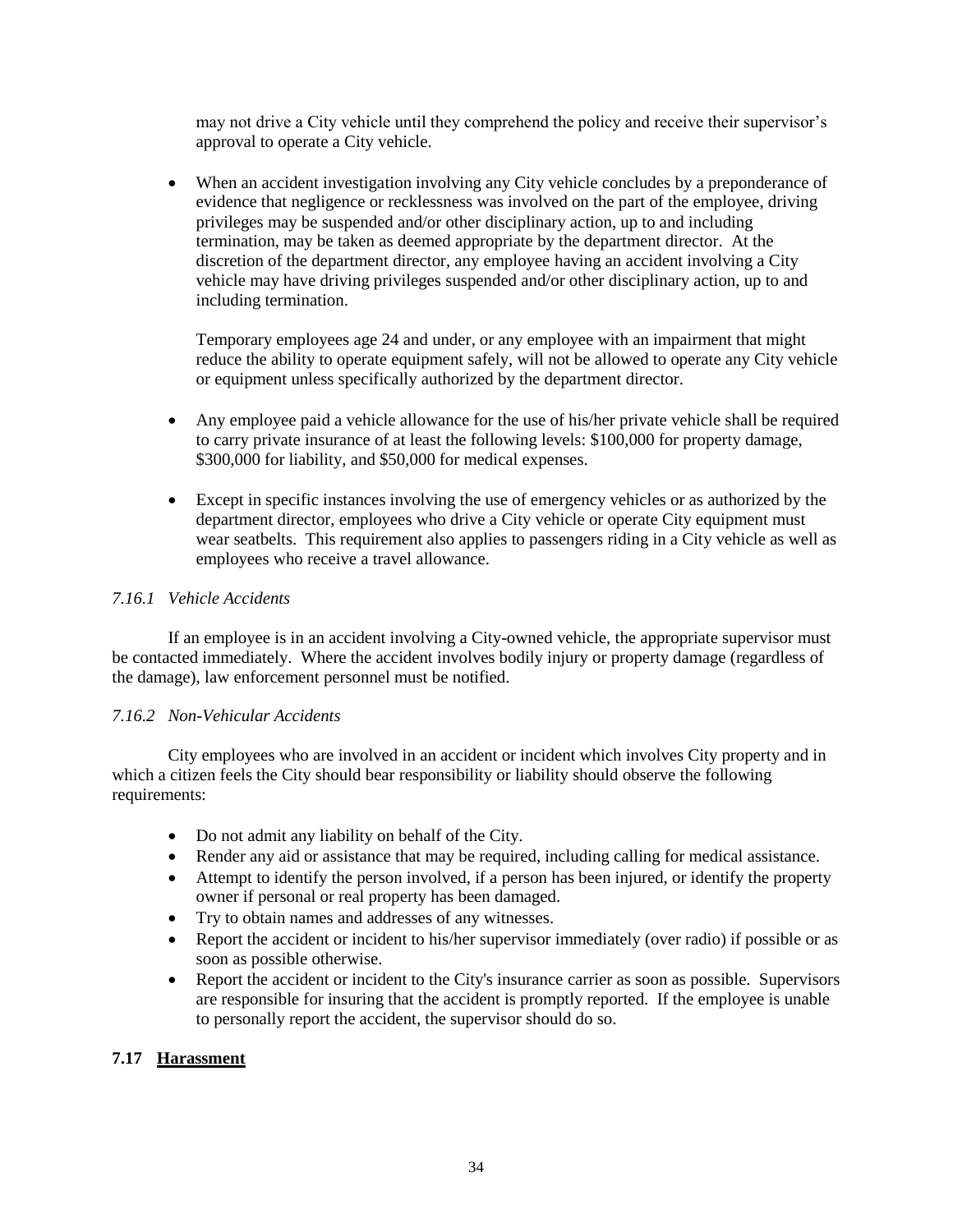It is the City's policy that harassment based on sex (with or without sexual conduct), race, color, religion, national origin, age, disability, and protected activity will not be tolerated. The policy applies to all applicants and employees, whether related to conduct engaged in by fellow employees or someone not directly connected to the City. Conduct prohibited by these policies is unacceptable in the workplace and in any work-related setting outside the workplace, such as during business trips, business meetings and business-related social events.

### <span id="page-34-0"></span>*7.17.1 Sexual Harassment*

Sexual harassment constitutes discrimination and is illegal under federal, state and local laws. For the purpose of this manual, sexual harassment is defined as unwelcome sexual advances, requests for sexual favors and other verbal or physical conduct of a sexual natures when:

- Submission to such conduct is made either explicitly or implicitly a term or condition of an individual's employment;
- Submission to or rejection of such conduct by an individual is used as the basis for employment decisions affecting such individual; or
- Such conduct has the purpose or effect of unreasonably interfering with an individual's work, or creating an intimidating, hostile or offensive working environment.

Sexual harassment may include a range of subtle and not so subtle behaviors and may involve individuals of the same or different gender. Depending on the circumstances, these behaviors may include, but are not limited to: unwanted sexual advances or requests for sexual favors; sexual jokes and innuendo; verbal abuse of a sexual nature; commentary about an individual's body, sexual prowess or sexual deficiencies; leering, whistling or touching; insulting or obscene comments or gestures; sexual or discriminatory displays or publications anywhere in the workplace; and other physical, verbal, or visual conduct of a sexual nature, such as:

- 1. Displaying pictures, posters, calendars, graffiti, objects, promotional materials, reading materials, or other materials that are sexually suggestive, sexually demeaning, or pornographic, or bringing into the work environment or possessing any such material to read, display or view at work. A picture will be presumed to be sexually suggestive if it depicts a person of either sex who is not fully clothed or in clothes that are not suited to or ordinarily accepted for the accomplishment of routine work in and around the workplace and who is posed for the obvious purpose of displaying or drawing attention to private portions of his or her body.
- 2. Reading or otherwise publicizing in the work environment materials that are in any way sexually revealing, sexually suggestive, sexually demeaning or pornographic;
- 3. Displaying signs or other materials purporting to segregate an employee by sex in any area of the workplace (other than restrooms and similar semi-private lockers/changing rooms).

#### <span id="page-34-1"></span>*7.17.2 Other Forms of Harassment*

Harassment on the basis of any other protected characteristic is also strictly prohibited. The City employees are required to familiarize themselves with these policies and to be aware that any complaint in violation of these policies will be investigated and resolved appropriately. Any employee who has any questions or concerns about these policies should discuss them with the Human Resources Manager.

Under this policy, harassment is electronic, verbal or physical conduct that denigrates or shows hostility or aversion toward an individual because of race, color, religion, sex, sexual orientation, national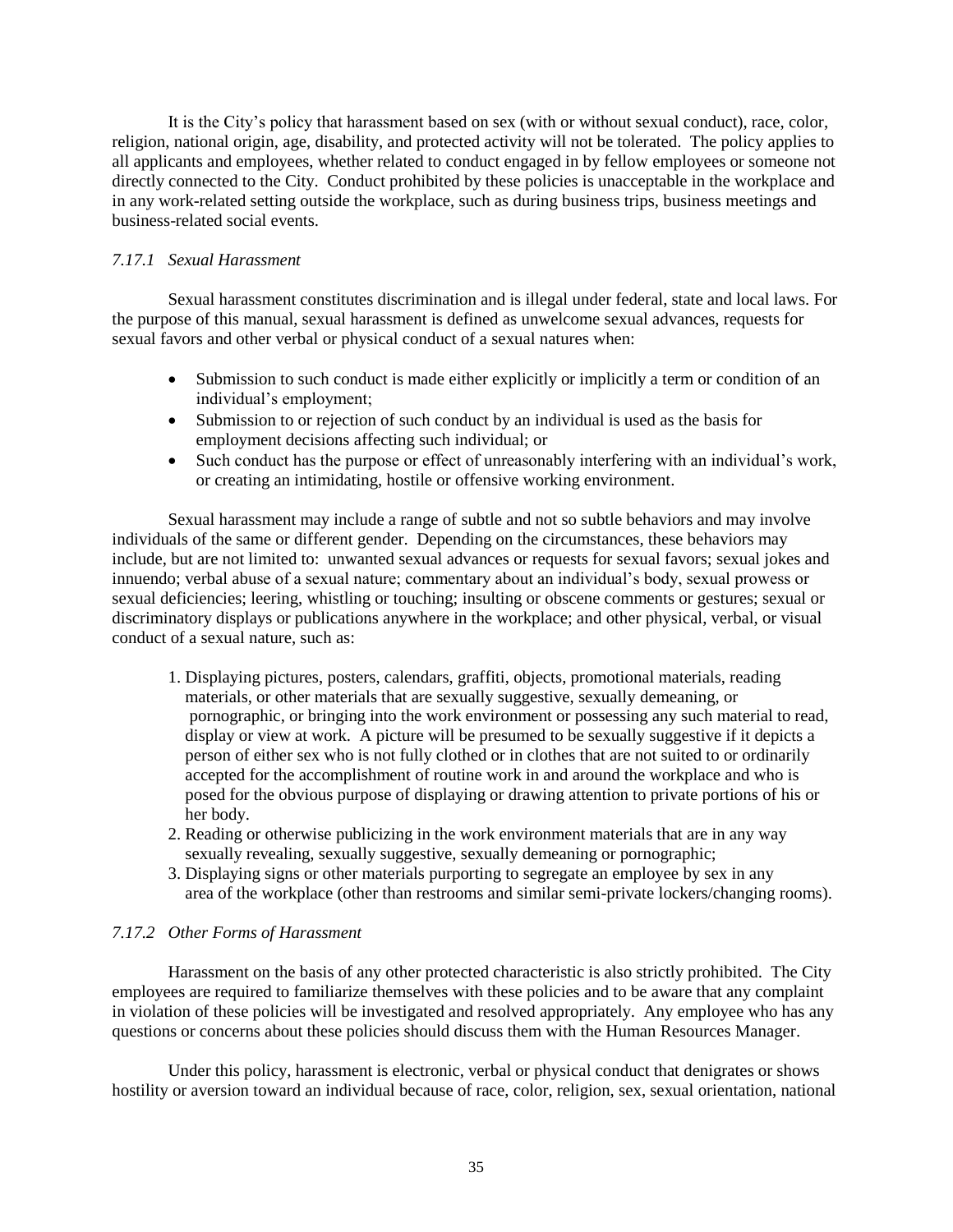origin, age, disability, marital status, citizenship or any other characteristic protected by law or that of his/her relatives, friends or associates, and that:

- has the purpose or effect of creating an intimidating, hostile or offensive work environment;
- has the purpose or effect of interfering with an individual's work performance; or
- otherwise adversely affects an individual's employment opportunities.

#### <span id="page-35-0"></span>**7.18 Reporting an Incident of Harassment, Discrimination or Retaliation**

The City encourages reporting of all perceived incidents of discrimination, harassment or retaliation, regardless of the offender's identity or position. Individuals who believe that they have been the victims of such conduct should discuss their concerns with their immediate supervisor or the Human Resources Director.

In addition, employees who believe that they are being subjected to such conduct should promptly advise the offender that the behavior is unwelcome and request that it be discontinued. This action alone may resolve the problem. However, an employee may prefer to pursue the matter through informal or formal complaint procedures.

#### <span id="page-35-1"></span>*7.18.1 Informal Complaint Procedure*

If for any reason an individual does not wish to address the offender directly, or if such action does not successfully end the offensive conduct, the employee should notify his/her immediate supervisor or the Human Resources Director, who may, if the individual so requests, talk to the alleged offender on the individual's behalf. In addition, these may be instances in which an employee seeks only to discuss matters with the Human Resources Director and such discussion is encouraged.

An employee who reports harassment, discrimination, or retaliation should be aware that it may be necessary to conduct an investigation beyond the informal discussion. This decision will be discussed with the employee. The informal procedure is not a required first step for the reporting individual.

#### <span id="page-35-2"></span>*7.18.2 Formal Complaint Procedure*

Employees who believe that they have been the victim of conduct prohibited by this policy statement or believe they have witnessed such conduct should discuss their concerns with the Human Resources Director. The prompt reporting of complaints or concerns is encouraged.

#### <span id="page-35-3"></span>*7.18.3 Prompt Investigation*

Any reported allegations of harassment, discrimination or retaliation will be investigated promptly. The investigation may include individual interviews with the parties involved, and where necessary, with individuals who may have observed the alleged conduct or may have other relevant knowledge.

### <span id="page-35-4"></span>*7.18.4 Confidentiality*

Confidentiality will be maintained throughout the investigation process to the extent consistent with adequate investigation and appropriate corrective action.

#### <span id="page-35-5"></span>**7.19 Retaliation Prohibited**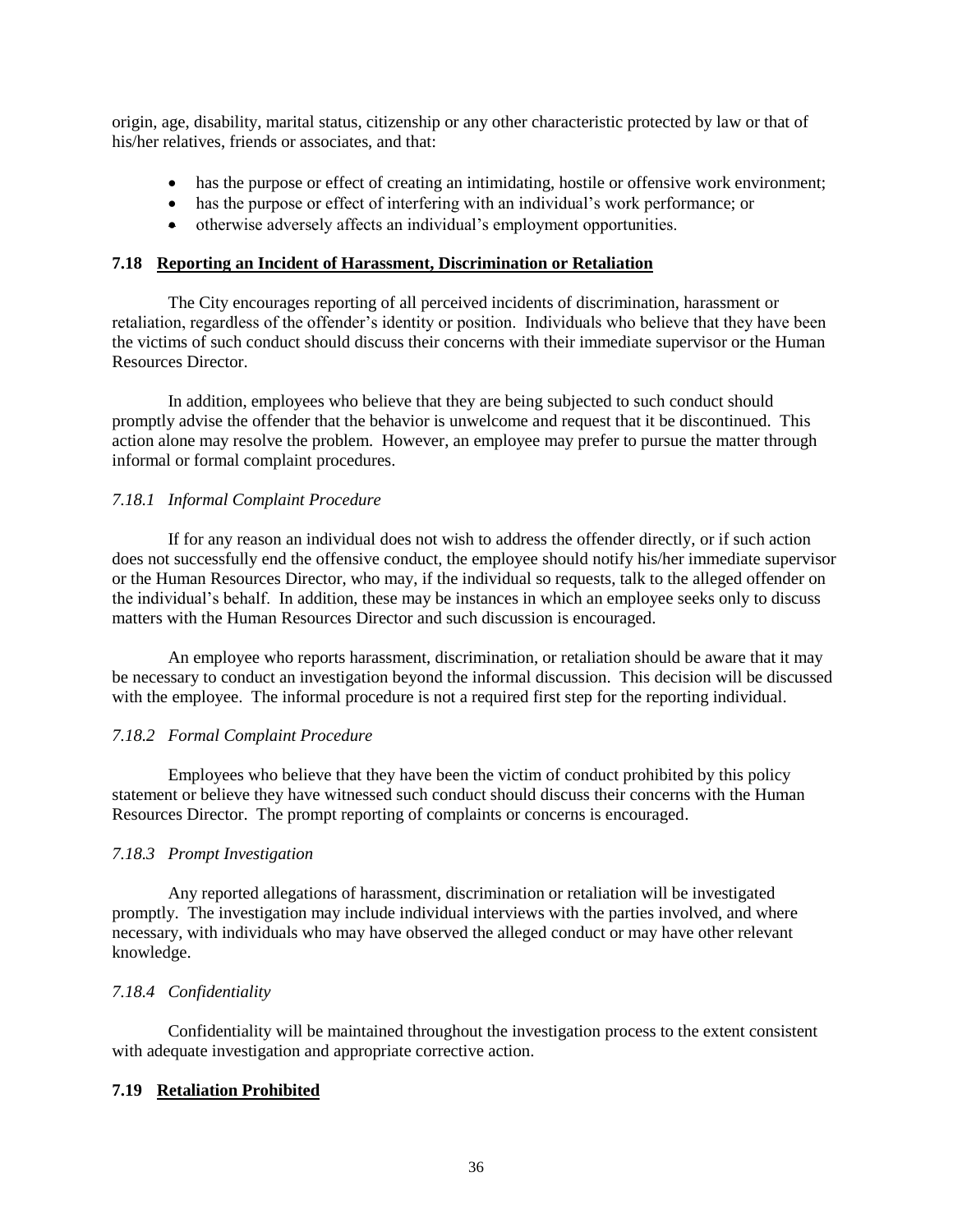Retaliation against an individual for reporting harassment or discrimination or for participating in an investigation of a claim of harassment or discrimination is a serious violation of this policy and will be subject to disciplinary action. Acts of retaliation should be reported immediately and will be promptly investigated and addressed. Misconduct constituting harassment, discrimination or retaliation will be dealt with. Responsive action may include training, referral to counseling and/or disciplinary action up to and including termination. False and malicious complaints of harassment, discrimination or retaliation as opposed to complaints that, even if erroneous, are made in good faith, may be the subject of disciplinary action.

# <span id="page-36-0"></span>**7.20 Conduct and Appearance**

As representatives of the City, it is important that employees be well groomed, neat, and dressed appropriately for their job functions in order to project a professional and favorable appearance with the City's customers. Because of business or safety considerations, some departments may require more stringent dress and/or appearance requirements than others. Radical departures from conventional dress or personal grooming and hygiene standards are not permitted. In addition, the City expects employees to maintain a neat work area.

Employees who have regular contact with the public must comply with the following personal appearances standards:

- a. Garments should be clean and in good condition.
- b. A reasonable standard of dress rules out tight, suggestive, or sexually provocative attire, shorts, or similarly revealing clothing. Clothing that exposes undergarments is not permitted. Leggings and jeggings are not permitted.
- c. Employees should not wear T-shirts, caps, or hats that display implied or stated profanity, illegal, racial, or sexual connotations, or wear novelty buttons and similar items that do not present a businesslike appearance.
- d. Employees should be clean and demonstrate acceptable personal hygiene at all times. Hair should be clean, combed, and neatly trimmed or arranged. Shaggy, unkempt hair is not permissible regardless of length. Sideburns, moustaches, and beards should be neatly trimmed.
- e. Employees should not wear an extreme amount of cologne, perfume, or aftershave to the extent that it triggers allergic reactions and creates health problems for co-workers.
- f. Offensive tattoos and body piercing (other than earrings) should not be visible and should be in keeping with a professional image.

Employees who do not regularly meet the public should follow basic requirements of safety and comfort, but should still be neat and businesslike.

- Depending on the nature of their job, employees who are required to meet special dress or uniform requirements must conform to the guidelines established within the specific department.
- At its discretion, the City may allow employees to dress more casually than is normally required. On these occasions, employees are still expected to present a neat appearance and are not permitted to wear ripped or disheveled clothing; sweatshirts, sweat or spandex pants, leggings or jeggings or other inappropriate clothing. We also ask that you not wear flip flops, beach sandals, or similarly inappropriate shoes.
- Any employee who does not meet the standards of this policy will be required to take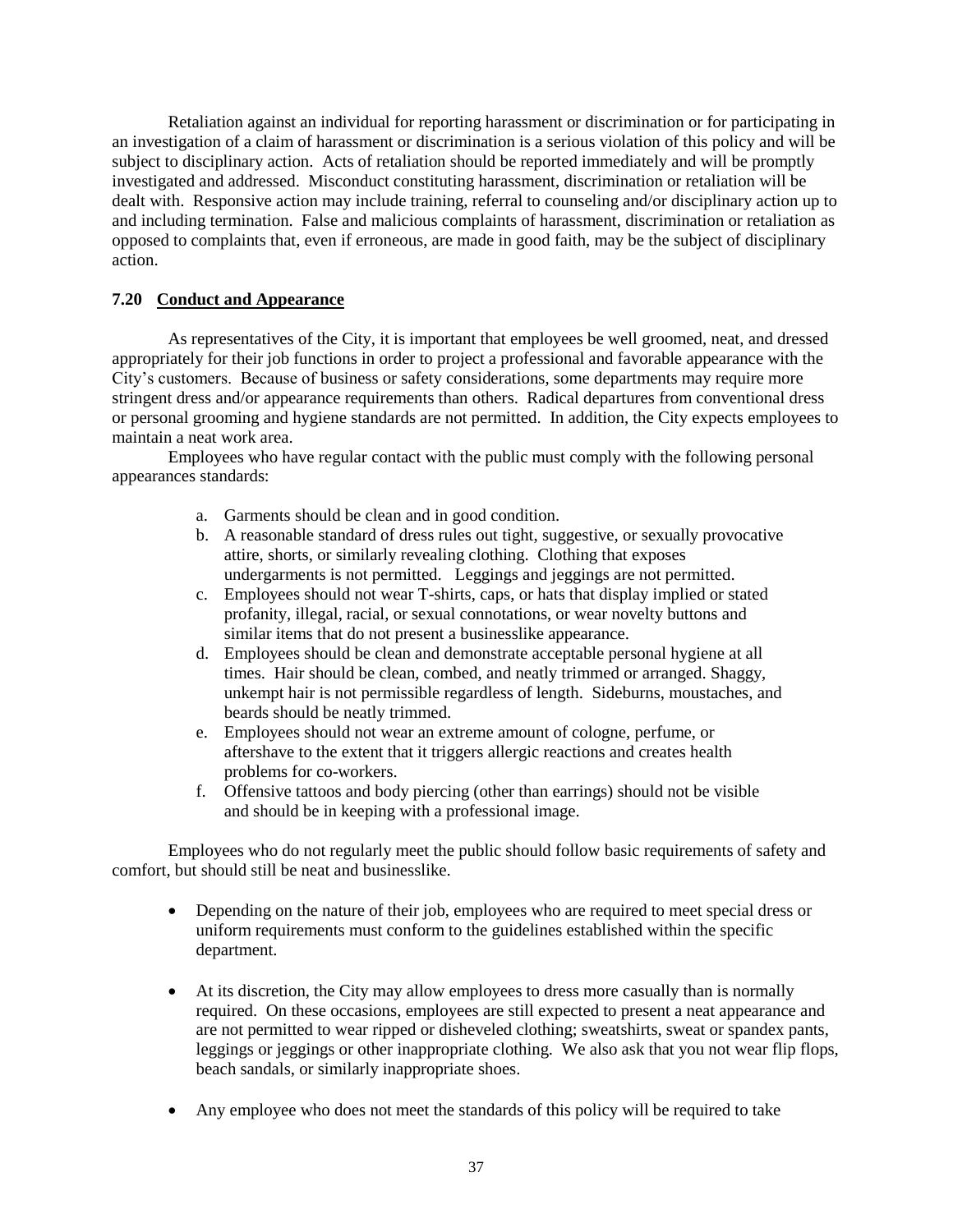corrective action, which may include leaving the premises.

#### <span id="page-37-0"></span>**7.21 Whistleblower Policy**

The City of Martinsville is committed to upholding high standards of honesty and integrity as business is conducted throughout this organization. Business is handled in a manner which is lawful and ethically responsible.

In order to maintain these standards, this policy formalizes the City's commitment to encourage its employees, citizens, or customers to disclose any improper or inappropriate governmental actions. This includes internal personnel who report such practices and those individuals external to the organization who make such reports that involve agents of the local government.

City employees are encouraged to bring any inappropriate practices or concerns to the attention of their immediate supervisor. The supervisor will communicate such actions to their respective department director, and finally to the City Manager. If the issues involve the employee's supervisor or department director the employee may direct their concerns to the attention of the City Manager. If the alleged improper or inappropriate action involves the City Manager, the matter should be reported to the City Attorney. Any report made in good faith that involves the City Manager will be fully investigated by an impartial panel appointed by the City Attorney. After the investigation is complete and the allegations warrant disciplinary action, appropriate measures will be taken.

No adverse personnel action will be taken against a City employee in retaliation for any lawful disclosure of information on a matter of public concern to a public body, which information the employee, in good faith, believes evidences: (1) a violation of any law, (2) mismanagement, (3) gross waste or misappropriation of public funds, (4) a substantial and specific danger to public health and safety or (5) an abuse of authority, collectively referred to as "alleged wrongful conduct". Alleged wrongful conduct does not include personnel actions involving employee grievances and related complaints. No supervisor, department/division manager or any other employee with authority to make or materially influence significant personnel decisions shall take or recommend any adverse personnel action against an employee in retaliation for disclosing alleged wrongful conduct to a public body. Any employee found to have violated this policy shall be disciplined up to and including termination. This policy applies only to employees acting in good faith.

#### <span id="page-37-1"></span>**7.22 Personnel File Review**

All current employees may review their personnel file with advance written notice of at least 24 hours to Human Resources. To assist in responding to an employee's request, Human Resources may require the employee to identify the purpose for the personnel file review. Personnel files may be reviewed during regular business hours of the office where those records are usually maintained and only in the presence of a member of the Human Resources staff. Proper

identification may be requested, as needed. A current employee may review the personnel file but may not take the file or make copies of it. Human Resources will provide time to review the contents of the personnel file. Employees will be limited to one personnel file review per calendar year.

The following information is considered part of an employee's personnel file under applicable law, and therefore, may be reviewed:

- Application for employment
- Wage or salary information
- Notices of commendations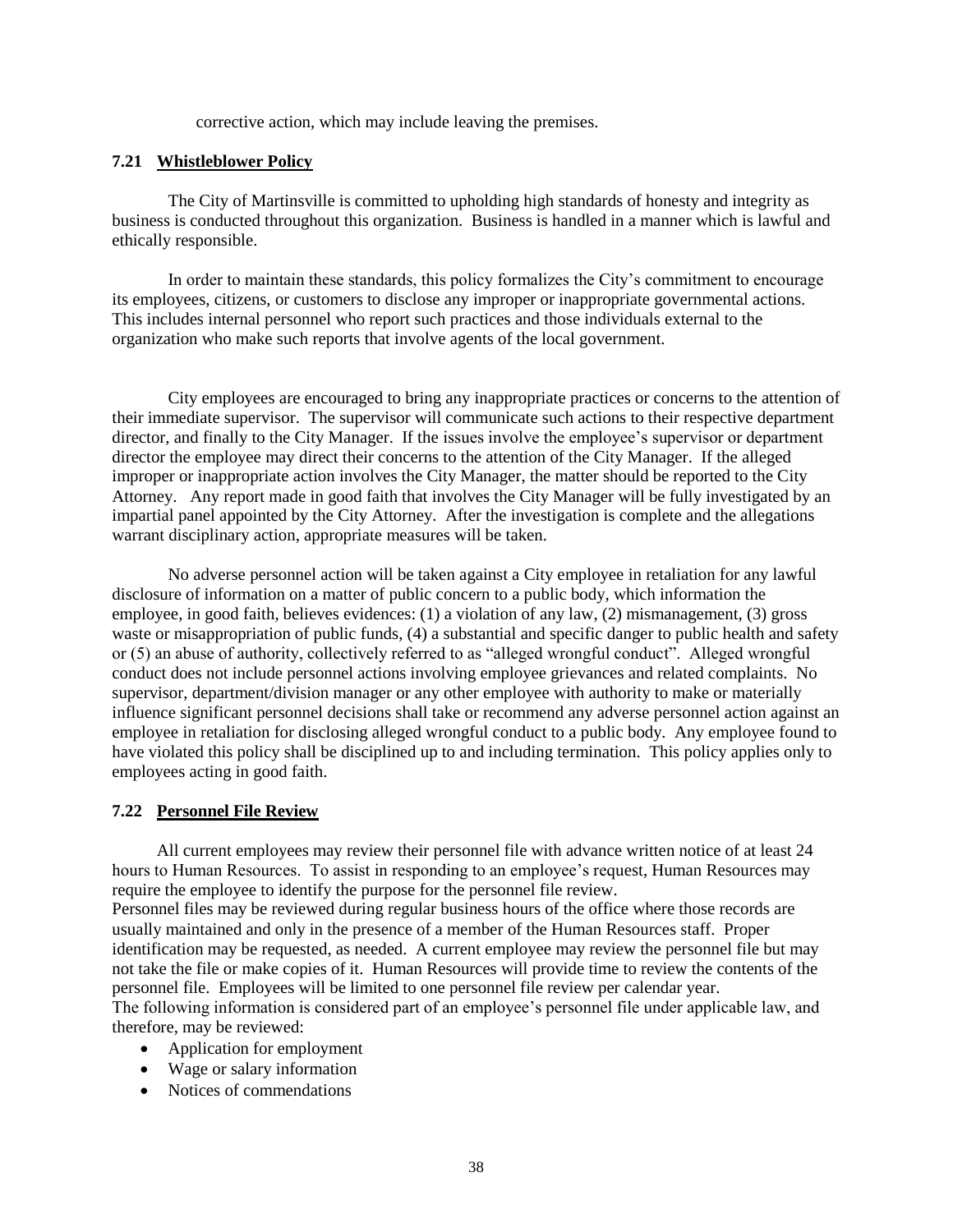- Warnings or disciplines
- Authorization for a deduction or withholding of pay
- Fringe benefit information
- Leave records (FMLA and Leave of Absence)
- Employment history, including salary information, job title and dates of changes
- Retirement record
- Attendance records
- Performance evaluations
- Policy receipt acknowledgement
- Training Records
- Medical records (maintained in separate file)

The following information is not considered part of an employee's personnel file under applicable law, and therefore, is not subject to review:

Records relating to an investigation of a possible criminal offense Letters of reference

Documents which are being developed or prepared for use in civil, criminal, or grievance procedures Materials which are used to plan for future operations

Information prohibited by law

### <span id="page-38-0"></span>**7.23 Security Inspections**

The City wishes to maintain a work environment that is free of illegal drugs, alcohol, firearms, explosives, or other improper materials. To this end, the City prohibits the possession, transfer, sale, or use of such materials on its premises. The City requires the cooperation of all employees in administering this policy.

Desks, lockers, and other storage devices may be provided to employees but remain the sole property of the City. Accordingly, they, as well as any articles found within them, can be inspected by any agent or representative of the City at any time, either with or without prior notice.

The City likewise wishes to discourage theft or unauthorized possession of the property of employees, the City, and visitors. To facilitate enforcement of this policy, the City or its representative may inspect not only desks and lockers but also persons entering and/or leaving the premises and any packages or other belongings. Any employee who wishes to avoid inspection of any articles or materials should not bring such items onto City premises.

### <span id="page-38-1"></span>**7.24 Surveillance**

Various areas of City properties are under video, audio, or other forms of surveillance. Images and sounds may be collected that allow an individual or group of people to be identified. City management maintains the right to record meetings with or without notice and with or without the agreement of employees, visitors, and business associates. All employees have the right to ask if they are being recorded and all employees are required to answer honestly, and without any request necessary immediately turn off whatever device with any recording capability they may have excluding the previously identified management rights.

Employees including police officers are prohibited from recording or conducting any form of surveillance of other employees on City property. Further, employees may refuse to be recorded in any form by visitors, business and service associates, and customers. A police officer will need the prior written permission from the Chief of Police, City Manager, or City Attorney to be exempted from this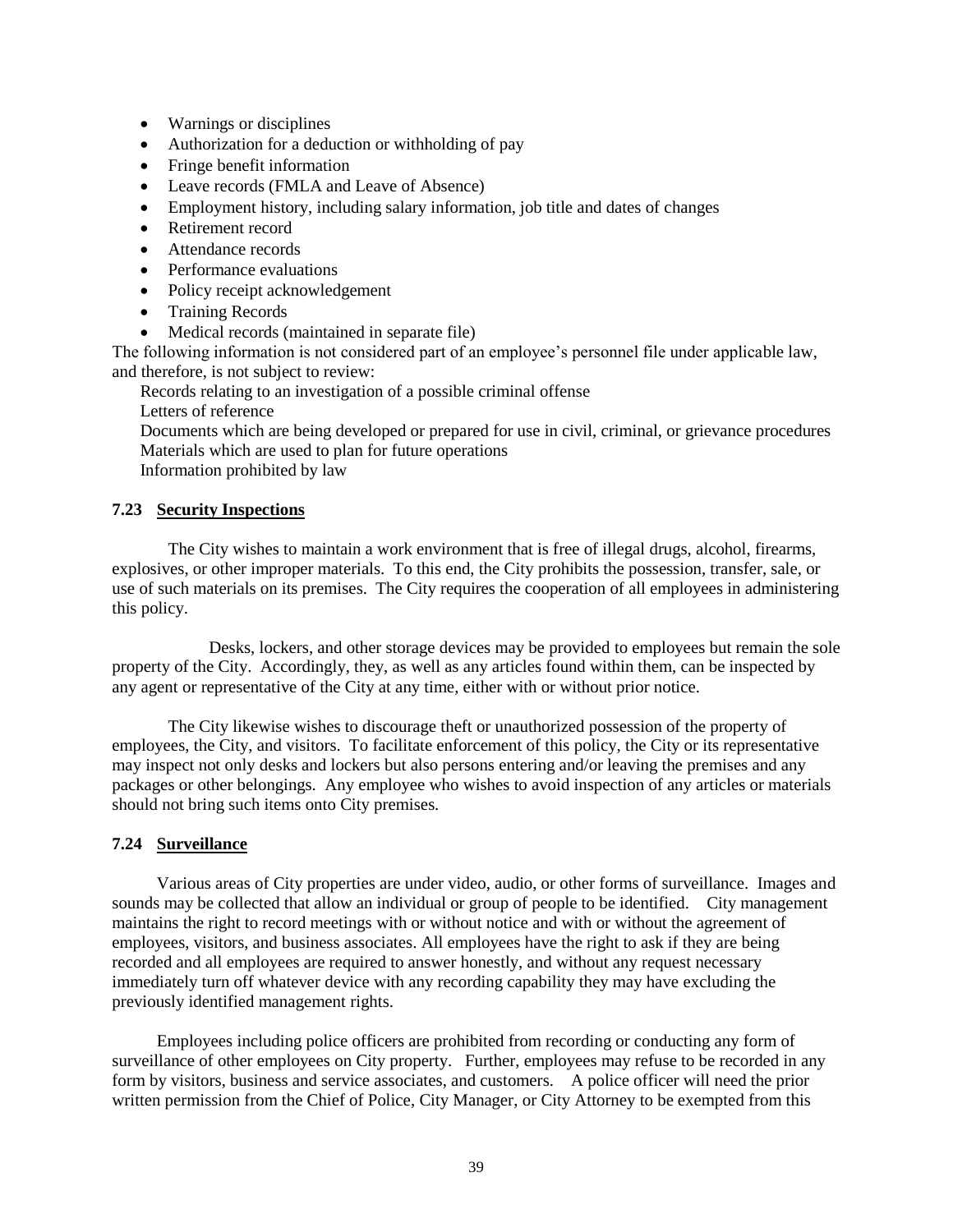policy for a specific investigation or situation before recording or conducting surveillance of any City employee while on City property. Any material or information collected in violation of this policy may not be used in the Complaint & Grievance process.

The City reserves the right to use a Global Positioning System (GPS) or similar technology to track movements of employees in any of its vehicles, cellular telephones, and all City equipment and property with or without notice.

### <span id="page-39-0"></span>**7.25 Bulletin Board**

The City maintains bulletin boards in our facilities as an important source of information. They are to be used solely for City announcements and government postings. Employees may not post or remove any information without their supervisor's permission.

# <span id="page-39-1"></span>**7.26 Smoking**

No smoking or other tobacco use is permitted inside any worksite building or in City vehicles. In the interest of public health, safety, welfare and protection of City property, it is the policy of the City that smoking and the use of other tobacco products is only allowed in designated areas of employee worksites. This policy is applicable to employees and the general public alike.

# <span id="page-39-2"></span>**7.27 Travel and Expense Reimbursement**

Employees, who are authorized to attend business-related conferences, meetings, and educational sessions as well as participate in other business-related travel, may be reimbursed for certain expenses. Employees must obtain prior authorization from their supervisor before participating in all out of facility/work site programs.

Expenses related to registration fees, transportation, lodging, meals, and miscellaneous charges may be eligible for reimbursement when accompanied by a receipt. To the extent a request for reimbursement is not supported by a receipt or affidavit, the request may be denied. Commuting mileage, to and from home to an employee's primary worksite is to be deducted from the total mileage traveled.

Approved expenses will be reimbursed according to the following protocols:

- Air Reimbursement for coach fare
- Train Reimbursement for coach fare
- Auto Reimbursement for mileage (less normal commuting mileage to and from home to the primary work site). Expenses related to the normal commute are not reimbursable.
- Taxi, shuttle, car rental Reimbursement for fare may be submitted when the use of a taxi or shuttle is the primary mode of transportation to a work related event. Use of a rental car is authorized when alternative transportation is not available and is less costly than the use of taxis or shuttles. Car rentals will be reimbursed up to the mid-size car rate.
- Parking: reimbursement for business-related parking expenses
- Lodging Expenses Reimbursement for the required number of days of business related lodging. Non-business related hotel charges will not be reimbursed.
- Meals Meals will be reimbursed when attending work related programs at a reasonable expense for breakfast, lunch and/or dinner. Meal costs are not reimbursable when travel is between service sites.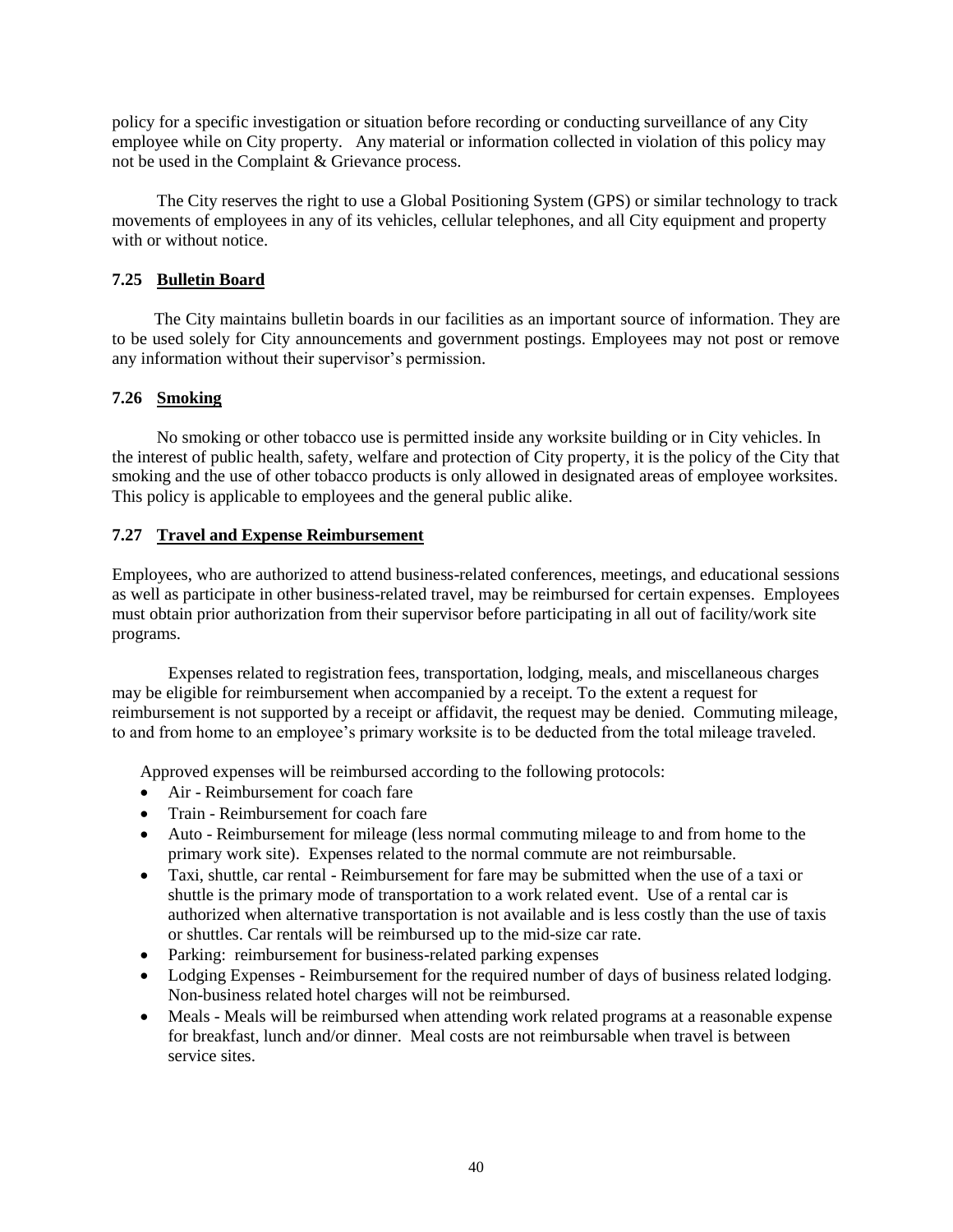Expenses are subject to approval by the individual's immediate supervisor. Final approval for all but routine travel expenses are subject to the approval of the Department Director. Expenses are to be submitted on a monthly basis. Any and all reimbursement rates are subject to change with or without notice and it is the employee's responsibility to contact the Finance Office about the prevailing reimbursement rates and save receipts for all expenses.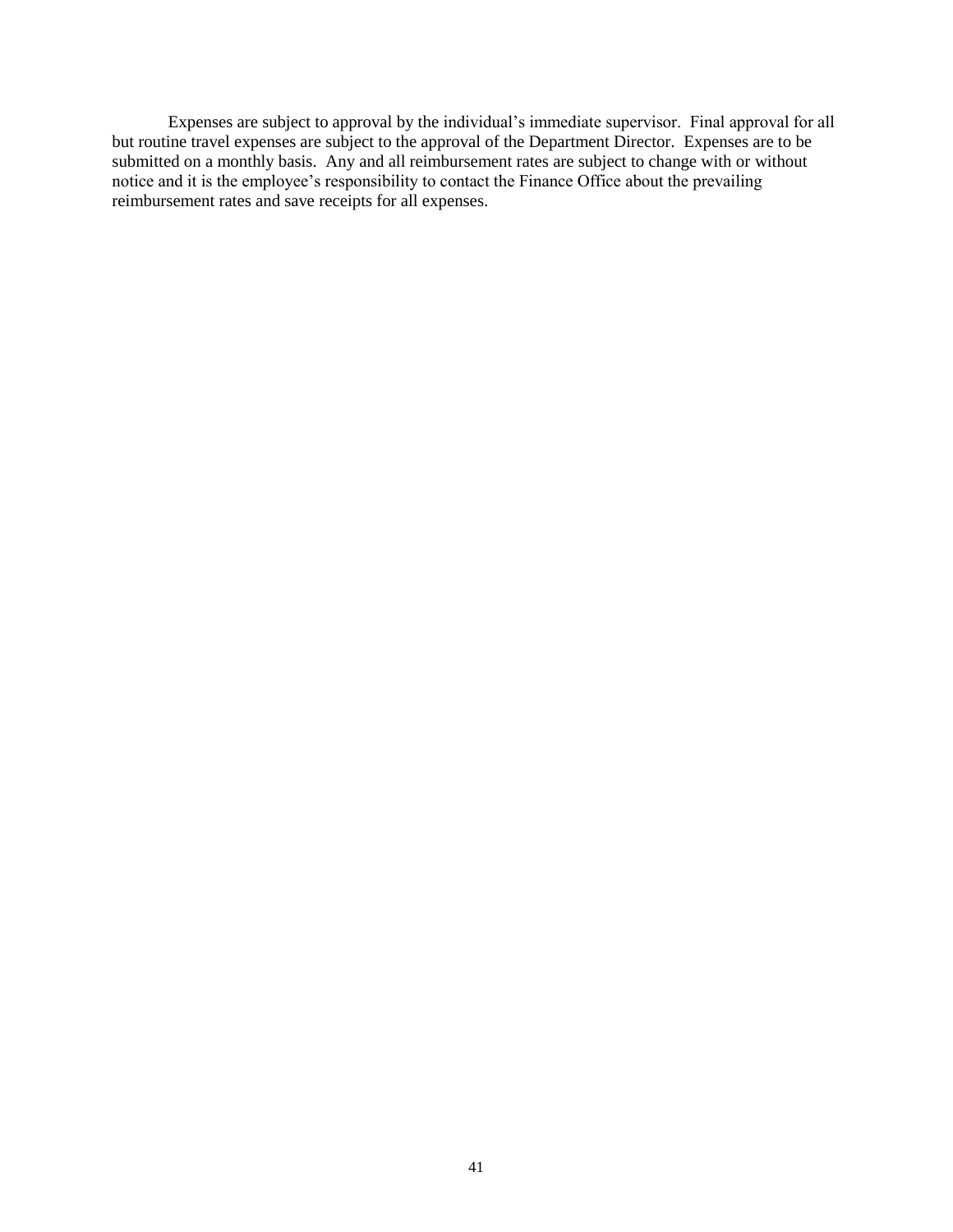# <span id="page-41-0"></span>**8 COMPLAINT AND GRIEVANCE PROCEDURES**

Any supervisor or other management official who makes a reprisal against an employee for filing a complaint or grievance may be subject to strict disciplinary action, including demotion and dismissal.

### <span id="page-41-1"></span>*Coverage of Personnel*

All regular full-time employees under the jurisdiction of the City Manager may use the Complaint and Grievance Procedure except as noted in "Exclusions".

#### <span id="page-41-2"></span>*Exclusions*

The following categories of employees do not have access to the formal Grievance Procedure:

- Introductory employees;
- Appointees of elected groups or individuals;
- Department Directors;
- Constitutional Officers and employees of their offices;
- Law enforcement officers who have elected to pursue a grievance under the Code of Virginia, Chapter 5, Title 9.1.

An employee who has voluntarily resigned may not have access to the grievance procedure after the effective date of the resignation. Introductory and temporary employees may file a grievance if the complaint involves a charge of discrimination.

### <span id="page-41-3"></span>*Management Rights*

The City has the authority to organize and manage its human and material resources in order to provide efficient and effective services to its residents. Nothing in the Complaint and Grievance Procedures is intended to restrict or change the following management rights, so long as they are not exercised in an arbitrary and/or capricious manner:

- To direct the work of employees as well as establish and revise wages, salaries, position classifications and general employee benefits
- To hire, promote, transfer, assign and retain or dismiss employees
- To maintain the efficiency of City governmental operations
- To relieve employees from duties in emergencies
- To determine the methods, means and personnel to accomplish operations

### <span id="page-41-4"></span>*Definition of a Complaint (informal)*

A Complaint is defined as a concern or problem regarding working conditions or a decision made by the City that affects an **e**mployee's job that is not covered in the formal Grievance procedure.

### <span id="page-41-5"></span>*Informal Complaint Resolution Procedure*

It is the intent of the Complaint Resolution process to afford employees a voice in those matters that have a potential adverse, unjust, or inequitable effect on their employment conditions. Such issues may be honest differences of opinion, or judgment situations, but the City acknowledges the importance of their expression.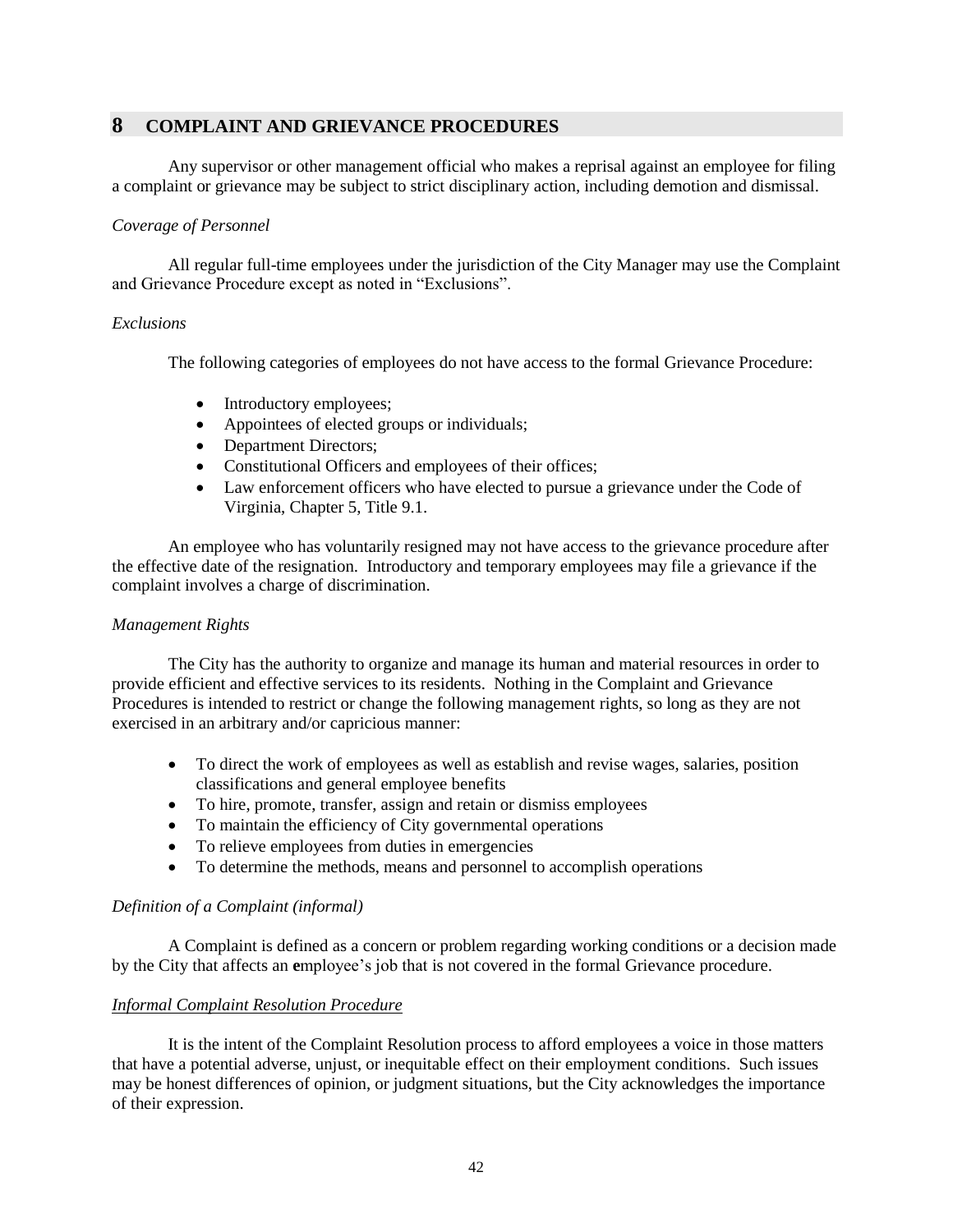To express a concern, the employee should submit a written complaint to the immediate supervisor on the "Employee Report of Complaint" form within twenty (20) calendar days after the occurrence or condition that caused the complaint. (See appendices) The supervisor, and such management personnel as may be involved, should review the concern for the purpose of resolving the matter at the supervisory level in an attempt to reach a satisfactory solution. A written decision will be provided within ten (10) calendar days.

If the immediate supervisor does not resolve the concern, the supervisor and/or employee may request a review at the department director level within five (5) calendar days following receipt of the immediate supervisor's response. A written decision will be provided within ten (10) calendar days after receipt of the written Employee Report of Complaint.

If the matter is not resolved at this level, the department director or employee may refer the matter to the City Manager within five (5) calendar days following receipt of the immediate supervisor's response. Within five (5) calendar days following receipt of the department director's decision, the employee should arrange an appointment to present and discuss the issue with the City Manager. The City Manager, or his or her designee, will conduct an informal conference, review the facts, and issue a final determination as to a resolution of the concern. Records of each complaint and the resolution process will be maintained in the Human Resources Office. The Human Resources Director may assist in the process in order to assure that it is completed in a timely manner. On the basis of the information provided, or related written documents, the City Manager will render a final written decision to the employee and others within five (5) calendar days after the meeting.

#### <span id="page-42-0"></span>*Definition of Formal Grievance*

A grievance is defined as an employee dispute relating to their employment, generally resulting from a written reprimand, disciplinary action, or improper conduct which could result in a suspension, demotion, or termination, including but not necessarily limited to the situations outlined below under "Grievable Issues". A grievant is an employee who files a grievance. An employee has the right to use the Grievance Procedure for any matter he or she believes needs to be formally addressed. When in doubt, the City Manager will determine whether an employee's complaint will be resolved using the Grievance Procedure. If the City Manager determines that the complaint is not grievable, the employee may appeal the decision to the Martinsville Circuit Court.

#### <span id="page-42-1"></span>*Formal Grievable Issues or Disputes*

Following the Code of Virginia, the City has distinguished circumstances where a dispute will generally be determined grievable and situations where it will not. Issues or disputes related but not limited to the following will generally be found grievable:

- Disciplinary actions, including dismissals (whenever resulting from formal discipline or unsatisfactory job performance or an involuntary resignation), disciplinary demotions and suspensions, and written reprimands;
- The proper application or interpretation of personnel policies, procedures, rules and regulations;
- Acts of retaliation for using the grievance procedure or for participation in the grievance of another employee;
- Complaints of sexual harassment or discrimination on the basis of race, color, religion, national origin, sex, age, disability, or political affiliation; and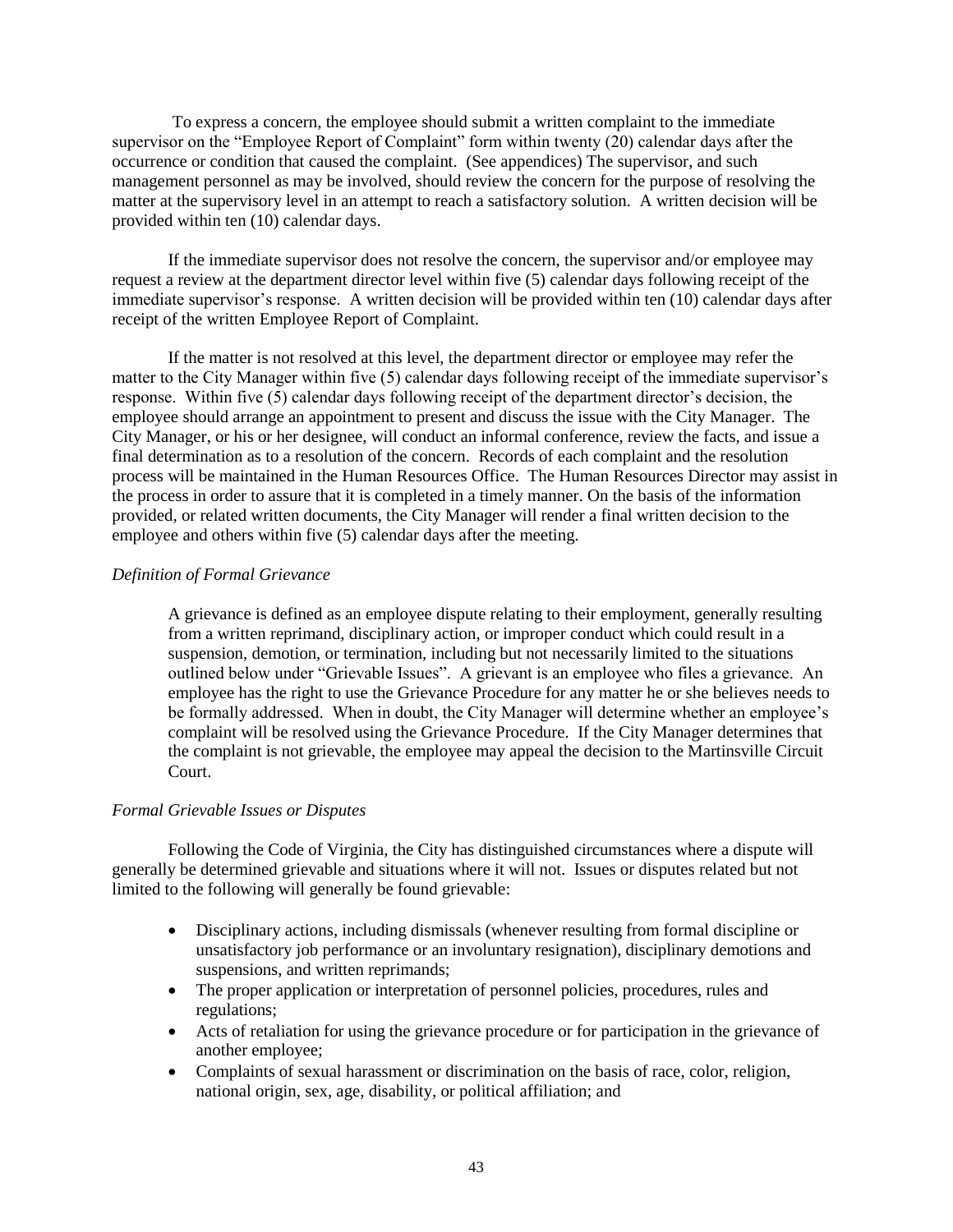• Acts of retaliation because the employee has complied with any law of the United States or of the Commonwealth, has reported any violation of such law to a governmental authority, or has sought any change in law before the Congress of the United States or the General Assembly.

# <span id="page-43-0"></span>*Non-Grievable Issues*

The following matters are not grievable under this procedure:

- The contents of ordinances, statutes, or established personnel policies, procedures, rules and regulations;
- Work activity accepted by the employee as a condition of employment or work activity which may be reasonably expected to be a part of the job content, and the measurement and assessment of an employee's work performance by a supervisor through an informal discussions, counseling session, formal performance evaluation or any other means. A performance evaluation shall be grievable where the employee can show that it was arbitrary or capricious, or was not conducted in accordance with established practice and procedure;
- Establishment and revision of wages or salaries, position classifications or general benefits;
- Failure to be promoted, except where the employee can show that established promotional policies or procedures were not followed or applied fairly;
- The methods, means, personnel and hours of work by which work activities are to be carried out, including the assignment to a particular shift, rotation of the work week, and the assignment and requirement of overtime;
- The hiring, promotion, transfer, assignment, reassignment, and retention of employees, provided such actions do not constitute disciplinary action;
- The relief of employees from duties of the City in emergencies;
- Any action which is necessary to comply with City, State or Federal law; and
- Discharge, demotion, transfer, reclassification, suspension or layoff because of lack of work, reduction in work force or job abolition, except where such action affects an employee who has been reinstated within the previous six months as the result of the final determination of a grievance. For grievances brought under this exception, the City's action will be upheld once it shows that a valid business reason existed for the action and the employee was notified of the reason in writing prior to the effective date of the action.

### <span id="page-43-1"></span>*Grievability and Access to Procedure*

At the request of the department director or grievant, the City Manager will determine whether or not a complaint is grievable, provided the request is made subsequent to the reduction of the grievance to writing but prior to the second step meeting*.* Once raised, the issue must be resolved before further processing of the grievance. The *Determination of Grievability Form* must be used to make the request. The form is available through the Human Resources Office.

Within ten (10) calendar days of a request, the City Manager will review the decision, determine if the complaint is grievable, and notify the grievant and all other parties, in writing, of the decision. The City Attorney or Commonwealth Attorney shall not be authorized to decide the issue of grievability. Within ten (10) calendar days after the date of the decision, the grievant may appeal the City Manager's decision to the Martinsville Circuit Court. The grievant must initiate such an appeal, in writing, to the City Manager and must set forth the reasons why the grievant believes the grievance presents a grievable matter or is eligible for access to the grievance procedure.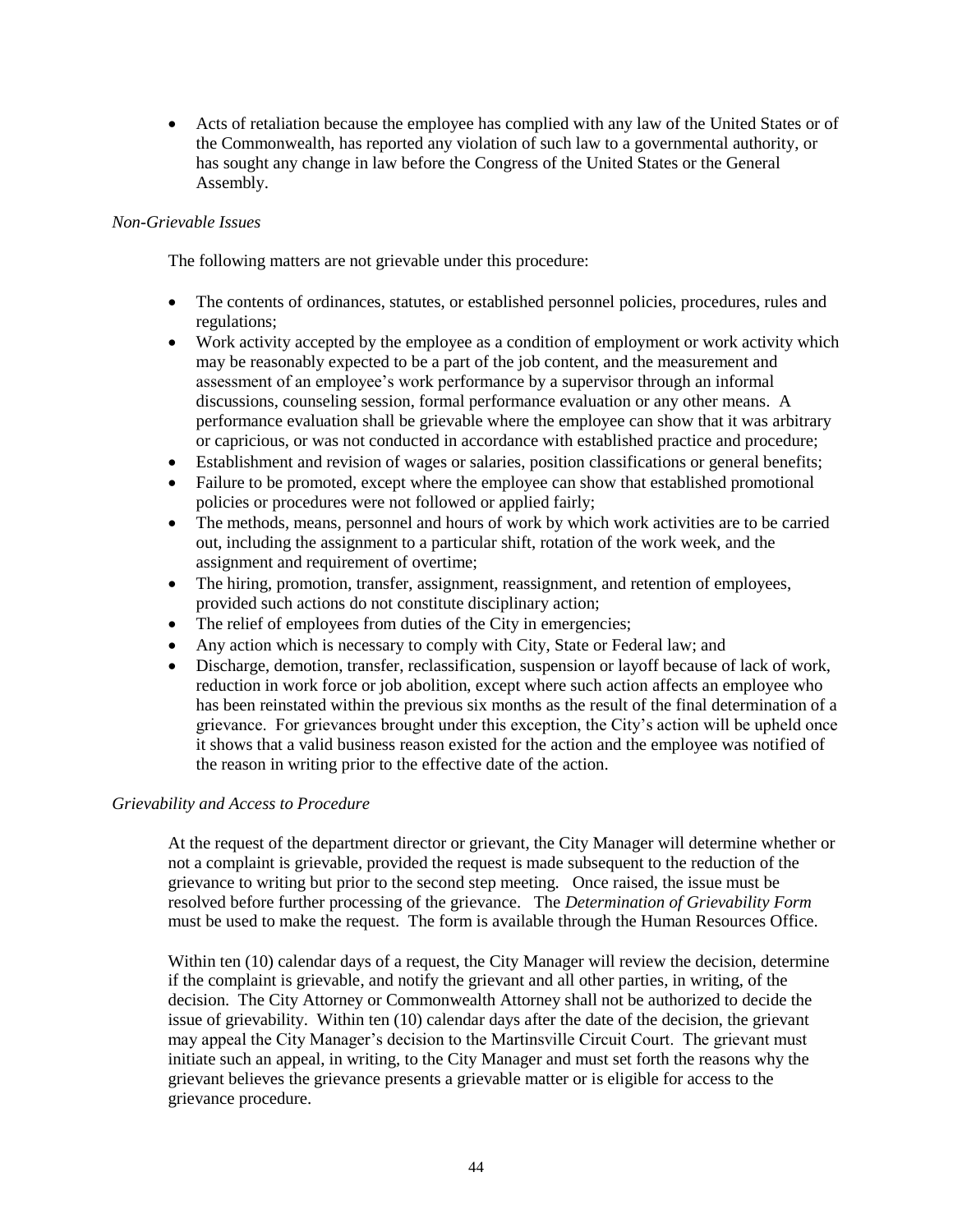Within five working days, the City Manager shall transmit to the Clerk of the Court a copy of the *Determination of Grievability Form* and any exhibits. A copy of the transmittal shall be provided to the grievant and to any other parties. The failure of the City Manager to transmit the record within the time allowed shall not prejudice the rights of the grievant. The court, on motion of the grievant, may issue a writ of certiorari requiring the City Manager to transmit the record on or before a certain date.

Within thirty (30) calendar days of receipt of such records, the Circuit Court, sitting without a jury, shall hear the appeal on the record transmitted by the City Manager and such additional evidence as may be necessary to resolve any controversy as to the correctness of the record. The Court, in its discretion, may receive such other evidence as required. The Court may affirm the decision of the City Manager or may reverse or modify the decision. The decision of the Court shall be rendered no later than fifteen (15) days from the date of the conclusion of the hearing, and shall be final and may not be appealed.

The classification of a complaint as non-grievable shall not be construed to restrict any employee's right to seek, or management's right to provide, customary administrative review of complaints outside the scope of the grievance procedure.

#### <span id="page-44-0"></span>*General Provisions*

All stages of the grievance beyond the first complaint shall be in writing on forms supplied by the Human Resources Office. The grievant must bear any cost involved in employing representation or in preparing or presenting their case. Once an employee reduces the grievance to writing, the employee must specify the specific relief expected through use of this procedure.

#### <span id="page-44-1"></span>*Procedural Compliance*

After the initial filing of a written grievance, failure of either party to comply with all substantial procedural requirements of the grievance procedure without just cause will result in a decision in favor of the other party on any grievable issue, provided the party not in compliance fails to correct the noncompliance within five (5) working days of receipt of written notification by the other party on the compliance violation. Such written notification by the grievant shall be made to the City Manager, who shall determine whether the noncompliance is substantial and without just cause. Failure of either party without just cause to comply with all substantial procedural requirements at the fourth stage hearing shall be resolved in favor of the other party.

#### <span id="page-44-2"></span>*Extension of the Time Periods*

The time periods outlined in this Chapter constitute substantial procedural requirements. However, such time periods may be extended by mutual agreement between the grievant and the appropriate supervisor to whom the time period is applicable.

<span id="page-44-3"></span>The term *"Time Limits"* refers to consecutive calendar days. This means that the various consecutive calendar day periods referred to throughout this policy will include all leave days, holidays, and unauthorized absence time, as well as normal work days and weekend days for all employees.

### <span id="page-44-4"></span>*Witnesses, documents and relevant evidence*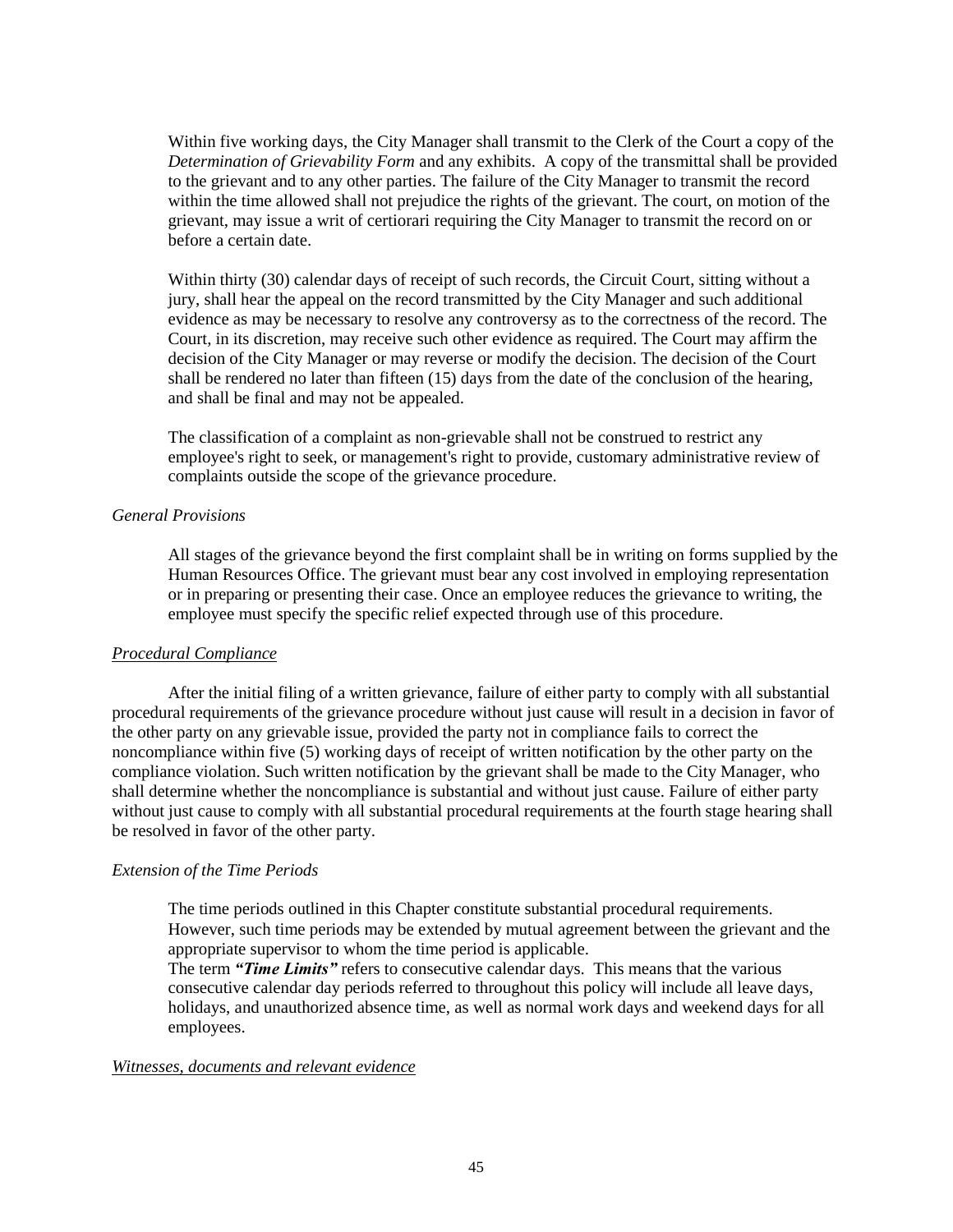A. Witnesses may be called to offer evidence pertinent to the grievance and shall be excused upon completion of their statements. Otherwise, at the first and second step meeting, the only persons who may be present are the grievant and the appropriate supervisor at the level at which the grievance is being heard. At the third step meeting, the grievant, and a representative of their choice, may meet with the City Manager. If the grievant is represented by legal counsel, the City likewise has the option of being represented by counsel.

B. Absent just cause, all documents, as defined in the Rules of the Supreme Court of Virginia, relating to the actions grieved shall be made available, upon request from a party to the grievance, by the opposing party, in a timely fashion. Upon such request a party shall have a duty to search its records to ensure that all such relevant documents are provided. Documents pertaining to nonparties that are relevant to the grievance shall be produced in such a manner as to preserve the privacy of the individuals not personally involved in the grievance. A party shall not be required to create a document if the document does not exist. Any disputes as to production of such documents will be resolved, in the first three stages by the City Manager and at the fourth stage by the Hearing Officer.

C. Except in allegations of discrimination where the grievant is a member of a statutorily protected class, treatment or discipline of other employees shall not be considered as part of a grievance, nor shall evidence of such treatment or discipline be considered relevant.

#### <span id="page-45-0"></span>*Exceptions to Four-Step Procedure*

Employees of the City who wish to file a grievance must follow a step-by-step procedure, except as follows:

An employee whose immediate supervisory level is above that which is set forth in Step I, and below the supervisory level as set forth in Step III, shall initiate their grievance with the next level of supervision using the appropriate step level fitting the particular situation. The initial procedure for filing such a grievance shall be set forth in that step.

Departments and offices which do not have the number of levels or supervision paralleling the supervisory levels as set forth in the steps of this grievance procedure, may omit non-applicable intermediate steps, provided, however, the initial procedure for filing a grievance shall conform to the requirements of the step in which the employee initiates the grievance.

### <span id="page-45-1"></span> *Supervisory Steps*

*First Step* - Within twenty (20) calendar days after the occurrence or condition giving rise to the grievance, the employee affected must identify the grievance verbally to the employee's immediate supervisor. Within ten (10) calendar days of such presentation, the supervisor shall give his/her response to the employee with respect to the grievance. If a satisfactory resolution is not reached by this process, the employee shall reduce the grievance to writing, identifying the nature of the grievance and the expected remedy on the grievance form. Such written grievance shall be presented to the immediate supervisor within ten (10) calendar days of the immediate supervisor's verbal reply. The immediate supervisor must then reply in writing within ten (10) calendar days.

*Second Step* - If a satisfactory resolution is not reached at the first step, the employee may submit the grievance to the department director. Submission to the second step must occur within ten (10) calendar days of the first step reply. The department director shall meet with the employee within ten (10) calendar days, and render a written reply to the grievance within ten (10) calendar days following the second step meeting.

*Third Step* - If a satisfactory resolution is not reached at the second step, the employee may submit the grievance to the City Manager. Submission to the third step must occur within ten (10) calendar days of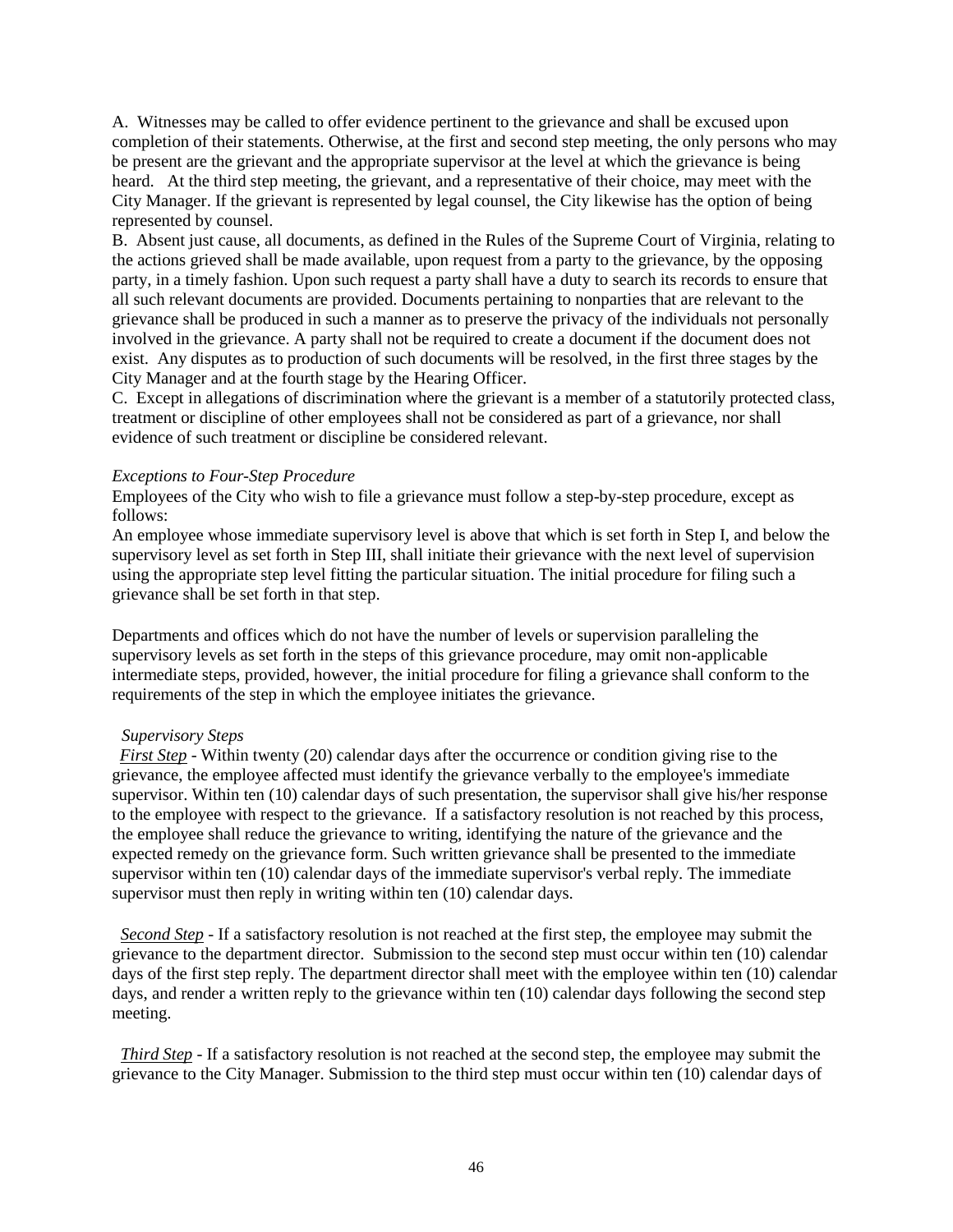the second step reply. The City Manager shall meet with the employee within ten (10) calendar days, and render a written reply to the grievant within ten (10) calendar days following the third step meeting.

Fourth Step Hearing - Within ten days after the City Manager's reply in the Third Step, the grievant may request in writing to the City Manager review by a Fourth Step Hearing.

#### <span id="page-46-0"></span>*Hearing officers; duties.*

#### *Nothing in this policy shall create, nor shall be construed to create, a property interest in selection or assignment to serve as a hearing officer for grievance hearings.*

 The Director of the Commonwealth's Department of Employment Dispute Resolution shall assign a hearing officer to conduct the grievance hearing. All hearing officers shall be selected, on a rotating basis, (i) from the list of administrative hearing officers maintained by the Supreme Court of Virginia pursuant to § 2.2-4024 or (ii) from attorneys hired as classified employees by the Department through a competitive selection process. Hearing officer fees shall be reasonable, in accordance with compensation guidelines developed by the Department of Employment Dispute Resolution. In addition to the training requirements imposed by the Supreme Court, each hearing officer shall meet the criteria established by the Director pursuant to subdivision 6 of § 2.2-1001 and attend annually at least one day of training in employment law or state personnel policies and organizations. The training shall be conducted by the Department of Employment Dispute Resolution or an organization approved by the Virginia State Bar for continuing legal education.

*Hearing officers shall have the following powers and duties:* 

- 1. Hold conferences for the settlement or simplification of issues;
- 2. Dispose of procedural requests;
- 3. Issue orders requiring testimony or the production of evidence;
- 4. Administer oaths and affirmations;

5. Receive probative evidence; exclude irrelevant, immaterial, insubstantial, privileged, or repetitive proofs, rebuttals, or cross-examinations; rule upon offers of proof; and oversee verbatim recording of the evidence;

6. Receive and consider evidence in mitigation or aggravation of any offense charged by an agency in accordance with rules established by the Department of Employment Dispute Resolution pursuant to Code of Virginia § 2.2-1001; and

- 7. Take other actions as necessary or specified in the grievance procedure.
- 8. The conduct of the hearing shall be as follows:

a.) The Hearing Officer shall determine the propriety of attendance at the hearing of persons not having a direct interest in the hearing; whether the number of witnesses to be heard shall be limited; whether only one witness shall be allowed in the room at one time; and whether crossexamination of witnesses and/or the parties involved shall be allowed.

b.) The Hearing Officer may at the beginning of the hearing ask for statements clarifying the issues involved.

c.) Exhibits, when offered by the grievant or by the City, may be received in evidence by the Hearing Officer and, when so received, shall be marked and made a part of the record.

d.) The grievant and the City, or their representatives, shall then present their claims and proofs and witnesses who shall submit to questions or other examination. The Hearing Officer may, at its discretion, vary this procedure but shall afford full and equal opportunity to all parties and witnesses for presentation of any material or relevant proofs.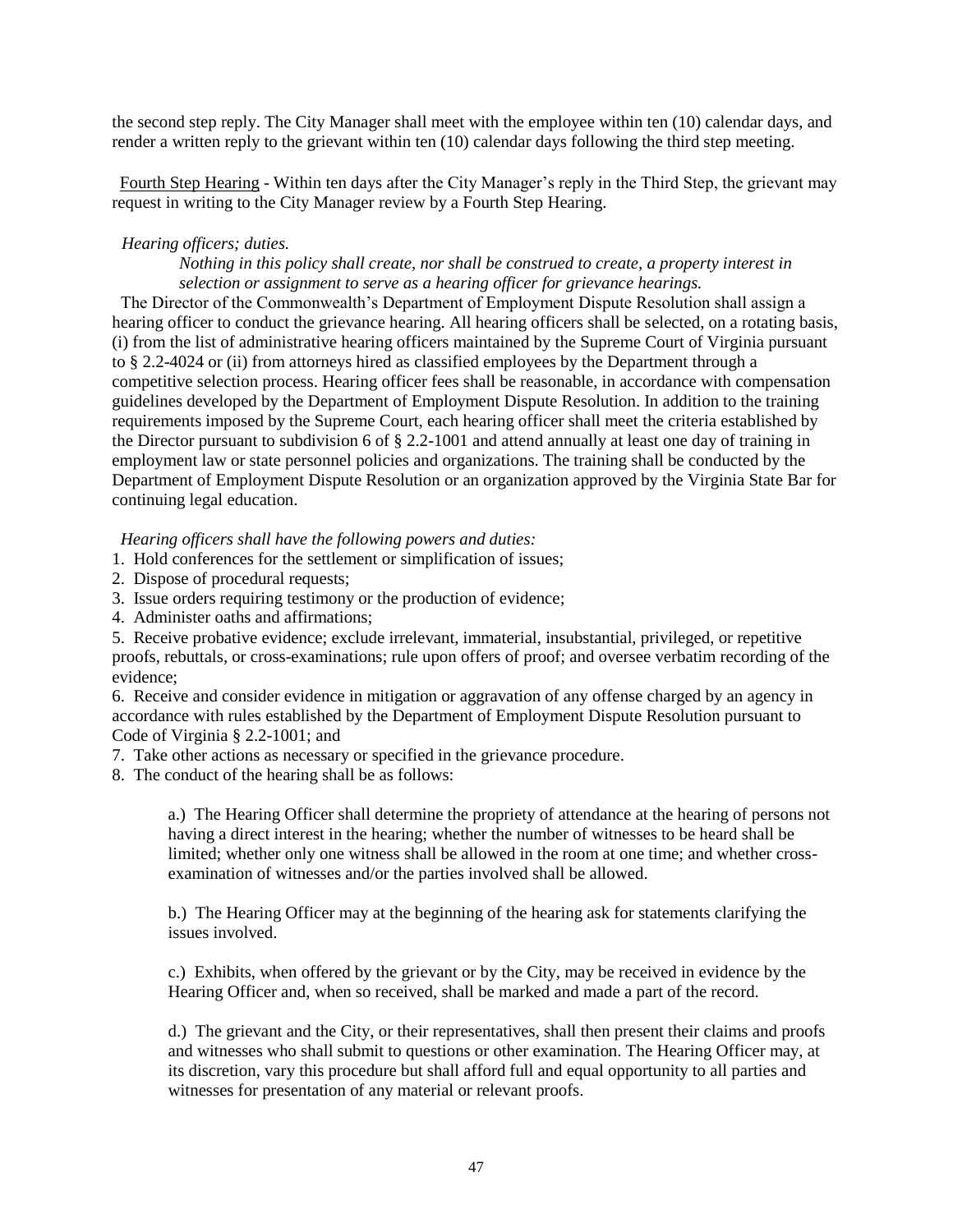e.) The parties may offer evidence and shall produce such additional evidence as the Hearing Officer may deem necessary to an understanding and determination of this dispute. The Hearing Officer shall be the judge of relevancy and materiality of the evidence offered. All evidence shall be taken in the presence of the Hearing Officer and of the parties.

f.) The Hearing Officer Chairperson shall specifically inquire of all parties whether they have any further proof to offer or witnesses to be heard. Upon receiving negative replies, the Hearing Officer shall declare the hearing closed.

g.) The hearing may be reopened by the Hearing Officer on its own motion or upon application of a party for good cause shown at any time before the award is made.

h.) The Hearing Officer may decide procedural questions and rule upon objections raised during the course of the hearing.

#### <span id="page-47-0"></span>*Scope of hearing officer's decision.*

For those issues qualified for a hearing, the hearing officer may order appropriate remedies. If the hearing officer finds that the employee has substantially prevailed on the merits of the grievance, the employee shall not be entitled to recover reasonable attorney fees. All awards of relief by a hearing officer must be in accordance with rules established by the Department of Employment Dispute Resolution, and the non-prevailing party shall bear the costs for the hearing officer and other associated hearing expenses that the hearing officer may award.

The decision of the hearing officer shall (i) be in writing, (ii) contain findings of fact as to the material issues in the case and the basis for those findings, including any award of reasonable attorney fees pursuant to this section, and (iii) be final and binding if consistent with law and policy.

The Hearing Officer has the responsibility to interpret the application of City policies and procedures in the case. He does not have the prerogative to formulate or to change policies or procedures.

The decision of the Hearing Officer shall be final and binding in all its determinations, and shall be consistent with provisions of law and written policy. The question of whether the relief granted by the Hearing Officer is consistent with written policy shall be determined by the City Attorney.

#### <span id="page-47-1"></span>*Review of hearing decisions; costs.*

A. Upon the request of a party to a grievance hearing for an administrative review of the hearing decision, the City Attorney shall determine, within 60 days of receipt of such request, whether the hearing decision is consistent with law and written policy.

B. Within 30 days of a final decision, a party may appeal on the grounds that the determination is contradictory to law by filing a notice of appeal with the clerk of the circuit court in the jurisdiction in which the grievance arose. After a notice of appeal has been filed by either party, the City Attorney shall then transmit a copy of the grievance record to the Clerk of the Circuit Court. The court, on motion of a party, shall issue a writ of certiorari requiring transmission of the record on or before a certain date. Within 30 days of receipt of the grievance record, the court, sitting without a jury, shall hear the appeal on the record. The court may affirm the decision or may reverse or modify the decision.

C. The Hearing Officer's final decision shall be effective from the latter of the date issued or the date of the conclusion of any administrative review and judicial appeal, and shall be implemented immediately thereafter, unless circumstances beyond the control of the agency delay such implementation.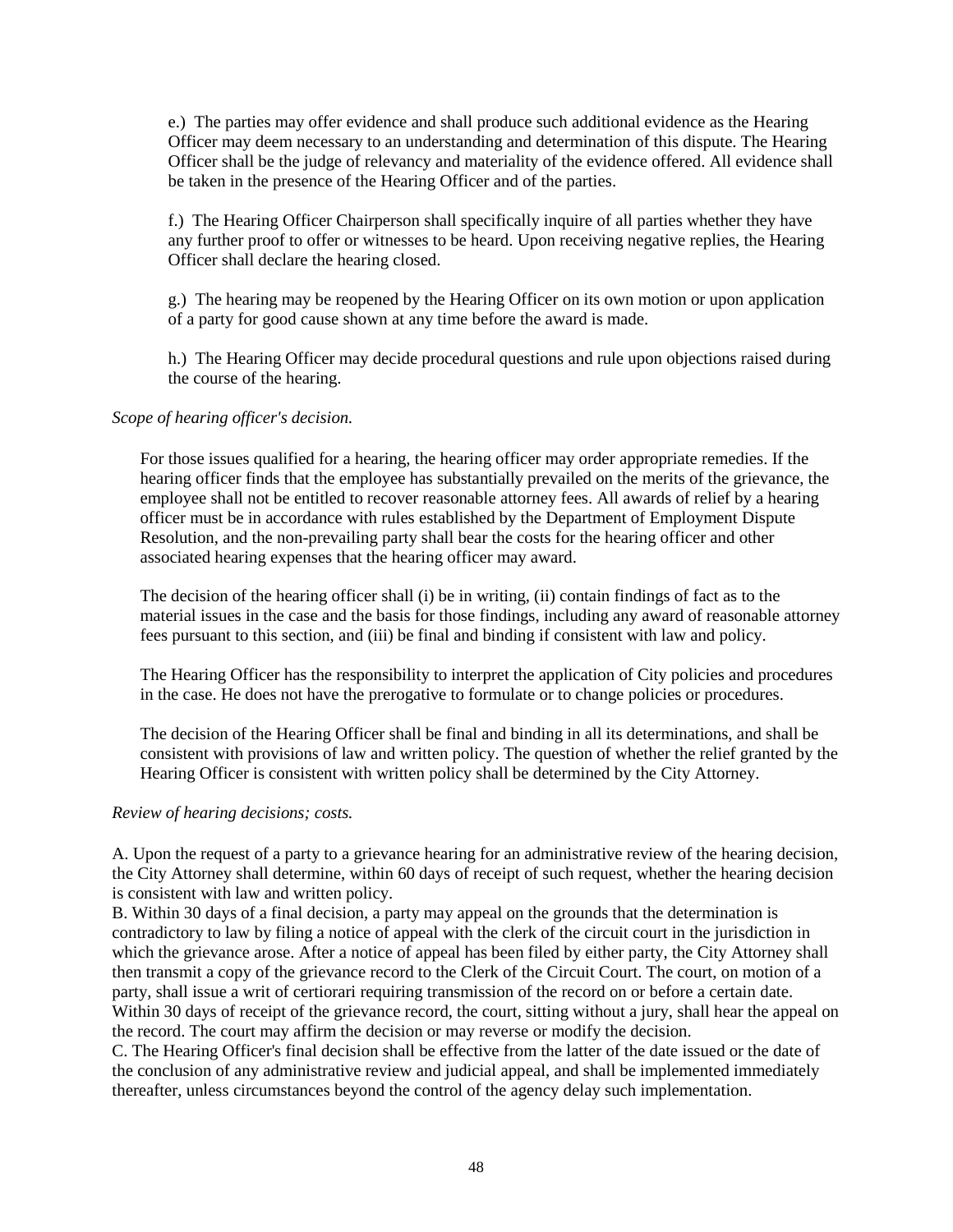D. Either party may petition the circuit court for an order requiring implementation of the final decision or recommendation of a hearing officer.

E. The court may award reasonable attorneys' fees and costs to the employee if the employee substantially prevails on the merits of a case brought under subsection B or D.

### <span id="page-48-0"></span>*Protective Services Procedural Guarantees*

*Title 9.1 of the Code of Virginia* contains several procedural guarantees for law enforcement officers and firefighters. These apply before any dismissal, demotion, suspension without pay, or transfer for punitive reasons may be imposed on an officer, or whenever a firefighter is subjected to an interrogation which could lead to a similar action. The investigation/interrogation must be conducted in accordance with requirements of the State Code. The guarantees do not prohibit the informal counseling of an employee by a supervisor in reference to a minor infraction of policy or procedure which does not result in disciplinary action being taken against the employee.

 *Law Enforcement Officers - before any dismissal, demotion, suspension without pay, or transfer for punitive reasons may be imposed, the following must be complied with:*

- The law enforcement officer shall be notified in writing of all charges, the basis therefore, and the action which may be taken.
- The officer must be given an opportunity, within a reasonable time limit after the date of the written notice provided for above, to respond orally and in writing to the charges. The time limit shall be determined by the Police Chief, but in no event shall it be less than five (5) calendar days unless agreed to by the officer.
- In making his/her response, the officer may be assisted by counsel at his/her own expense.
- The officer shall be given written notification of his/her right to initiate a grievance under this procedure. The officer shall be provided with an additional copy of the grievance procedure upon request.

The officer may, within a reasonable amount of time, request a hearing to be conducted in accordance with Title 9.1-504 of the State Code. In lieu of following the notice of charges steps listed above, the Police Chief may give the officer a written statement of the charges, basis for the action which will be taken, and provide a hearing as provided for in the State Code prior to taking the action. The recommendations of the Hearing Officer shall be advisory only, but shall be accorded significant weight.

A law enforcement officer may proceed under the grievance procedure or the procedural guarantees, but not both.

#### *Firefighters - the procedural guarantees for firefighters include the following:*

- The interrogation shall take place at the facility where the investigating officer is assigned at the facility which has jurisdiction over the place where the incident under investigation allegedly occurred
- No firefighter shall be subjected to interrogation without first receiving written notice of sufficient detail to reasonably notify the firefighter of the nature of the investigation.
- All interrogations shall be conducted at a reasonable time of day, preferably when the firefighter is on duty, unless the matters being investigated are of such a nature that immediate action is required.
- The firefighter under investigation shall be informed of the name, rank, and unit or command of the officer in charge of the investigation, the interrogators, and all persons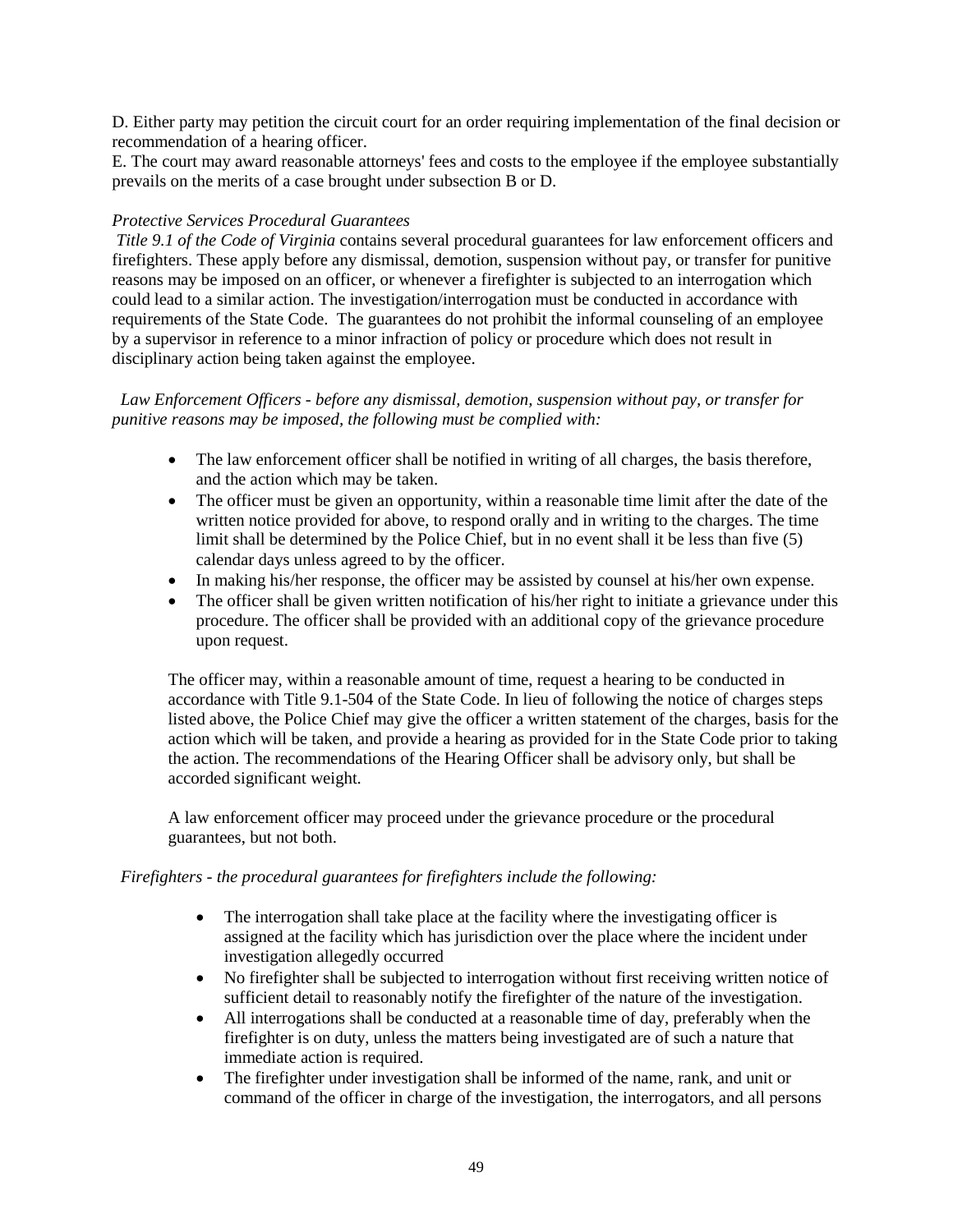present during the interrogation.

- Interrogation sessions shall be of reasonable duration and the firefighter shall be permitted reasonable periods for rest and personal necessities
- The firefighter being interrogated shall not be subjected to offensive language or offered any incentive as an inducement to answer any questions.
- If a recording of any interrogation is made, and if a transcript of such interrogation is made, the firefighter under investigation shall be entitled to a copy without charge. Such record may be electronically recorded.

No firefighter shall be discharged, disciplined, demoted, denied promotion or seniority, or otherwise disciplined or discriminated against in regard to their employment, or be threatened with any such treatment as retaliation for or by reason solely of their exercise of any of the rights granted or protected by these guarantees.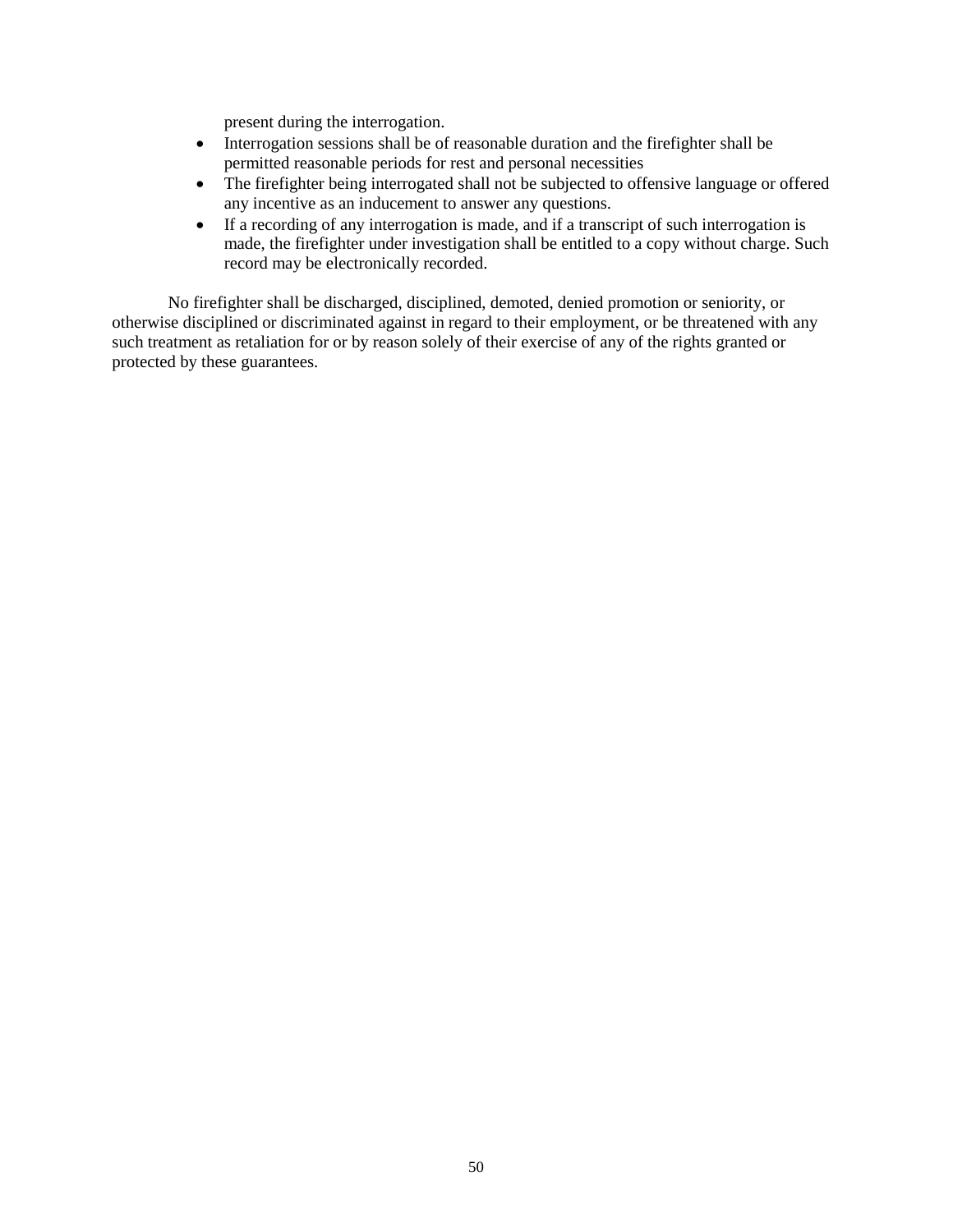### <span id="page-50-1"></span><span id="page-50-0"></span>**9 BENEFITS**

#### **9.1 Benefits Disclaimer**

A variety of benefits, combined with an employee's salary, establish a total compensation package that helps to attract, reward, and retain employees. From time to time, conditions or circumstances may require that the City make changes, additions, or deletions in its benefits program for both active employees and retires as the City determines are appropriate. **All benefits available to employees do not constitute any contract implied, or otherwise, and do not guarantee current or future benefits or continuance of benefits in any form, unless required by federal or state law. All benefits are subject to change or cancellation with or without notice.**

#### <span id="page-50-2"></span>**9.2 Anniversary Date**

The first day an employee reports to work will be recorded in the City records as the employee's anniversary date. This date may be used to calculate many different company benefits. If an employee has any questions regarding his/her anniversary date, please see the HR Department.

### <span id="page-50-3"></span>**9.3 Retirement**

 Membership in The Virginia Retirement System (VRS) is a condition of employment for all eligible full-time City employees. Employees hired on or after 1/1/2014 will be considered VRS Hybrid members, this does not apply to hazardous duty employees. Employees should contact VRS or the Human Resources Office for additional information regarding this benefit.

# <span id="page-50-4"></span>**9.4 Basic Group Life Insurance**

Full-time employees are required to participate in the City's group life insurance plan. The amount of basic group life insurance is equal to the employee's annual salary, rounded to the next highest thousand, and then doubled. This benefit is provided at no cost. Employees must choose a beneficiary at the time of enrollment. To change a beneficiary, contact the Human Resources Office.

### <span id="page-50-5"></span>**9.5 Health Related Benefits**

Full-time employees may enroll in health related benefits offered by the City. Employees who enroll in these programs will receive information that explains the programs in detail, the benefits provided, and the monthly premiums, if applicable. Unless otherwise permitted, employees have an opportunity to add or drop coverage only once a year during open enrollment unless a valid family status change occurs as described below.

Upon regular or disability retirement, as defined by the Virginia Retirement System, **and** in accordance with the July 1, 2010 Ordinace on Health Insurance Benefits for City Employees a retiree may continue his or her medical insurance that was in effect prior to retirement. The retiree's dependent(s) must be enrolled in the City's medical group plan six (6) months prior to retirement in order to be continued under the City's health insurance program. Specific information and eligibility criteria are available in the Human Resources Office.

The City has established a Section 125 Benefit Plan that allows employees to save taxes on the money employees pay toward certain group sponsored benefit premiums. Employees' premium contributions are automatically deducted from their salaries before taxes are taken out. Taxable income is reduced by the amount contributed, so employees pay less in taxes and have more take-home pay. All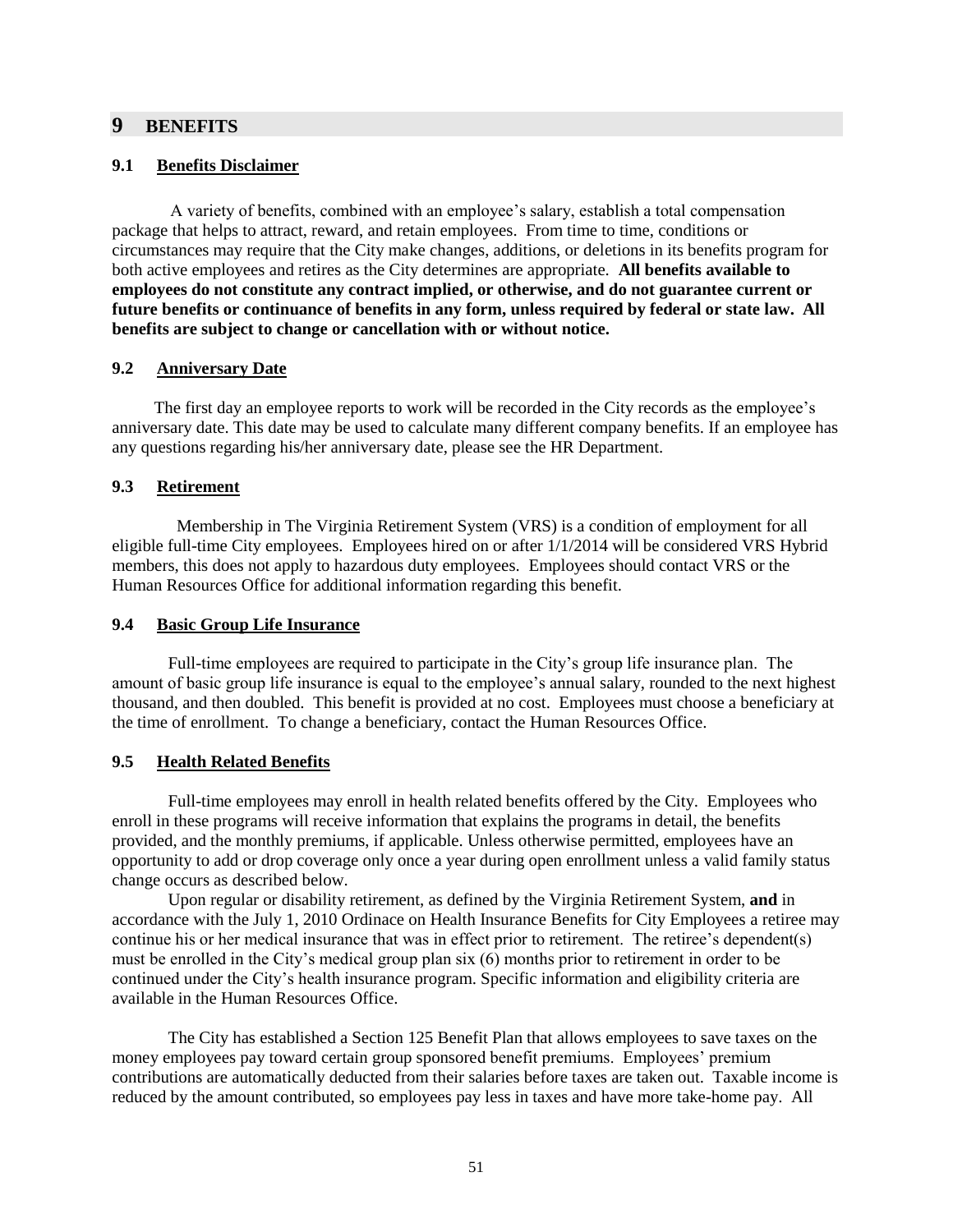full-time employees are automatically enrolled in this pre-tax premium plan. However, an employee may waive their pre-tax status if they wish to do so.

The IRS requires that an employee experience a valid "family status change" in order to adjust the amount of their pre-tax amount.

If an employee wishes to make a change to health or dental coverage, he or she must complete and sign appropriate paperwork within 31 days of one of the valid family status changes listed.

## <span id="page-51-0"></span>**9.6 COBRA**

The Consolidated Omnibus Budget Reconciliation Act of 1986 (COBRA) requires most employers who sponsor group health plans to offer covered employees and their families the opportunity to extend their health coverage in the event of loss of coverage. To be eligible to continue coverage, certain circumstances called "qualifying events" must occur. Please contact the Human Resources Office with any question regarding COBRA

#### <span id="page-51-1"></span>**9.7 Temporary Disability Payment**

Under certain situations, the City provides temporary disability benefits to *full-time regular employees* in the event an employee becomes unable to work because of a non-work related injury or illness. (See "Family and Medical Leave".) Temporary disability payment is only available to employees hired before 1/1/14 and those in hazardous duty positions. VRS Hybrid employees are not eligible for this benefit.

#### <span id="page-51-2"></span>*9.7.1 Eligibility Criteria*

In order to qualify for this benefit, an employee must:

- have worked a minimum of six months of continuous service at the time the leave of absence without pay begins;
- have exhausted all sick, annual, and compensatory leave, and be on leave without pay for no less than five consecutive scheduled work days; and
- provide certification of the attending physician that the employee is too ill or disabled to work, and the date employee expects to return to work (if that date is known). FMLA Certification will be accepted in lieu of additional documentation.

If the employee is then unable to return to work on the anticipated date, an additional certification from the physician may be required. The department director and the City Manager must approve the extension of the leave of absence without pay.

### <span id="page-51-3"></span>*9.7.2 Rate of Payment*

The rate of payment is 30% of the employee's salary, calculated on a per diem basis, retroactive to the first day of leave without pay. Disability benefits are awarded for no more than twelve consecutive weeks (480 hours) in any 52-week period, or the maximum duration of the employee's FMLA leave whichever is less. This benefit does not apply to employees who are receiving Workers' Compensation benefits. The aforementioned rate of payment is subject to change at any time, with or without notice, and does not constitute a guarantee or contract.

#### <span id="page-51-4"></span>**9.8 Voluntary Benefits**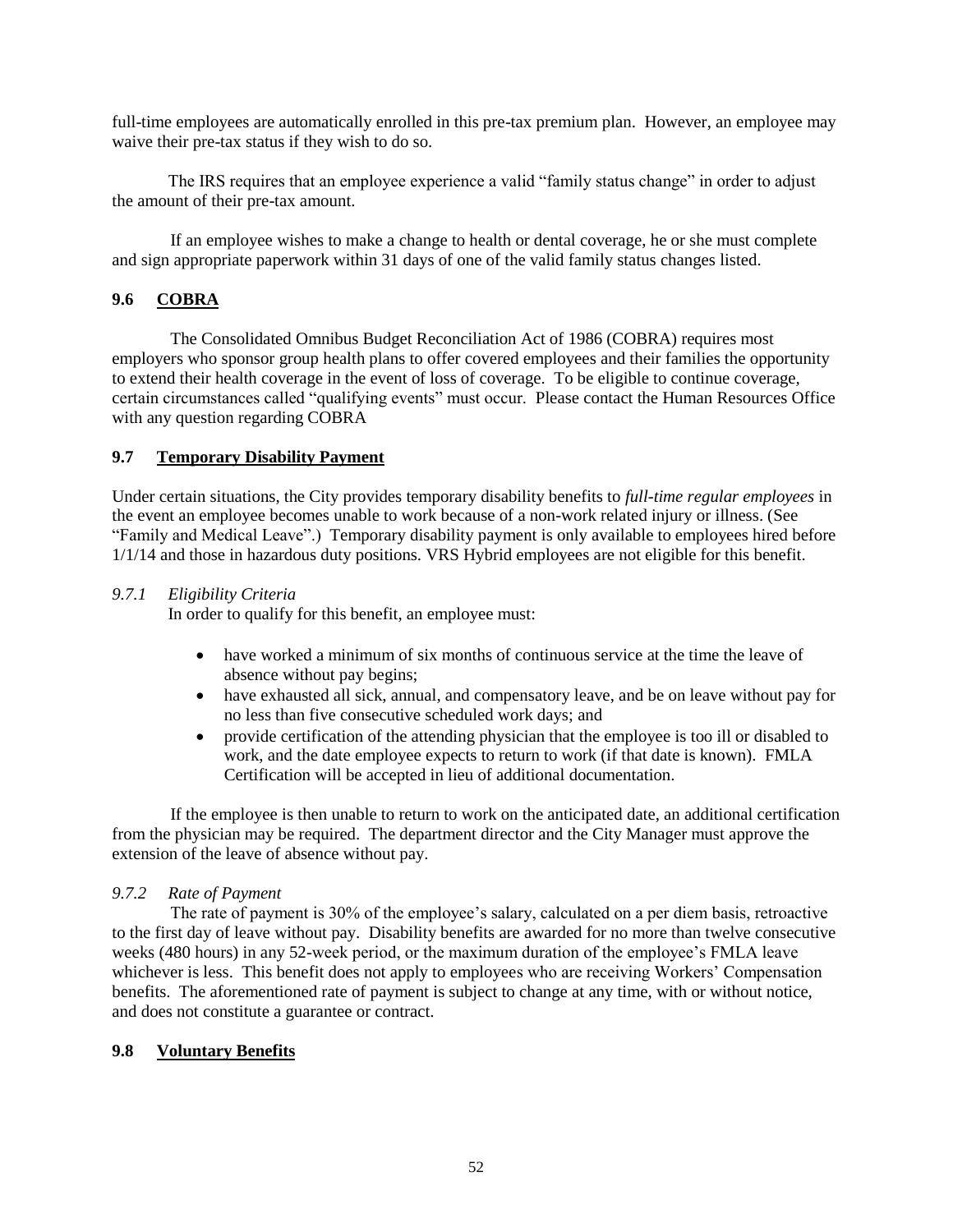A deferred compensation plan allows employees to set aside a specific percentage of taxable earnings, before taxes, in an investment of the employee's choice. Employees may also join the Virginia Credit Union.

#### <span id="page-52-0"></span>**9.9 Unemployment Compensation**

An employee who is laid off or terminated may apply for unemployment compensation at the local office of the Virginia Employment Commission. The Commission will determine the employee's eligibility, which depends upon such factors as length of employment, reason for separation, and salary earned.

#### <span id="page-52-1"></span>**9.10 Workers' Compensation**

Supervisors are required to enforce safe work practices and make safety an integral part of the dayto-day activities. Employees are required to comply with safety policies, including proper operation of machinery and use of safety equipment. Disciplinary action may be taken where unsafe practices are observed. Determinations of qualification and the award of benefits are made by the City's workers' compensation insurance carrier.

Any employee filing a worker's compensation claim may be required to submit to a post-accident blood or urine drug and alcohol testing. The means of testing, blood or urine, and testing provider are at the City's sole discretion. Failure to comply may result in immediate termination of employment. Employees tested after a work-related accident or injury shall not return to work until the test results are known. Employees are directed to review the Drug and Alcohol-Drug Testing section of this handbook for further details.

 The employee must report any work-related accident to the supervisor, no matter how insignificant. In case of a life or limb threatening emergency, the employee's supervisor should call 911.

A nurse call center is used to first report a non-life threatening emergency work-related injury. The medical professional at the call center will obtain specific details of the injury and the employee's medical condition and help the employee determine the appropriate level of treatment. The medical professional at the call center will also send the first report of injury to the City's workers' compensation insurance carrier and to other designated officials.

State law allows the City to designate physicians that will treat Workers' Compensation illnesses/injuries. Where medical attention is desired or recommended by the call center nurse, the supervisor will provide the employee with a copy of the *Panel of Physicians* form. The *Panel of Physicians* form must be completed by the supervisor and employee and forwarded to the Safety Officer or Human Resource Office.

If an employee chooses to be treated by a physician other than one on the City's panel of physicians, the employee may be responsible for medical expenses related to that treatment. During the first seven calendar days that an employee is absent from work because of job-related illness or injury, the employee will receive full pay from the City. If the employee's absence extends beyond 21 calendar days, the employee must fully reimburse the City for the first seven days of paid time off. If the injury is determined to be non-compensable, the absence shall be charged to accrued sick leave, and if necessary, annual leave. Workers' Compensation benefits are paid directly to the employee and are non-taxable.

Time missed from work due to an illness or injury qualifying for Workers' Compensation Act benefits will not be applied against any of the employee's accrued leave balances. The employee may not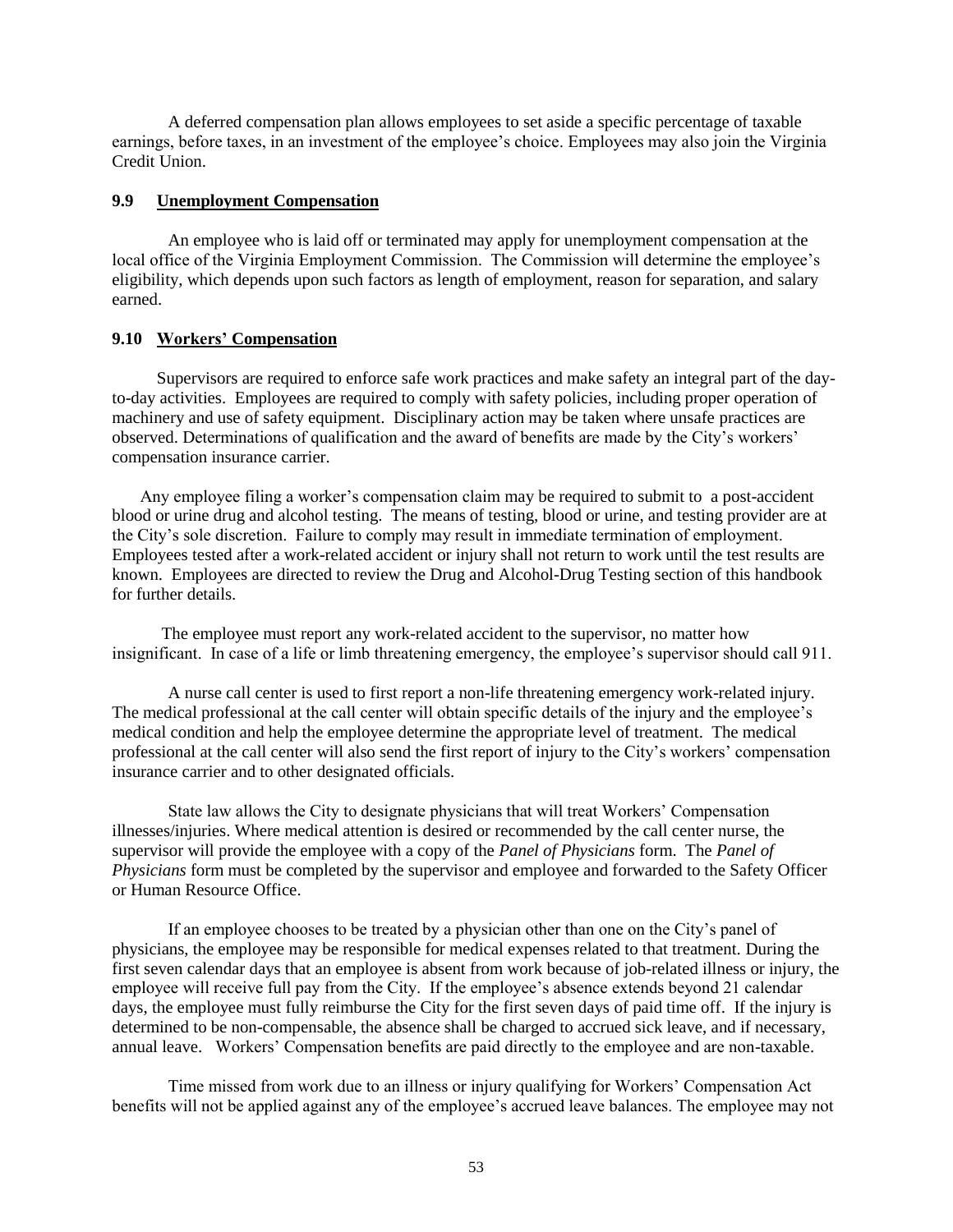substitute any accrued paid leave for benefits provided under the Act. The absences away from work because of an accident on the job should be recorded on employee time records as a "Workers' Compensation." The injured employee will not accrue sick and annual leave while out on leave without pay.

If the employee is not paid wages for the entire day on which the injury occurred, the seven-day waiting period shall include the day of injury regardless of the hour of the injury. All days or part of days when the injured employee is unable to earn a full day's wages, or is not paid a full day's wages due to injury, shall be counted in computing the seven-day waiting period even though the days may not be consecutive. The immediate supervisor will periodically monitor the employee's progress.

If an injured employee is unable to return to work at the conclusion of the 12 weeks, the employee will remain on leave of absence for a period not to exceed six months. Subject to applicable law, department directors have the discretion of extending the Workers' Compensation Leave based on the needs of the department and any undue hardship created by the continued absence of the injured employee. Should an employee believe they are eligible for disability retirement under the Virginia Retirement System, contact the Human Resources Office. Questions regarding Workers' Compensation may be directed to the Human Resources Office or Emergency Management Coordinator.

Departments may be required to establish a light duty program which will allow an employee who has not reached maximum medical improvement to return to a limited work situation, subject to the approval of the treating physician. Light duty programs must be reviewed and approved by *both* the Human Resources Director and Department Director in order to be implemented. An employee who declines to return to light duty which is approved by their physician must use leave time to cover the absence from work. An employee who fails to fully cooperate with the intent and spirit of the Workers' Compensation policy is subject to disciplinary action.

### <span id="page-53-0"></span>**9.11 Recognition Programs**

Subject to available funds, regular full-time employees who meet specific eligibility requirements may be considered for programs which recognize continuous employment or other special employee contributions that the City from time to time develops.

### <span id="page-53-1"></span>**9.12 Service Award Program**

The purpose of the service award program is to build individual morale and to give the long service employee a measure of individual distinction, to show appreciation to the employee for his/her faithful service, and to strengthen his/her feeling of being a part of City government.

This program applies to all regular full-time employees in Departments under the jurisdiction of the City Manager.

Service awards shall generally be in recognition of continuous employment for five-year increments of time, and as follows:

An employee's service shall be considered continuous so long as his/her name remains in an uninterrupted way on the City's payroll, and/or

- 1. The employee is on an approved leave of absence under the terms of the City's Employee Manual.
- 2. The employee has been laid off involuntarily.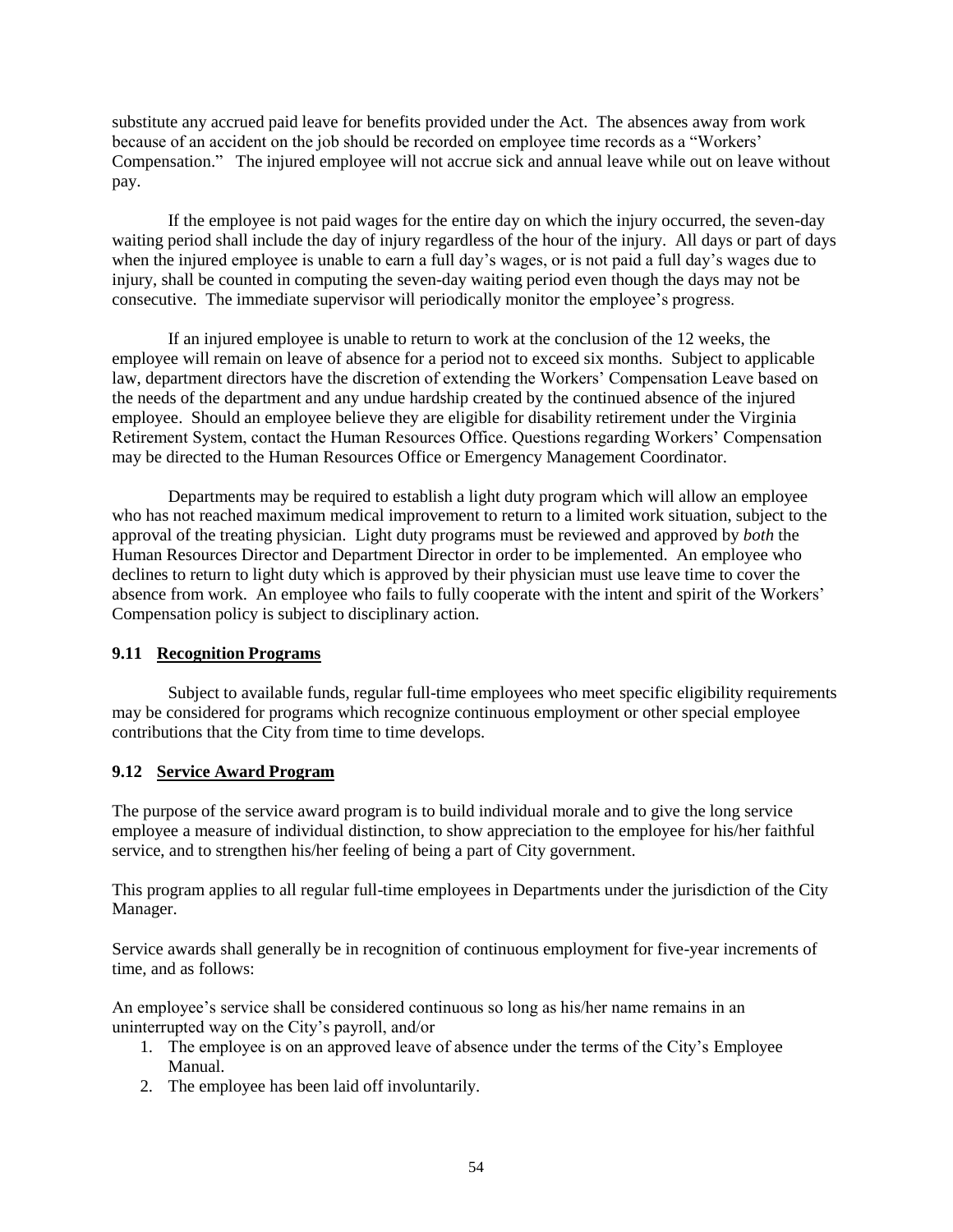3. The employee enters military service and returns to work within ninety days after his/her honorable discharge.

No credit for prior service shall be considered in the award program in a case where an employee is terminated by reason of voluntary resignation or discharge, and then re-hired.

An employee whose service terminates for any reason prior to his/her appropriate employment anniversary date shall not be eligible to receive an award, with certain exceptions as follows:

- 1. The employee shall receive an award if he/she retires voluntarily or is required by reason of physical disability to retire within ninety days of the appropriate anniversary date.
- 2. The employee's family shall receive the award if he/she dies within ninety days of the appropriate anniversary date.
- 3. The employee shall receive the award if he/she is required to retire by reason of statutory age limitation within 365 days of the appropriate anniversary date.

Questions concerning an individual employee's eligibility under this program shall be determined by the Human Resources Office and the City Manager.

Each eligible employee shall receive a cash award based on his or her length of service as follows:

|                         | <b>CASH AWARD</b>  |
|-------------------------|--------------------|
| <b>Years of Service</b> | <b>Cash Amount</b> |
| 5                       | \$<br>150          |
| 10                      | \$<br>175          |
| 15                      | \$<br>200          |
| 20                      | \$<br>500          |
| 25                      | \$1,000            |
| 30                      | \$1,500            |
| 35                      | \$2,000            |
| 40                      | \$2,500            |

The cash award will be a part of the employees' payroll check at the end of their anniversary month. The City Manager and Director of Human Resources shall present award certificates at a staff meeting. Department heads will be given a list of their eligible employees and are asked to contact each eligible employee (and their immediate supervisor if they so desire). A list of employees receiving service awards shall be made a part of the City Council agenda on a quarterly basis where it will be read and made a part of the minutes and the media coverage of the meeting. The value of any and all cash awards is subject to change with or without notice.

#### <span id="page-54-0"></span>**9.13 Employee Suggestion Program**

The purpose of the Employee Suggestion Program is to stimulate employees to examine the manner in which routine operations are carried out and to offer suggestions for improving the economy, efficiency, safety and quality of municipal work; to provide employees with an opportunity to participate in the management of the City's operations by providing a channel through which employees can communicate ideas to management, allowing the City to draw upon the knowledge and experience of its employees for its benefit.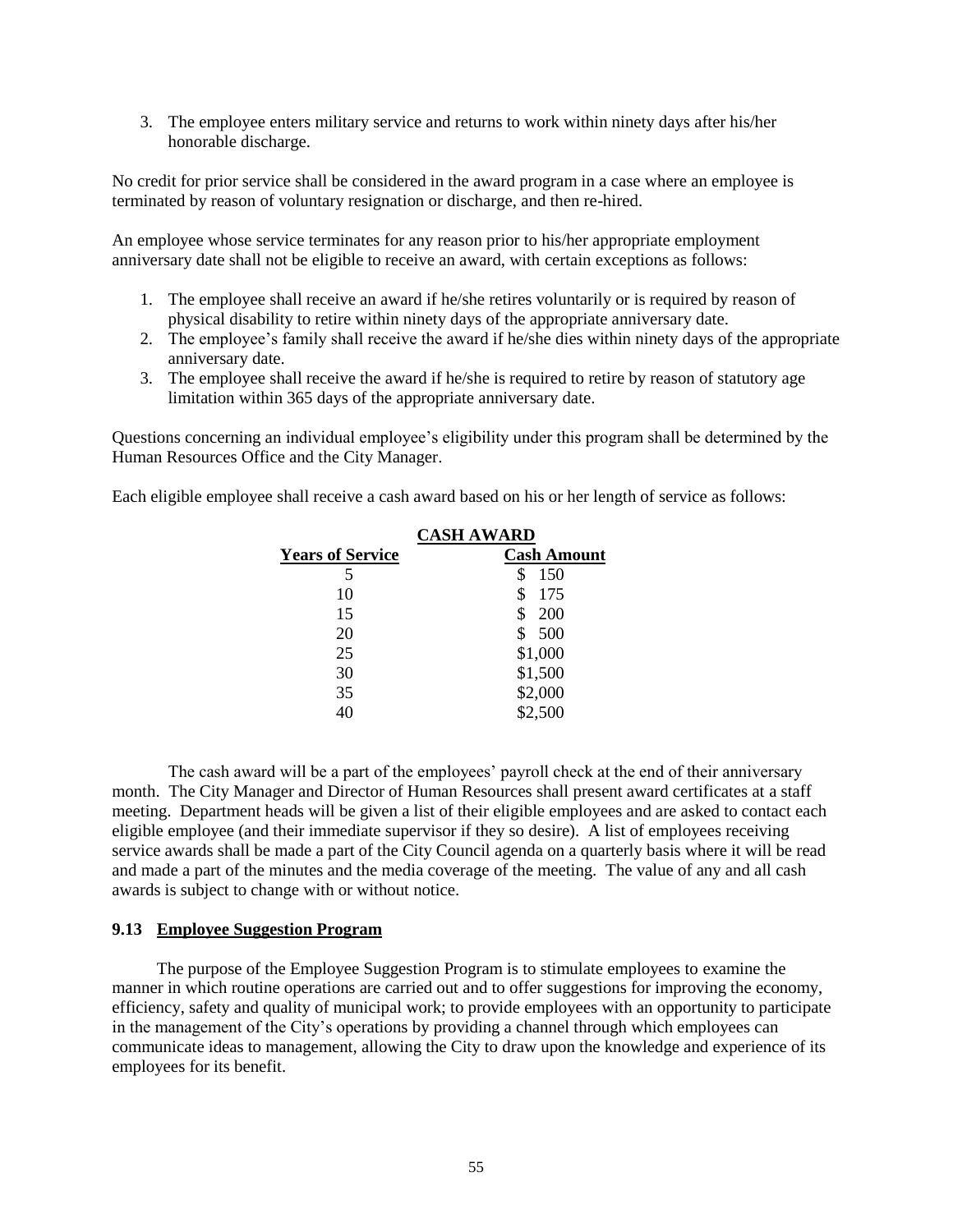A suggestion may be eligible for an award if it contributes to the efficiency, economy, or other improvement of City operations. A suggestion may be tangible or intangible. To qualify for consideration, a suggestion must be a written proposal that clearly outlines a problem and recommends a specific solution. Eligible suggestions may include but are not limited to:

- a) improving methods and procedures to increase efficiency;
- b) saving time, labor, space, material, or supplies;
- c) improving tools or materials;
- d) improving administrative or operations techniques and practices;
- e) eliminating unnecessary procedures, records and forms;
- f) eliminating delays and duplication;
- g) improving the quality of service to the public; and
- h) improve safety, health, or working conditions.

#### Ineligible Suggestions

The following types of suggestions are not eligible for consideration for a suggestion award:

- a) suggestions dealing with routine repair and maintenance;
- b) suggestions that point out problems without proposing solutions;
- c) general complaints, personal grievances, or expressions of dissatisfaction;
- d) proposals for minor improvements in working conditions that the employee or immediate supervisor can correct through normal or customary action, or which are clearly within the scope of the employee's job;
- e) suggestions proposing salary increases, job reclassifications, or liberalization of pay policies or benefits;
- f) matters already and specifically under study or review by management; or a duplicate of another suggestion already under study or which has previously been considered;
- g) proposals to have a survey, study or review with a course of action to be taken in accordance with the findings;
- h) matters requiring judiciary or State legislative action;
- i) strict enforcement of already existing rules, regulations and laws within or outside the City;
- j) suggestions which only recommend increased rates for taxes, fees, and licenses.

### Employee Eligibility

All City employees are eligible to participate in the Employee Suggestion Program, except department heads, city council members, and employees who are assigned a particular problem to solve that is within the scope of their duties and responsibilities; and any employee whose employment relationship with the City has ended.

The amount of the award will normally be based on the estimated net monetary benefits for the first year of operation following implementation of the suggestion. A minimum tangible benefit of \$250 will be required for an award. For \$250 - \$600 in benefits, the award will be \$30; for benefits exceeding \$600 the award will be 5% of the benefits, not to exceed an award of \$1,500. The value of any and all cash awards is subject to change with or without notice.

Awards for joint suggestions will be apportioned equally among the employees that made suggestion.

If the full cost savings cannot be immediately assessed, the employee making suggestion will be notified of the length of time necessary for thorough evaluation, not to exceed one year.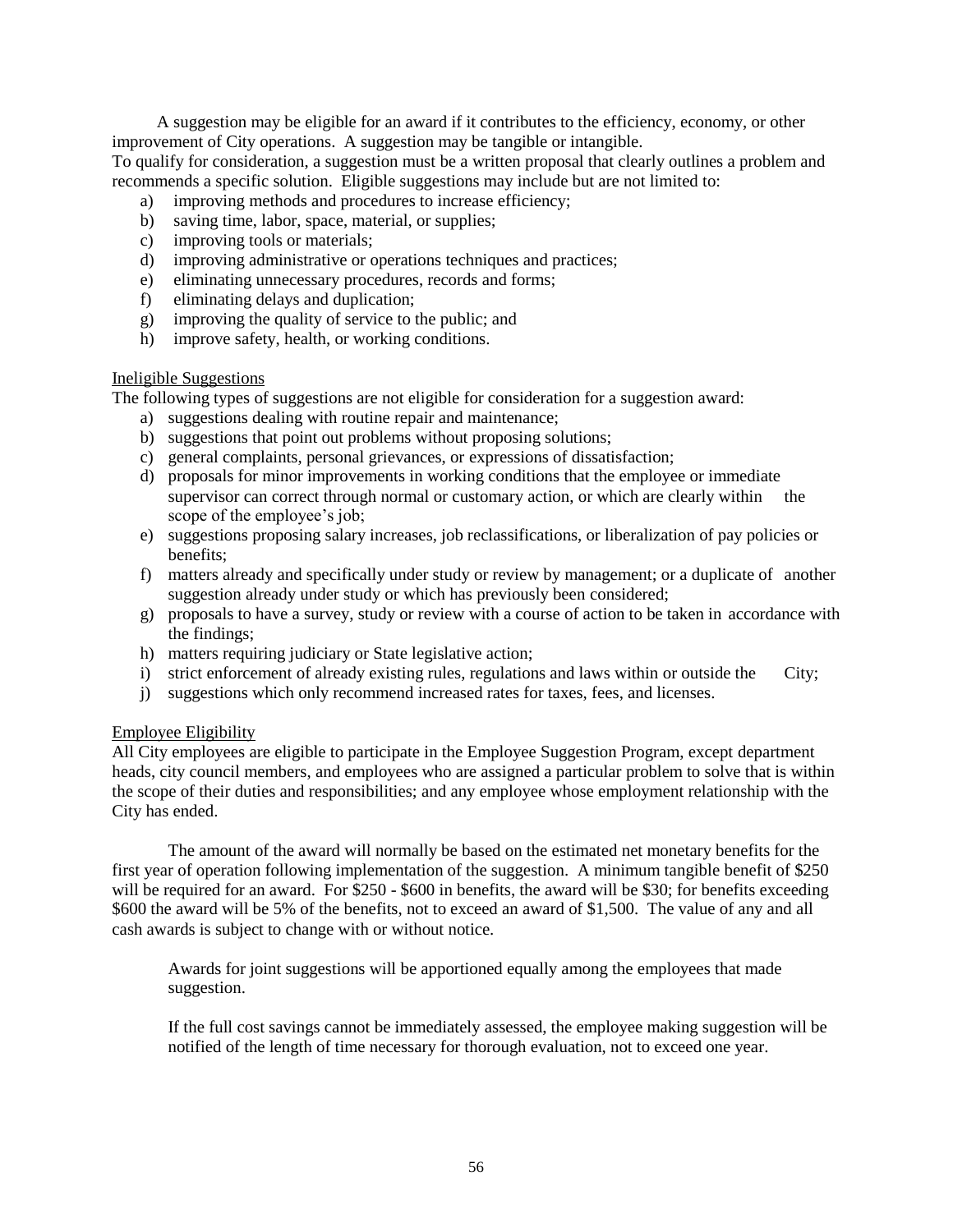Certificates of merit will be presented by City Council to award winners, who will also be recognized in the City newsletter and other public announcements, unless the employee specifically indicates that he/she wants no publicity.

## Suggestion Processing

An eligible suggestion will then be referred to the Department Head concerned, who will evaluate the suggestion and make a recommendation regarding adoption/rejection and tangible/intangible benefits. The Department Head's evaluation and recommendation will then be reviewed and approved/disapproved by the City Manager. Where appropriate, the award amount will be determined. The employee will be advised whether the suggestion is approved. The award will be made when the suggestion is put into practice.

# <span id="page-56-0"></span>**9.14 Employee Assistance Program**

The City offers Employee Assistance Program (EAP) services as a benefit to full-time employees. If an employee or a member of his/her immediate family experiences a personal difficulty or problem which might affect their job performance, confidential assistance is available through the EAP. The employee or their immediate family member may contact the EAP directly. The employee may also be referred to EAP by their immediate supervisor. The basis for or a referral by the City shall ordinarily be:

- a decline in work performance, unsatisfactory attendance, poor attitude, or unusual behavior which may be caused by a personal problem;
- a particular on the job incident which indicates the presence of a personal problem; or
- a request from the employee to his/her supervisor for advice or assistance regarding a personal problem.

If an employee's performance or attendance is unsatisfactory, the immediate supervisor will discuss this matter with the employee. Should the supervisor feel the employee's performance or attendance is being adversely affected by a personal problem, EAP services may be offered as an alternative to disciplinary action, subject to the approval of the department director. When confidential help and services are offered as an alternative to disciplinary action, employees are expected to accept assistance, comply with referrals for the assessment of his/her problem, and to cooperate and follow the recommended treatment plan.

# <span id="page-56-1"></span>**9.15 Education Incentive**

Annually, the City Manager will establish the fiscal year reimbursement limits for employees who satisfactorily complete specific coursework that is directly related to their position, which will improve their knowledge and skills, and will increase their job performance. Subject to available funds and compliance with applicable administrative guidelines, the City may provide tuition assistance to regular employees who:

- complete the requirements for a GED (for employees who wish to obtain the equivalent of a high school diploma); and
- complete college level courses that specifically relate to the duties of the employee's current job.

"Satisfactory completion" is defined as receipt of a grade of "C" or better, or in a case where no grade is given, receipt of a certificate or diploma.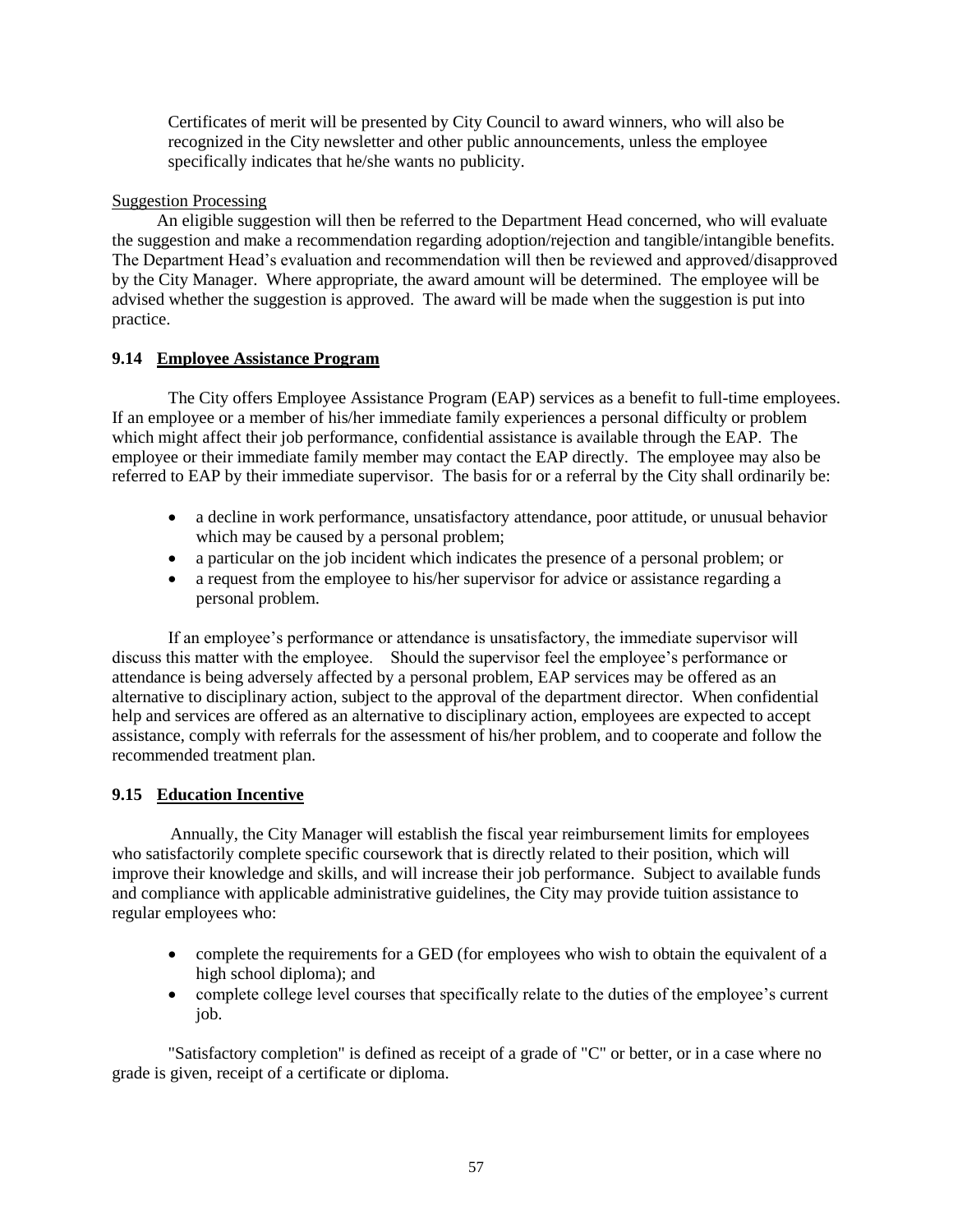#### <span id="page-57-0"></span>*9.15.1 Review of Request*

Prior to enrollment in a class, an employee who wishes to take a course or courses that could qualify for reimbursement under the Education Incentive Policy must complete an *Education Incentive Request* form and submit the request to their department director for approval. The department director must determine that the coursework will be mutually beneficial to the employee and the City in at least one of the following ways:

- It will enable the employee to assume and perform more difficult responsibilities and tasks;
- It will improve the quality of the employee's work and bring additional skills to the job; or
- It will enhance the employee's opportunity for promotion to a higher classified position within the employee's related field.

Upon approval, the department director will forward the form to the Human Resources Director for further action and subsequent approval by the City Manager. The Human Resources Office will notify the employee and the department director as to whether the request has been approved and to what extent the course costs can be reimbursed. Within fifteen days after successful completion of the course or program, the employee must provide the Human Resources Office with a copy of the grade report or certificate and receipt for the cost of tuition, required books, and technology fee.

#### <span id="page-57-1"></span>*9.15.2 Time for Class Attendance*

Employees will take courses on their own time. If a course is offered only during the employee's scheduled work hours, the employee may request that the supervisor adjust his or her work schedule. The department director will approve or disapprove the request.

#### <span id="page-57-2"></span>*9.15.3 Repayment*

An employee who terminates employment shall repay the City for any reimbursements received within the previous twelve months.

### <span id="page-57-3"></span>**9.16 Time Off with Pay for Community Service**

When a full-time employee chooses to participate in City-approved community service activities which occur during their normal workweek, the employee will be granted up to twenty four (24) hours each calendar year with pay, subject to the approval of the department director and City Manager. The employee must notify their department director, in writing, of the desire to participate in an event or to serve on a committee or board that will benefit the community. If the department director recommends approval, the request will be forwarded to the Human Resources Director for review and final approval by the City Manager. Once approved, the employee will work in conjunction with his/her immediate supervisor to ensure that the essential duties of his/her position are performed during the period of absence. The immediate supervisor must notify the department director if he/she has reason to believe that the essential duties of the employee requesting time off for community service will not be completed. The department director will make the final determination as necessary regarding an employee's approval or denial for time off for community service. The department director's decision is final. This decision along with any subsequent disciplinary action related to or deriving from this decision are not grievable.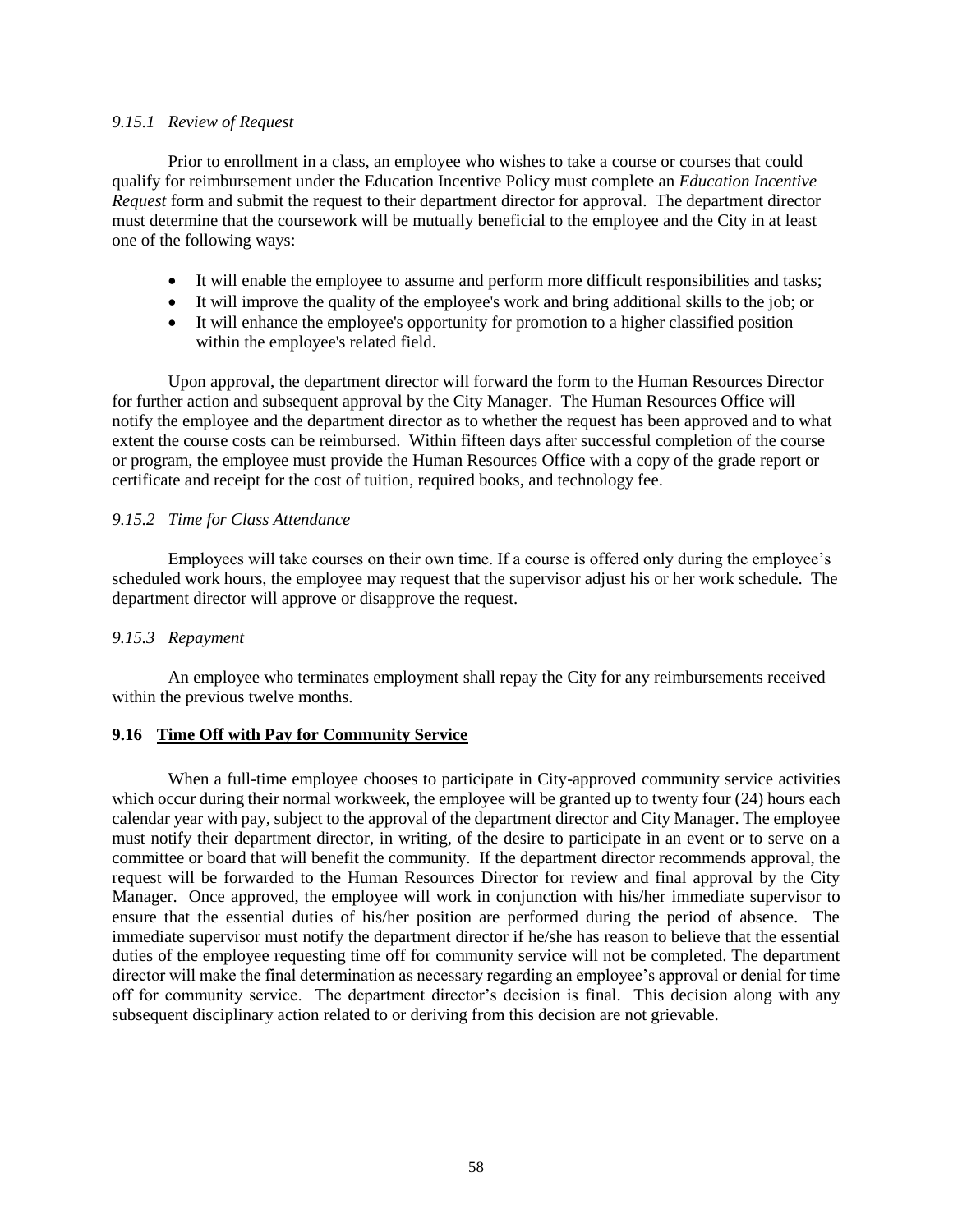# <span id="page-58-0"></span>**10 HOLIDAYS AND LEAVE**

### <span id="page-58-1"></span>**10.1 Holiday Schedule**

Employees under the jurisdiction of the City Manager will observe the state holiday schedule officially designated and approved by the Governor of Virginia, and will be subject to revisions when additional holiday time is granted.

For those offices that remain open on designated holidays or do not follow the established holiday schedule, the total number of paid holidays shall include the number of holidays officially designated by the state schedule and approved by the Governor of Virginia. For purposes of computing holiday pay and compensatory time earned, a declared holiday shall be defined as eight (8) hours, unless otherwise approved by the City Manager and or City Council. When a holiday falls on a Saturday, the Friday before the holiday will be observed. When a holiday falls on a Sunday, the Monday following the holiday will be observed.

### <span id="page-58-2"></span>*10.1.1 Eligibility*

All regular full-time employees, including those serving in an introductory period, are eligible to receive pay for observed holidays, as specified below:

- If an employee's first day of work in the pay period is a holiday and the employee works the next day, the employee will be paid for that holiday;
- If an employee retires or leaves City employment and the final day of the pay period falls on a holiday and the employee works the day before, the employee will be paid for that holiday.

If a holiday falls on a day when an employee is normally scheduled to work more than the number of hours for which the employee would receive holiday pay, the employee will be allowed to work the additional hours on another day or charge the additional hours to accrued annual or compensatory time. An employee whose scheduled day off falls on a holiday and who does not work that day may be given the holiday off at another time.

### <span id="page-58-3"></span>*10.1.2 Holiday Pay*

Non-exempt employees who are normally scheduled or authorized to work on a holiday will be credited with compensatory leave for the hours actually worked. In addition to the regular holiday, nonexempt employees who are required to perform emergency work on an authorized holiday will be paid at a rate of one and one-half times their hourly rate for all hours worked on the holiday.

#### <span id="page-58-4"></span>**10.2 Religious Holidays**

Each department will make reasonable accommodation for the religious holiday needs of employees, unless accommodation will result in undue hardship to the department. If an employee requests time off to observe a religious holiday that falls during their normal work hours, the department should make a reasonable effort to allow time off. Employees are expected to request leave in advance so that the department may accommodate the request. Time off for religious holidays shall be charged to an employee's accrued annual or compensatory leave balances, or to leave without pay, as appropriate.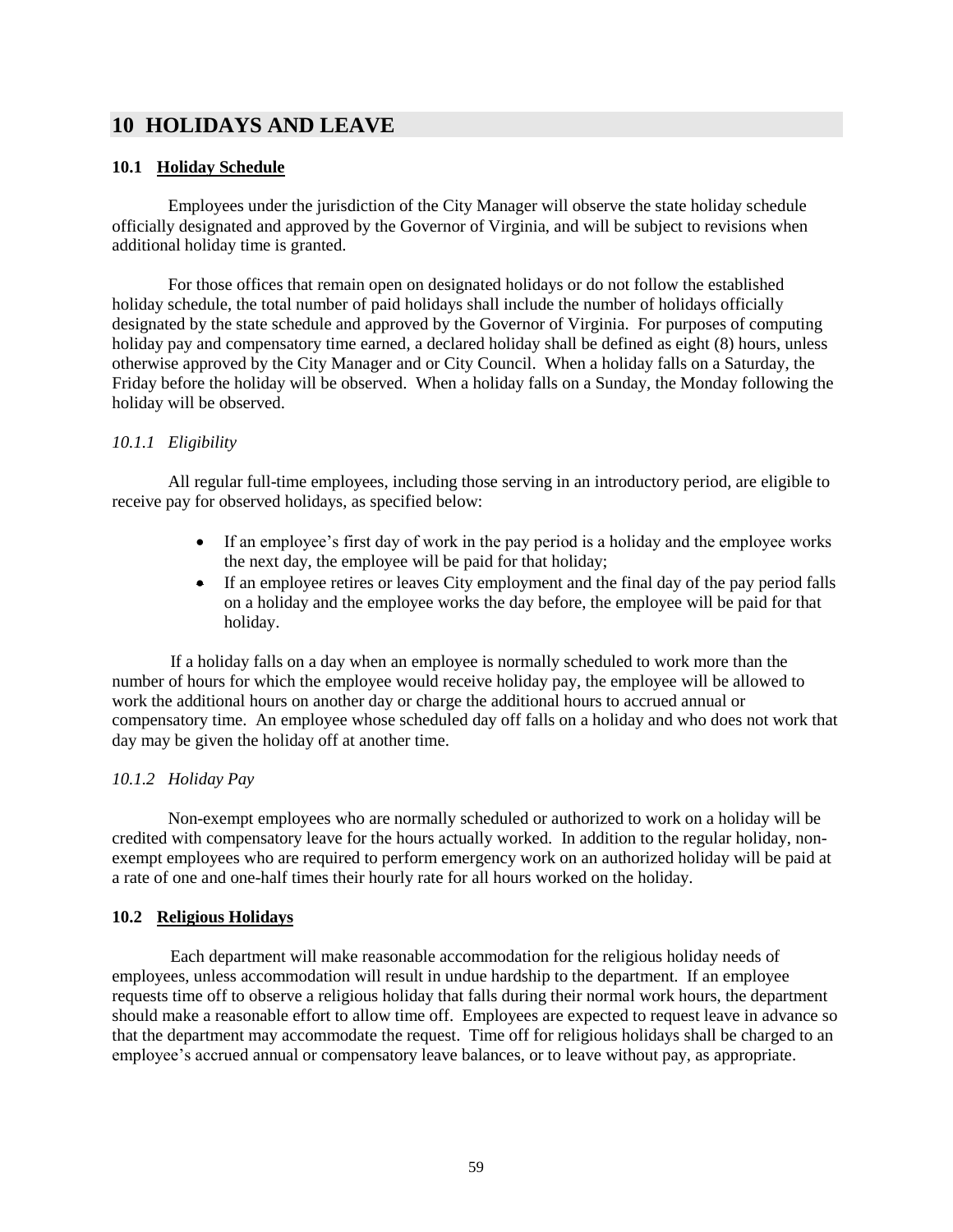### <span id="page-59-0"></span>**10.3 Leave of Absence with Pay**

The City provides leave with pay in the interest of the health and well-being of its employees. Leave privileges add to the security of employees and aid in retaining and attracting capable employees. In return for granting leave, the City expects its employees to consider the interests of the City and not to take unfair advantage of leave privileges.

# <span id="page-59-1"></span>**10.4 Temporary to Regular Status for Purpose of Earning Annual and Sick Leave**

In the event an employee moves from temporary to regular employment, temporary employment shall not be credited toward the calculation of service years for the purpose of computing leave earnings. An employee who changes from full-time benefited to temporary or part-time status is no longer eligible to use sick leave for absences. All accrued sick leave will be retained in the employee's file for use if the employee returns to a full-time benefited position.

# <span id="page-59-2"></span>**10.5 Annual Leave**

Regular and introductory full-time employees earn annual leave based on the length of their continuous service. Annual leave is provided for the purpose of rest and relaxation, but it may also be used for absence of other personal necessity. Annual leave may be taken as earned, subject to the approval of the supervisor. Employees may accumulate annual leave based on years of service. A maximum monthly accumulation and a maximum annual carryover are based on the charts listed below. **Employees hired 7/1/2018 and after must be employed 90 days before they can use accrued annual leave**.

An employee does not earn leave in any calendar month in which the employee is on approved leave of absence without pay for more than half of the working days; or suspended for more than half of the working days.

Annual leave is credited to the employee at the end of each accrual cycle unless the employee has experienced a leave without pay during the pay period. In the initial and/or terminal months of employment, if the employee works at least one-half of the working days of the month, the full amount of credit will be provided. An employee ceases to earn annual or sick leave after the maximum accumulation has been reached.

| <b>Years of Service</b> | <b>Rate of Accrual</b>              | <b>Maximum</b><br><b>Accumulation/Carryover</b> |
|-------------------------|-------------------------------------|-------------------------------------------------|
| 0 through $4$           | 8 hours per month/12 days per year  | 240 hours                                       |
| 5 through 9             | 10 hours per month/15 days per year | 240 hours                                       |
| 10 through 14           | 12 hours per month/18 days per year | 240 hours                                       |
| 15 through 19           | 14 hours per month/21 days per year | 240 hours                                       |
| 20 or more              | 16 hours per month/24 days per year | 240 hours                                       |

# *Accrual Rate and Accumulation for Full-Time Forty-Hour Employees*

### *Accrual Rate and Accumulation for Full-Time Fire Personnel Who Work 2912 Hours Per Year*

| <b>Years of Service</b> | <b>Rate of Accrual</b> | <b>Maximum</b><br><b>Accumulation/Carryover</b> |
|-------------------------|------------------------|-------------------------------------------------|
| 0 through 4             | 11.2 hours per month   | 336 hours                                       |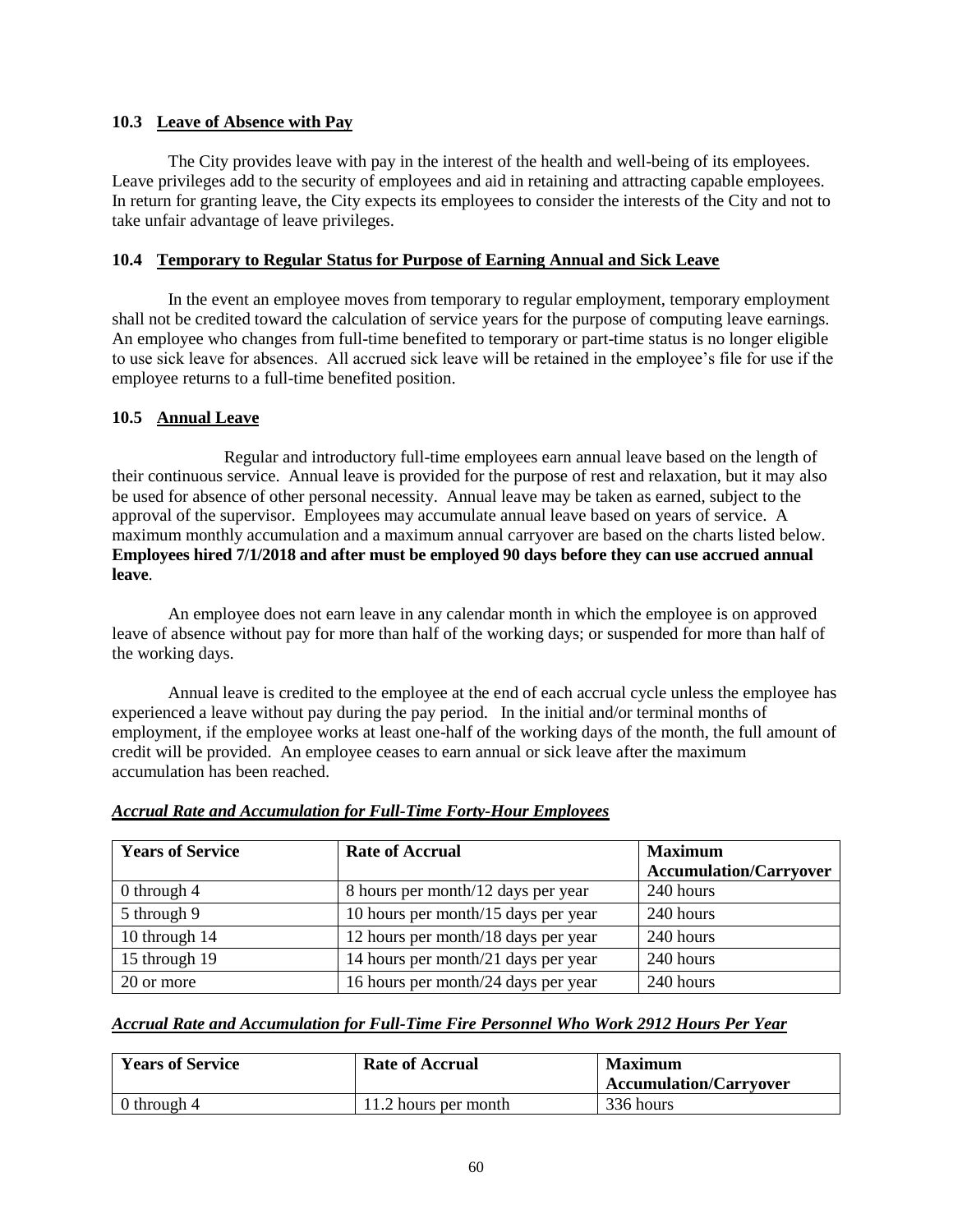| $\frac{1}{2}$ 5 through 9 | 14 hours per month   | 336 hours |
|---------------------------|----------------------|-----------|
| $\vert$ 10 through 14     | 16.8 hours per month | 336 hours |
| $15$ through 19           | 19.6 hours per month | 336 hours |
| 20 or more                | 22.4 hours per month | 336 hours |

*Accrual Rate and Accumulation for Full-Time Fire Personnel Who Work 2756 Hours Per Year*

| <b>Years of Service</b> | <b>Rate of Accrual</b> | <b>Maximum</b>                |
|-------------------------|------------------------|-------------------------------|
|                         |                        | <b>Accumulation/Carryover</b> |
| $0$ through $4$         | 10.6 hours per month   | 318 hours                     |
| 5 through 9             | 13.25 hours per month  | 318 hours                     |
| 10 through 14           | 15.9 hours per month   | 318 hours                     |
| 15 through 19           | 18.55 hours per month  | 318 hours                     |
| 20 or more              | 21.2 hours per month   | 318 hours                     |

#### <span id="page-60-0"></span>*10.5.1 Justification for Annual Leave Use*

Although annual leave is an employee benefit, it should be scheduled so the ongoing work effort is not disrupted. As a result, all requests for annual leave must be approved in advance by the employee's immediate supervisor and in accordance with established departmental requirements. When authorized, annual leave may be taken in minimum increments of fifteen (15) minutes.

#### <span id="page-60-1"></span>*10.5.2 Holidays during Annual Leave*

Any scheduled holiday that falls during an employee's annual leave will not be charged to that leave balance.

#### <span id="page-60-2"></span>*10.5.3 Advancement of Annual Leave*

No advancement of annual leave is allowed unless otherwise addressed in an offer letter for new employees. Offer letters are created in Human Resources and then reveiewed and signed by department directors.

### <span id="page-60-3"></span>*10.5.4 Annual Leave Termination Payment*

An employee who leaves City employment shall be paid for any unused annual leave, not to exceed the employee's maximum accumulation rate. The date of termination of employment shall be considered to be the last active working day for the employee. The termination payment will be based on the employee's salary rate prior to termination. If an employee leaves City employment and has taken more leave than earned at the date of termination, such deficiency shall be deducted from the employee's final salary payment. In the event of an employee's death, the unused annual leave credit will be payable to the employee's estate. An employee who returns to work within (90) days may be credited with their previous accrual rate, less the length of the absence.

#### 10.5.6 *Constitutional Transfers Accrual Rate*

Effective July 1 2022, any employee that has transferred or transfers from a constitutional position, shall accrue time with their corresponding years of service.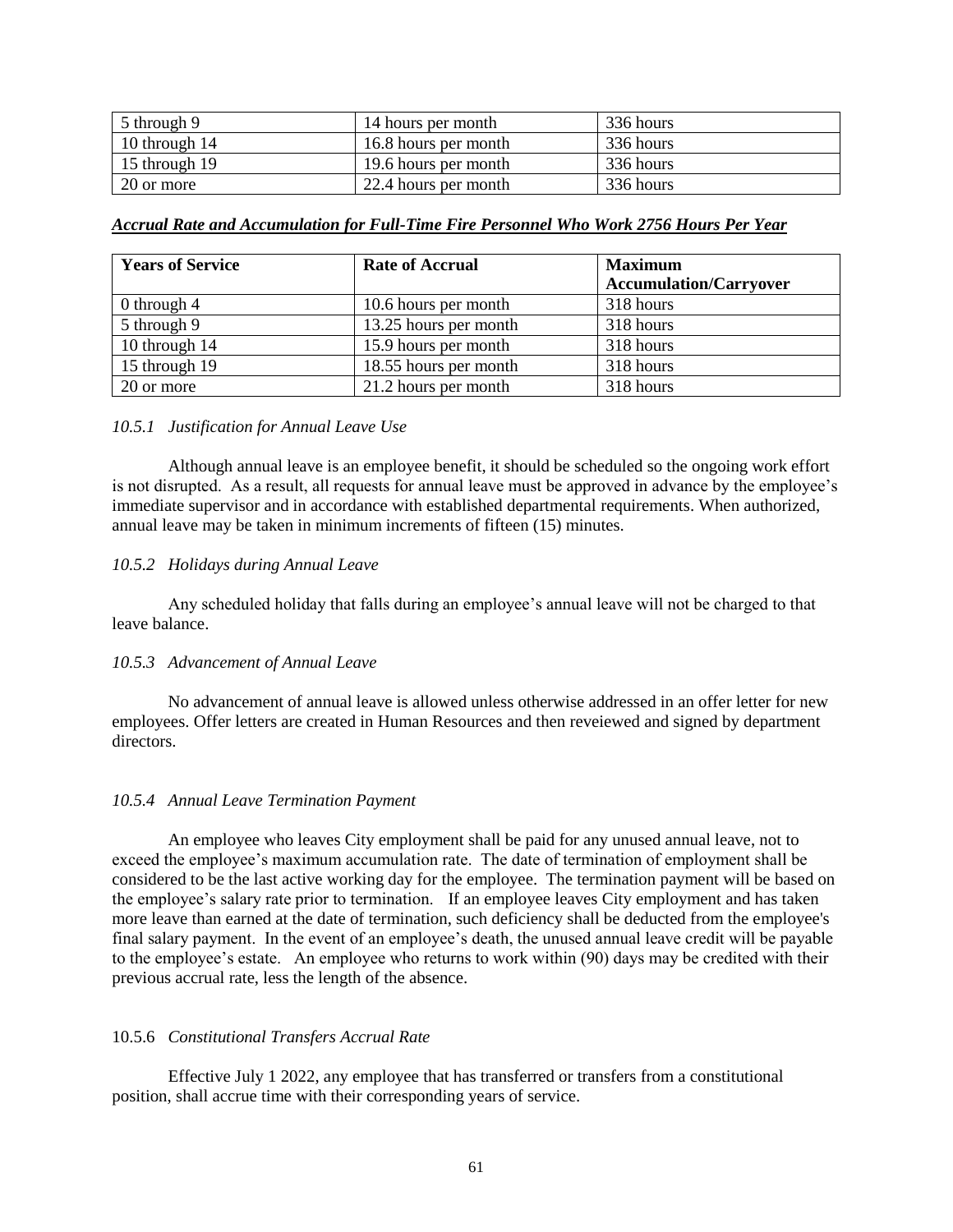#### <span id="page-61-0"></span>**10.6 Sick Leave and Accrual Rate**

Regular and introductory full-time employees earn sick leave based on their length of continuous service. Sick leave is a privilege and is provided to help protect an employee against loss of salary and employment when injury or sickness makes it impossible for the employee to work and should only be used when necessary. **Employees hired 7/1/2018 and after must be employed 90 days before they can use accrued sick leave.** Abuse of sick leave is considered grounds for counseling and/or discipline.

Employees hired as of 1/1/14 and after, specifically VRS Hybrid employees or employees that transfer to the VRS Hybrid plan, may accumulate a maximum of 240 hours of sick leave but sick leave will not accrue beyond the 240 hours carryover limit. Sick leave is not paid out upon termination of employment.

If an employee is hired 1/1/14 or after, specifically a VRS Hybrid plan participant becomes eligible for short term disability specific to this plan, the employee may elect to use sick leave followed by any remaining vacation in order to make up for any loss of wages.

#### <span id="page-61-1"></span>**Accrual Rate and Accumulation for Full-Time Forty-Hour Employees**

| <b>Years of Service</b> | <b>Rate of Accrual</b>                 |
|-------------------------|----------------------------------------|
| 0 through 19            | 8 hours per month or 12 days per year  |
| 20 or more              | 16 hours per month or 24 days per year |

# *Accrual Rate and Accumulation for Full-Time Fire Personnel Working 2912 Hours per Year*

| <b>Years of Service</b> | 10.7<br><b>Rate of Accrual</b> |
|-------------------------|--------------------------------|
| 0 through 19            | 11.2 hours per month           |
| 20 or more              | 22.4 hours per month           |

<span id="page-61-2"></span>

| Accrual Rate and Accumulation for Full-Time Fire Personnel Working 2756 Hours per Year |  |  |  |  |
|----------------------------------------------------------------------------------------|--|--|--|--|
|                                                                                        |  |  |  |  |

| <b>Years of Service</b> | 10.8<br><b>Rate of Accrual</b> |
|-------------------------|--------------------------------|
| 0 through 19            | 10.6 hours per month           |
| 20 or more              | 21.2 hours per month           |

All employees hired prior to 1/1/14 may accumulate up to but not exceeding 1000 hours of sick leave. Fire/EMS personnel may accumulate up to but not exceeding 1400 hours of sick leave. Sick leave is not paid out upon termination of employment.

### <span id="page-61-3"></span>*10.8.1 Justification for Sick Leave Use*

When an employee is sick and unable to report for work, the employee must notify his/her immediate supervisor of the need to take sick leave. Unauthorized use or abuse of sick leave and failure to notify the supervisor of an absence prior to one hour after the beginning of the employee's workday, except in an emergency situation, is considered grounds for discipline up to and including termination. Prior notification to the immediate supervisor is required of the employee's need for sick leave use due to appointments for health or medically related issues. Sick leave may be taken in minimum increments of fifteen (15) minutes for the following reasons: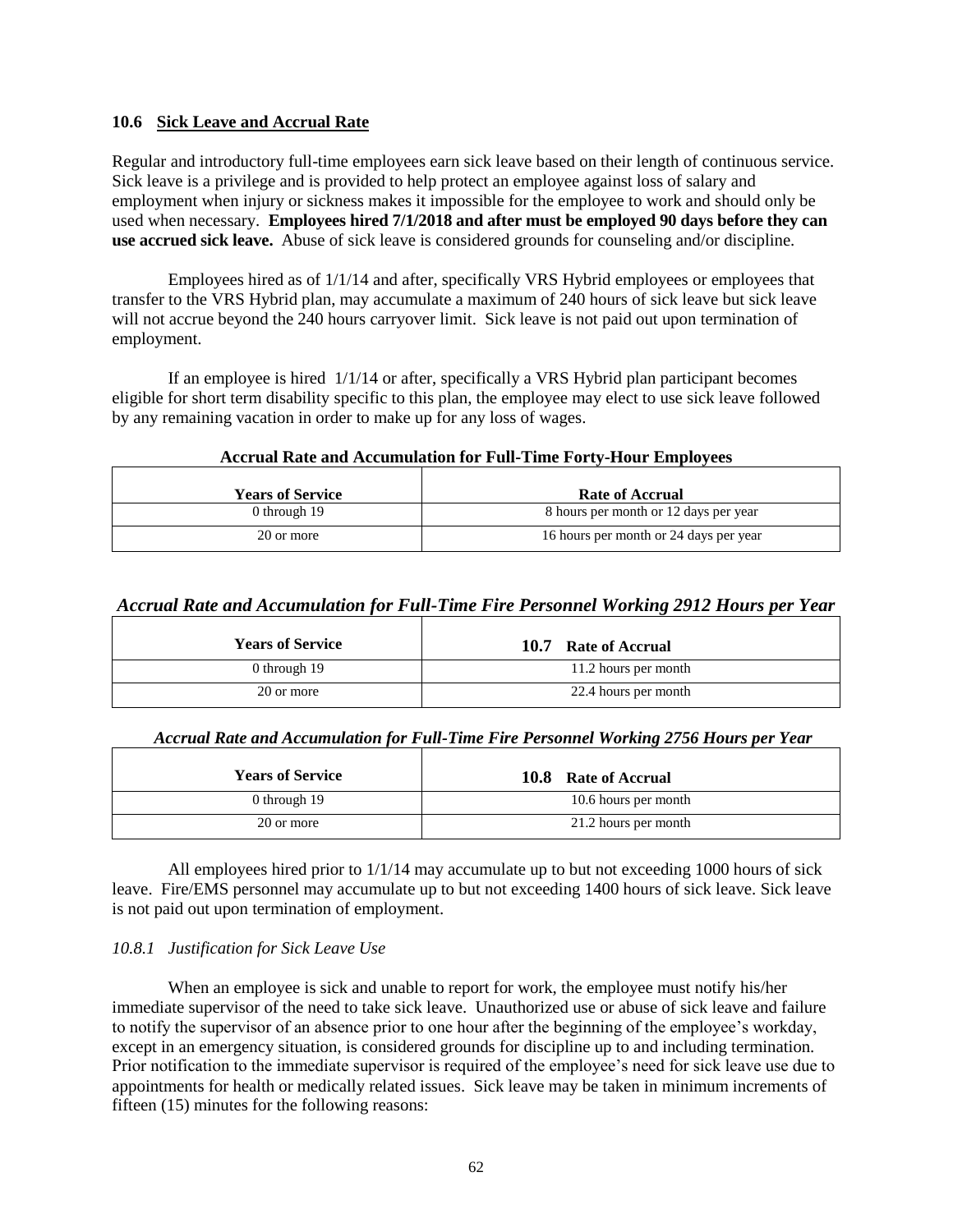At the discretion of the immediate supervisor or department director, documentation from a licensed physician may be required to substantiate proof of the employee's illness or medical appointment. In lieu of a doctor's note, dated documentation of an emergency room visit may be used to substantiate an illness.

In the event that a doctor's note is requested and not provided, the absence may be noted as an unexcused absence and corrective action may result including immediate termination.

#### <span id="page-62-0"></span>*10.8.2 Medical and Dental Appointments*

If permission of the immediate supervisor is obtained, medical and dental appointments that occur during working hours may be charged to sick leave.

#### <span id="page-62-1"></span>*10.8.3 Family Illness*

Sick leave is also available when an immediate family member requires the employee's assistance or supervision. In situations where the employee is required to care for a child, parent, or spouse and the medical situation meets the definition of a "serious medical condition", the absence will be considered a qualifying event under the Family and Medical Leave Act.

#### <span id="page-62-2"></span>*10.8.4 Immediate Family*

Immediate family is defined as parents (including step-parents), spouse, children (including stepchildren and foster children), brother or sister, and any relative living in the employee's household provided that the employee is contributing to the primary support of that relative or "other" person as defined by IRS regulations. If, upon investigation, the supervisor or department director does not consider the circumstances warrant such absence, the employee will be required to charge the absence to annual leave or leave without pay.

#### <span id="page-62-3"></span>*10.8.5 Advancement of Sick Leave*

An employee may only take sick leave that he or she has earned. A non-exempt employee's pay will be reduced by the amount of sick leave taken but not yet earned.

#### <span id="page-62-4"></span>*10.8.6 Sick Leave upon Termination of Employment*

Except as provided in the "Retirement Stipend", any balance of unused sick leave will be automatically cancelled without monetary compensation upon termination of employment. An employee who returns to work within (90) days may be credited with their previous accumulated sick leave balance and years of service.

#### <span id="page-62-5"></span>*10.8.7 Purchase of VRS Service using the Retirement Stipend*

All or a portion of the "Retirement Stipend" may be used as payment. This type of purchase counts toward the service requirement for unreduced VRS benefits. An employee who wishes to purchase service using their retirement stipend should contact the Human Resources Office for details.

#### <span id="page-62-6"></span>*10.8.8 Sick Leave Compensation for Work-Related Fatalities*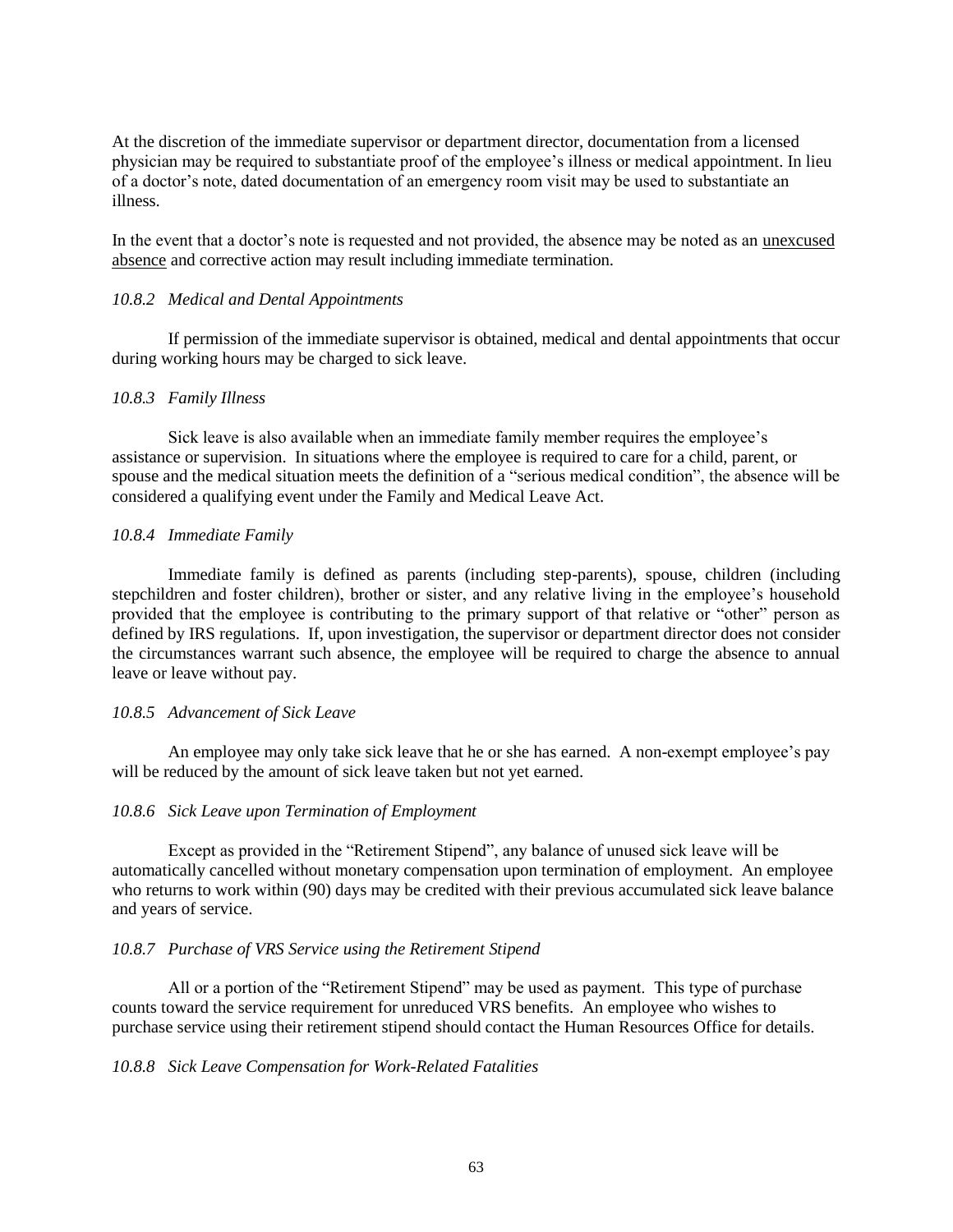In the event of a work-related fatality, the City will pay an amount equal to the employee's sick leave balance, not to exceed \$2,000, to the deceased employee's next of kin or estate.

#### <span id="page-63-0"></span>**10.9 Bereavement Leave**

When there is a death in the immediate family, full-time introductory and regular employees are allowed a leave of absence with pay in order to attend the funeral or memorial service of an immediate family member, to experience the initial grieving process, and to take care of personal business specifically related to the death in the family. Bereavement leave will be granted for a period not to exceed three (3) working days. The leave is not automatic and should not be requested or granted unless used as intended. Bereavement leave does not accumulate from year to year and must be approved by the immediate supervisor. A reasonable form of verification such as an obituary may be requested from employees who take bereavement leave.

#### <span id="page-63-1"></span>*10.9.1 Immediate Family*

Immediate family is defined as the employee's parents (including step-parents), spouse, children (including stepchildren and foster children), brother or sister, grandparents, grandchildren*,*  father-in-law, mother-in-law, brother-in-law, sister-in-law, son-in-law, daughter-in-law and any relative living in the employee's household provided that the employee is contributing to the primary support of that relative or "other" person as defined by IRS regulations. If, upon investigation, the supervisor or department director does not consider the circumstances warrant such absence, the employee will be required to charge the absence to annual leave or leave without pay.

#### <span id="page-63-2"></span>**10.10 Civil Leave**

Any introductory or regular full-time employee shall be granted leave with pay when performing jury duty or when required by proper authority to be a witness in legal proceedings, provided such call to duty is reported in advance to the employee's department director. An employee shall not, however, be granted such leave to attend a trial as a party unless required to do so by the City.

Leave with pay will also be granted to employees when serving as an officer of election, provided such service is reported in advance to the employee's department director.

If jury duty time or officer of election service ends prior to the end of the employee's regularly assigned work hours, the employee will be required to report to work as soon as possible after jury duty or officer of election service has ended. No employee who is summoned and appears for jury duty or officer of election service for four or more hours including travel time in one day, shall be required to start any work shift that begins at or after 5:00 p.m. on the day of his appearance for jury duty or begins before 3:00 a.m. on the day following the day of his appearance for jury duty.

Fees received for jury duty will be considered allowance for miscellaneous expenses (meals, parking and travel) associated with jury service. Pay received for officer of election service will be considered allowance for miscellaneous expenses and extended hours on Election Day. Employees do not have to submit these fees or pay to the City of Martinsville.

#### <span id="page-63-3"></span>**10.11 Military Leave**

In accordance with federal regulations, the City will grant a leave of absence to any employee who is enlisted in the Armed Forces Reserve, National Guard, Naval Militia, the Virginia State Defense Force, or National Defense Executive Reserve while engaged in active duty, reserve duty, time away for a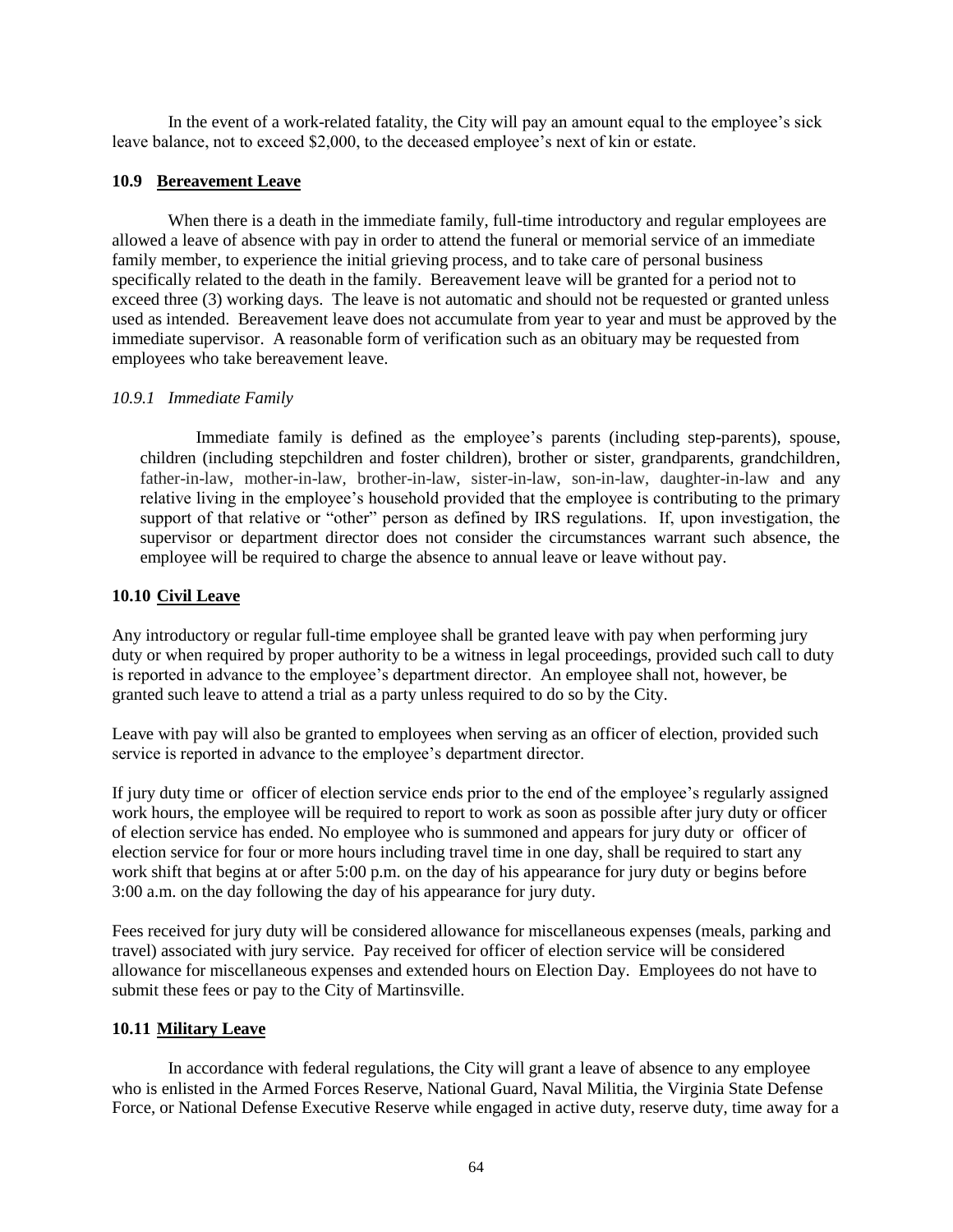physical examination to determine fitness for duty, or periods of training that are approved by the Governor or the Governor's designee. Please contact the Human Resources Office with any questions.

#### <span id="page-64-0"></span>**10.12 Leave of Absence without Pay**

Employees must exhaust all annual and sick leave and comp-time in order to be eligible for a leave of absence without pay. Except where legally required the City is not obligated to grant leave without pay. However, an employee may be granted a leave of absence without pay for reasons that the City Manager considers to be in the best interest of both the employee and the City. Leave without pay must be requested in writing and submitted to the employee's department director, subject to the review of the Human Resources Director, and approval of the City Manager.

Employees who are on approved leave of absence without pay do not earn annual and sick leave and are ineligible for bereavement leave and holiday pay. Employees are required to return to work as directed unless extenuating and approved circumstances prevent an employee's return to work on the specified date subject to the review of the department director and Human Resources Director, and approval of the City Manager.

#### <span id="page-64-1"></span>**10.13 Family and Medical Leave**

The federal Family and Medical Leave Act (FMLA) of 1993, as amended, provides up to 12 weeks or 480 hours of job-protected leave per year in a twelve-month period for specified family and medical reasons. To be covered under the FMLA, an employee must have worked for the City for twelve (12) months and must have worked at least 1,250 hours within the twelve (12) months preceding the start of the leave. The City uses a Rolling Calendar year method for purposes of tracking usage and eligibility. If necessary contact the Human Resources Office for further information.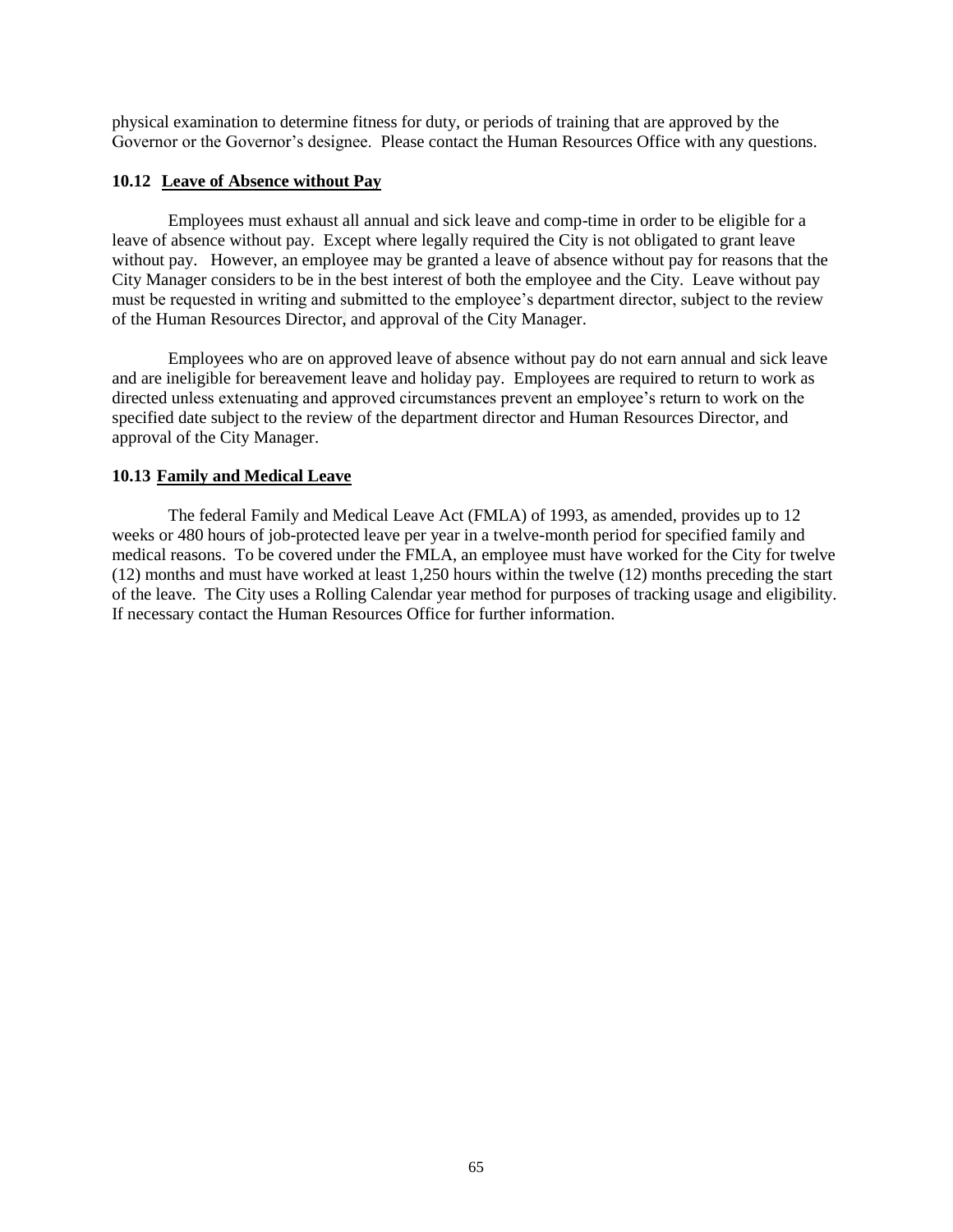# <span id="page-65-0"></span>**11 SEPARATION OF EMPLOYMENT**

### <span id="page-65-1"></span>**11.1 Resignations**

In order for the City to make proper provisions to fill a position, a regular full-time employee is required to give the immediate supervisor at least a two weeks' written notice. In some departments, notices of longer duration may be required. Failure to give the required notice may affect the employee's eligibility for re-employment with the City. All resignations are filed with the Human Resources Office. Employees who leave City service must return all City property in their possession to the appropriate department. This includes items such as manuals, identification cards, books, badges, credit cards, keys, uniforms and tools. The employee will not receive payment for accumulated annual leave until all City property is returned and any debt to the City is settled.

### <span id="page-65-2"></span>**11.2 Exit Performance Interview**

Prior to an employee's termination date, the immediate supervisor and/or department director and Human Resources Director will conduct an exit interview. Documentation will be forwarded to the Human Resources Office.

### <span id="page-65-3"></span>**11.3 Reduction in Force**

When material changes in duties, needs of the organization, or a shortage of funds occur so that the City can no longer support certain programs or services, the City may first temporarily place an employee or group of employees on unpaid leave, or develop other alternatives to avoid a possible layoff such as job sharing and/or reducing working hours. Unless otherwise directed by the City Manager or his designee, department directors will identify prospective job classifications and/or positions to be eliminated, combined, those that can be held vacant, and/or staff members to be temporarily placed on leave or laid off.

In determining those employees **to be retained from a reduction in force or placed on temporary unpaid leave**, priority will be given to those employees who are full-time, regular (nonprobationary) benefited employees. In addition, emphasis will be placed on the following factors:

1) The organizational needs of the City. Mandated, operational, and service demands of the City will be given first priority in determining which positions will be eliminated. The current or known future vacancies may be abolished or remain unfilled long enough to achieve the required results without unduly disrupting the delivery of such services.

2) The quality of employee's past performance. An employee's performance in his/her existing job will be considered, as well as the individual's special skills, knowledge, and qualifications needed to fulfill functions within the work unit/department.

3) Seniority. While the City considers tenure a valuable attribute, allowing senior employees to replace or "bump" junior employees from their positions will not be permitted. Seniority may be the determining criteria where two employees are equally qualified.

The City Council may, by resolution, provide job assistance, severance pay, and other benefits that it deems appropriate in a reduction in force situation. An employee who is rehired by the City within two (2) years of a layoff will receive full credit for their previous service time for purposes of calculating any internal City benefits that are based on length of service. Employees who are laid off because of a Reduction in Force shall be given at least fourteen (14) calendar days notice of anticipated layoff date. If this is not possible, such employees will receive up to two (2) workweeks compensation in lieu of notice in addition to any other benefits/considerations noted earlier.